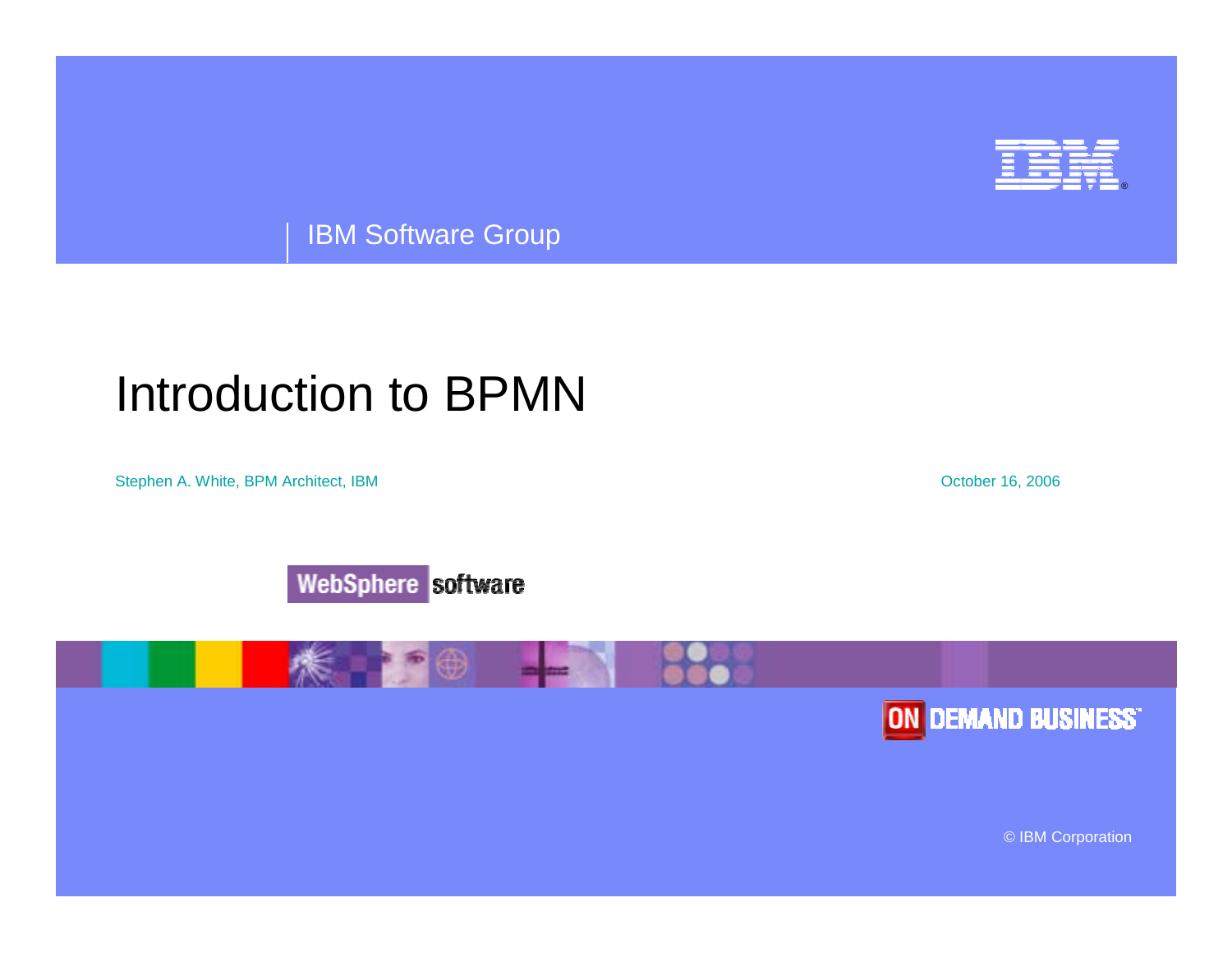

# **Introduction**

**This tutorial introduces business process modeling** using the BPMN process modeling standard. This session will show how BPMN can support different methodologies as well as different modeling goals (e.g., orchestration and choreography), using actual business processes as examples. Sample business models will also be presented and explored to illustrate the main concepts and notational innovations. Two short exercises (on paper) will give students the feel of modeling with the major BPMN model elements.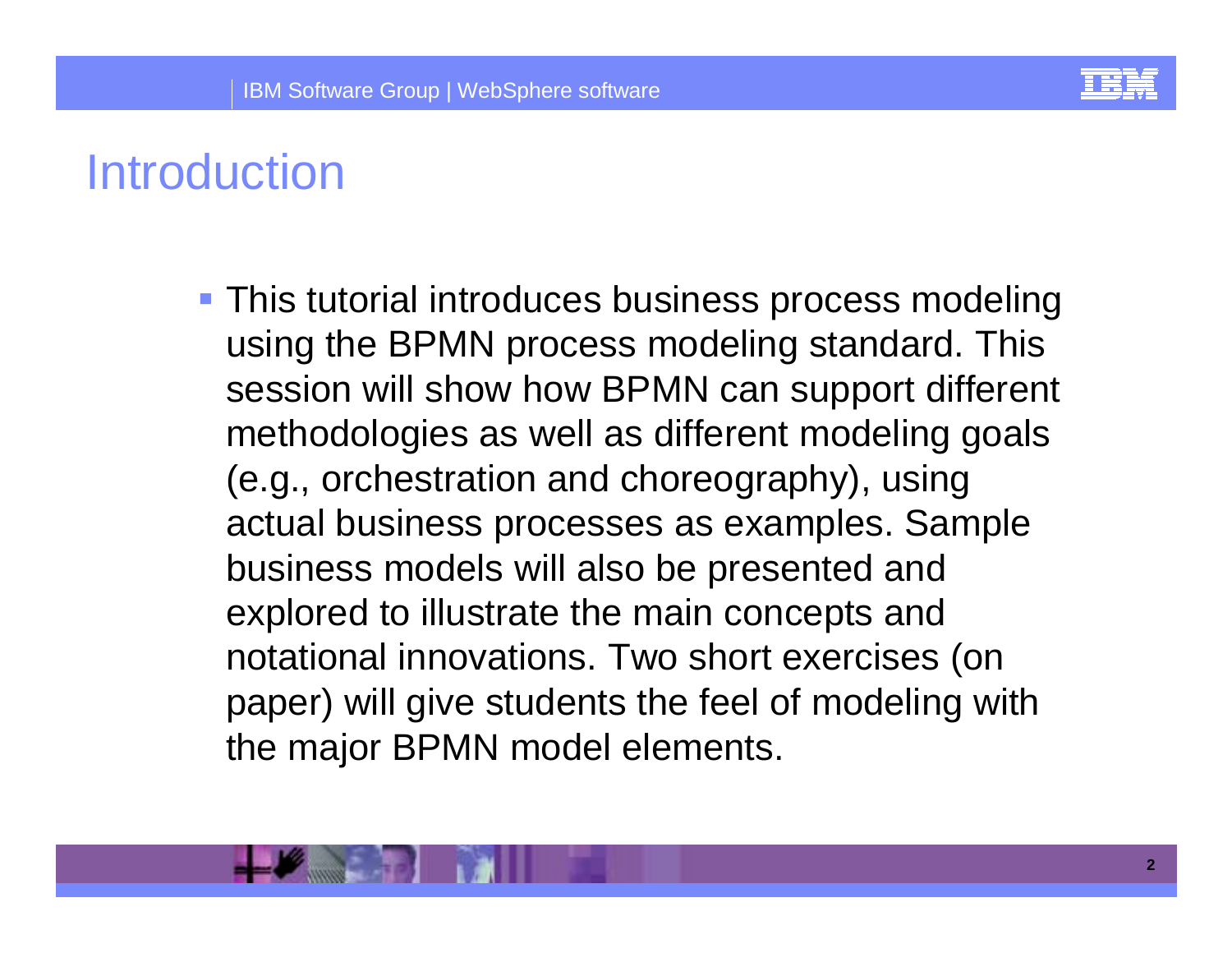

# **Topics**

- ! **BPMN Background**
- !Basic Concepts
- !Exercise 1
- **Additional Concepts**
- **Process Modeling Methodologies**
- **Orchestration vs. Choreography**
- !Exercise 2
- !Summary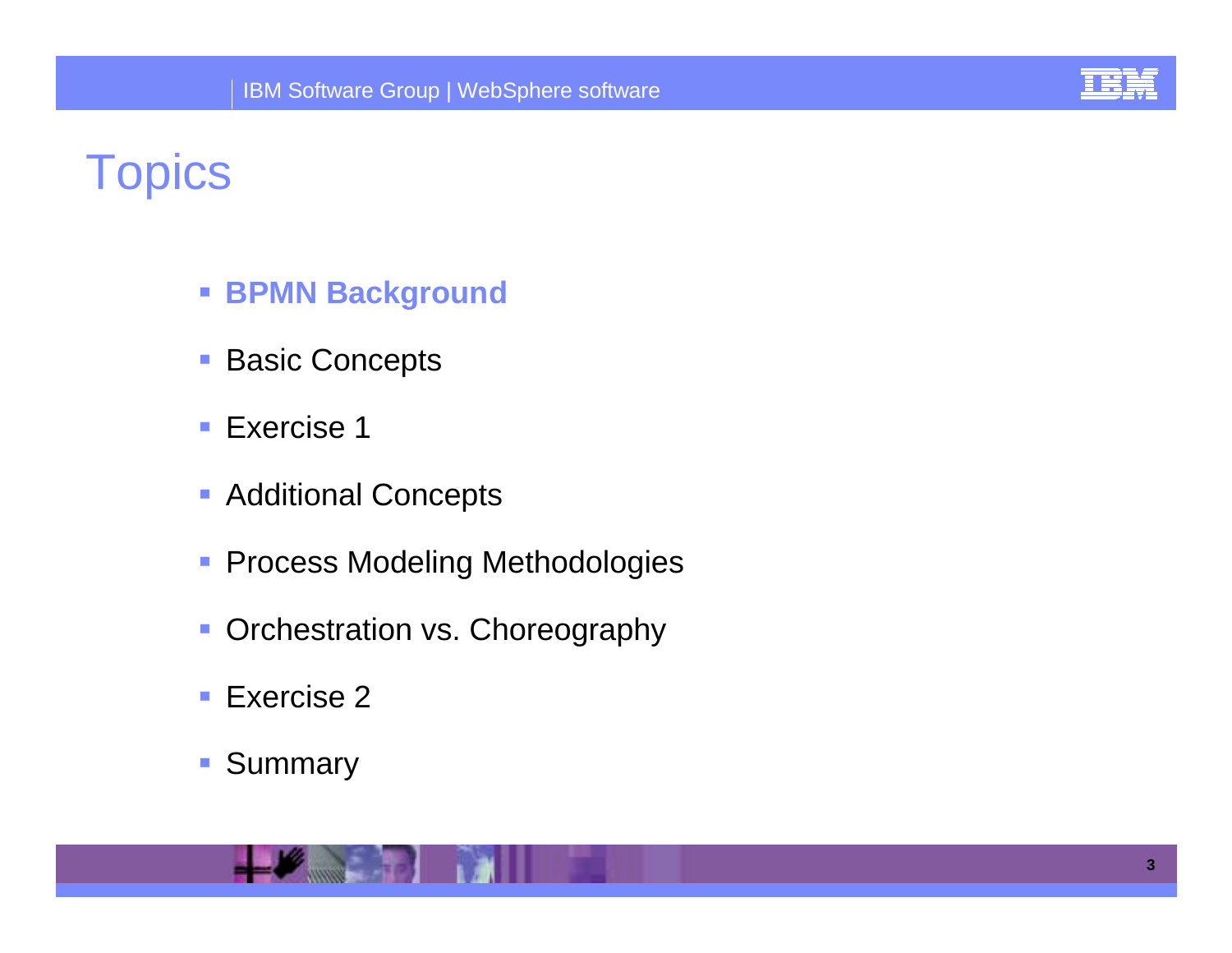

### What is Process Modeling?

- **The capturing of an ordered sequence of business activities** and supporting information
	- **Business processes describe how a business pursues its** objectives
- **There are different levels of process modeling:** 
	- $\triangleright$  Process Maps simple flow charts of the activities
	- **Process Descriptions flow charts extended with** additional information, but not enough to fully define actual performance
	- $\triangleright$  Process Models flow charts extended with enough information so that the process can be analyzed, simulated, and/or executed
	- ▶ BPMN supports each of these levels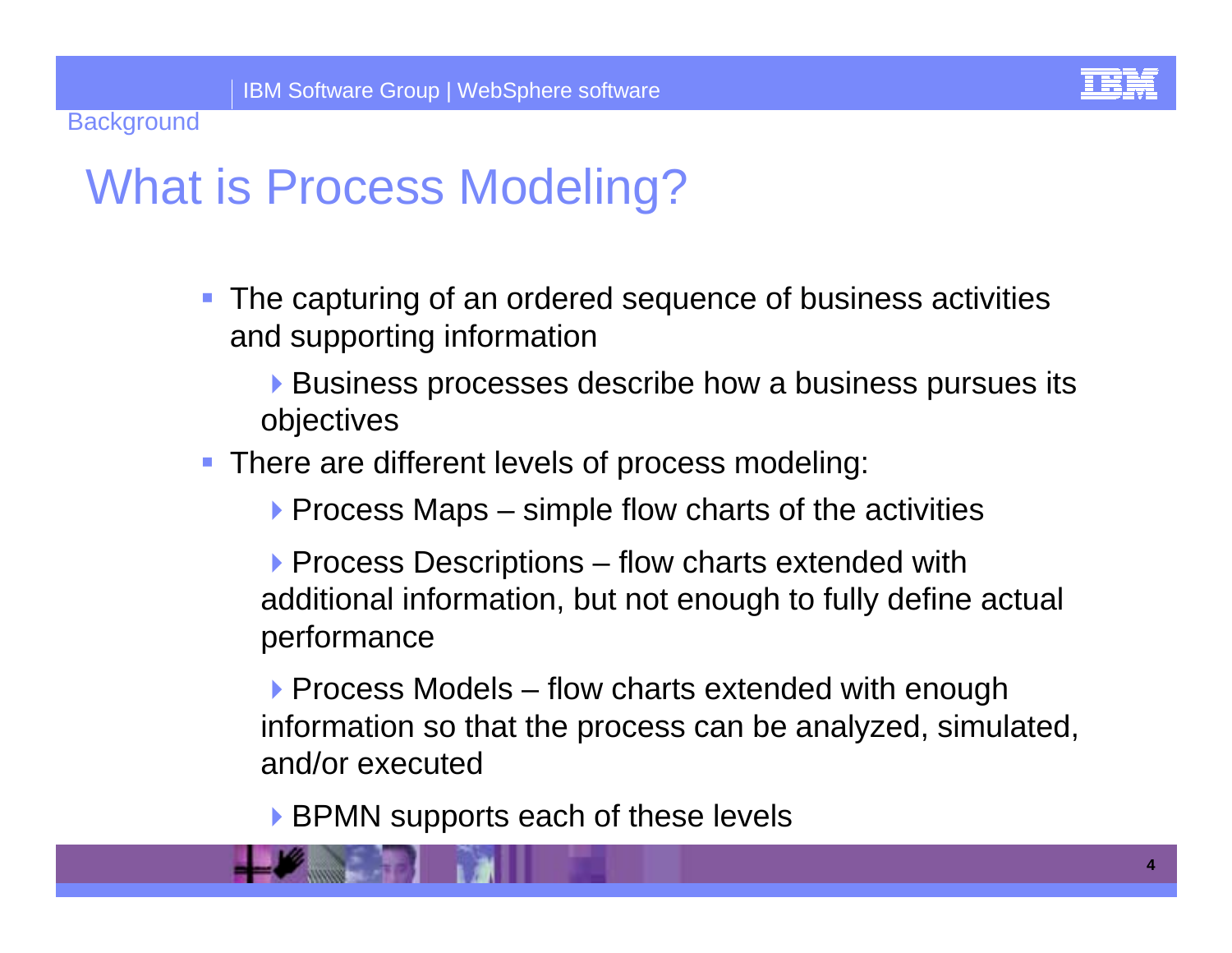

# What is BPMN?

*DESCRIPTION AND PROPERTY ARRANGEMENT*  BPMN is flow-chart based notation for defining Business Processes



- BPMN is an agreement between multiple modeling tools vendors, who had their own notations, to use a single notation for the benefit of end-user understand and training
- BPMN provides a mechanism to generate an executable Business Process (BPEL) from the business level notation

▶ A Business Process developed by a business analyst can be directly applied to a BPM engine instead of going through *human* interpretations and translations into other languages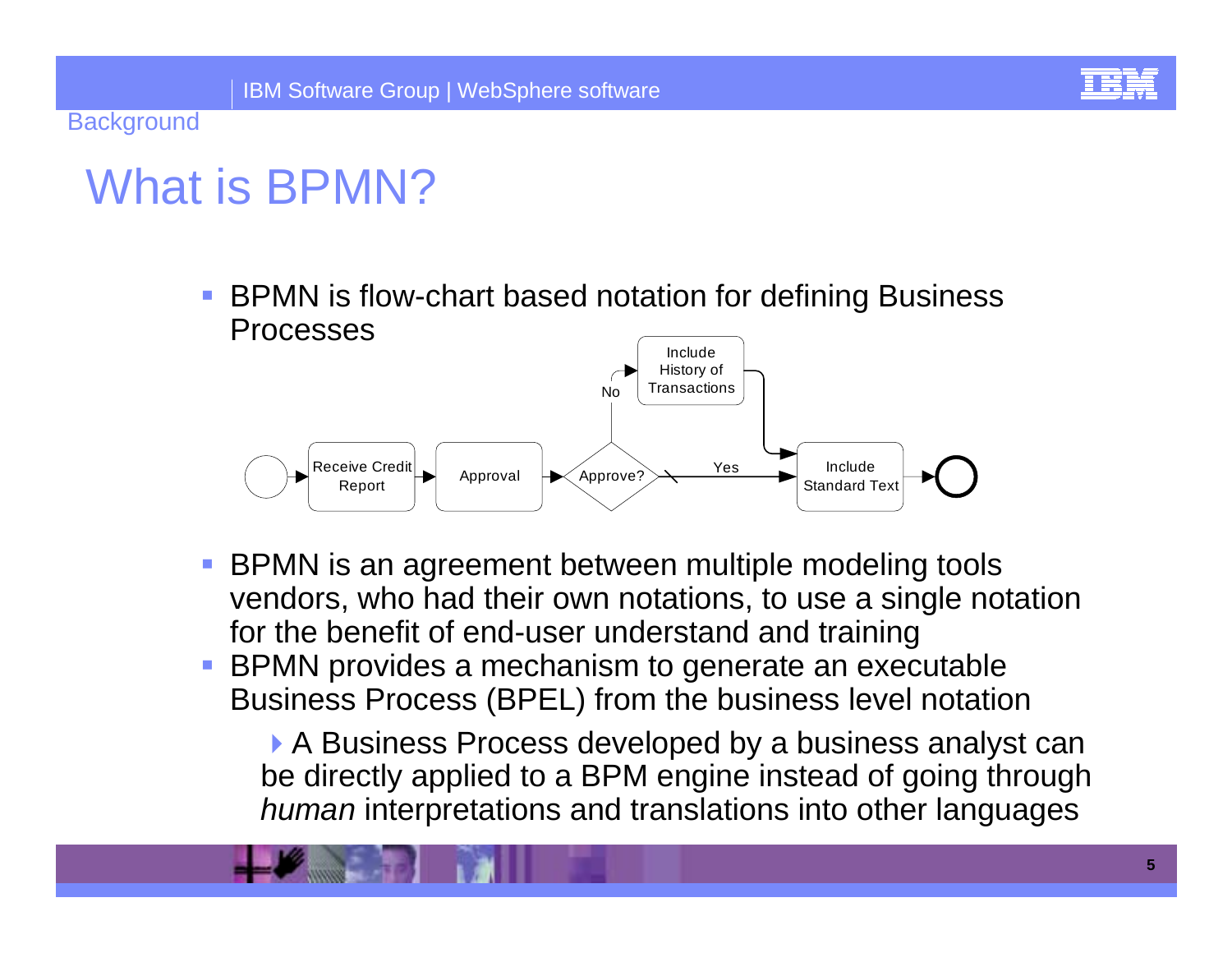

# Origins of BPMN

- ! The Business Process Management Institute (BPMI—now a part of the OMG) develops BPML (an XML process execution language) and realizes need for a graphical representation
	- ▶ BPML was later replaced by BPEL as the target execution language
- **August, 2001, the Notation Working Group is formed. The group was** composed of 35 companies, organizations, or individuals.
- ! BPMN 1.0
	- ▶ May, 2004, the BPMN 1.0 specification was released to the public.
	- ▶ February, 2006, BPMN 1.0 was adopted as an OMG standard
	- !Currently, there are 39 companies that have implementations of BPMN

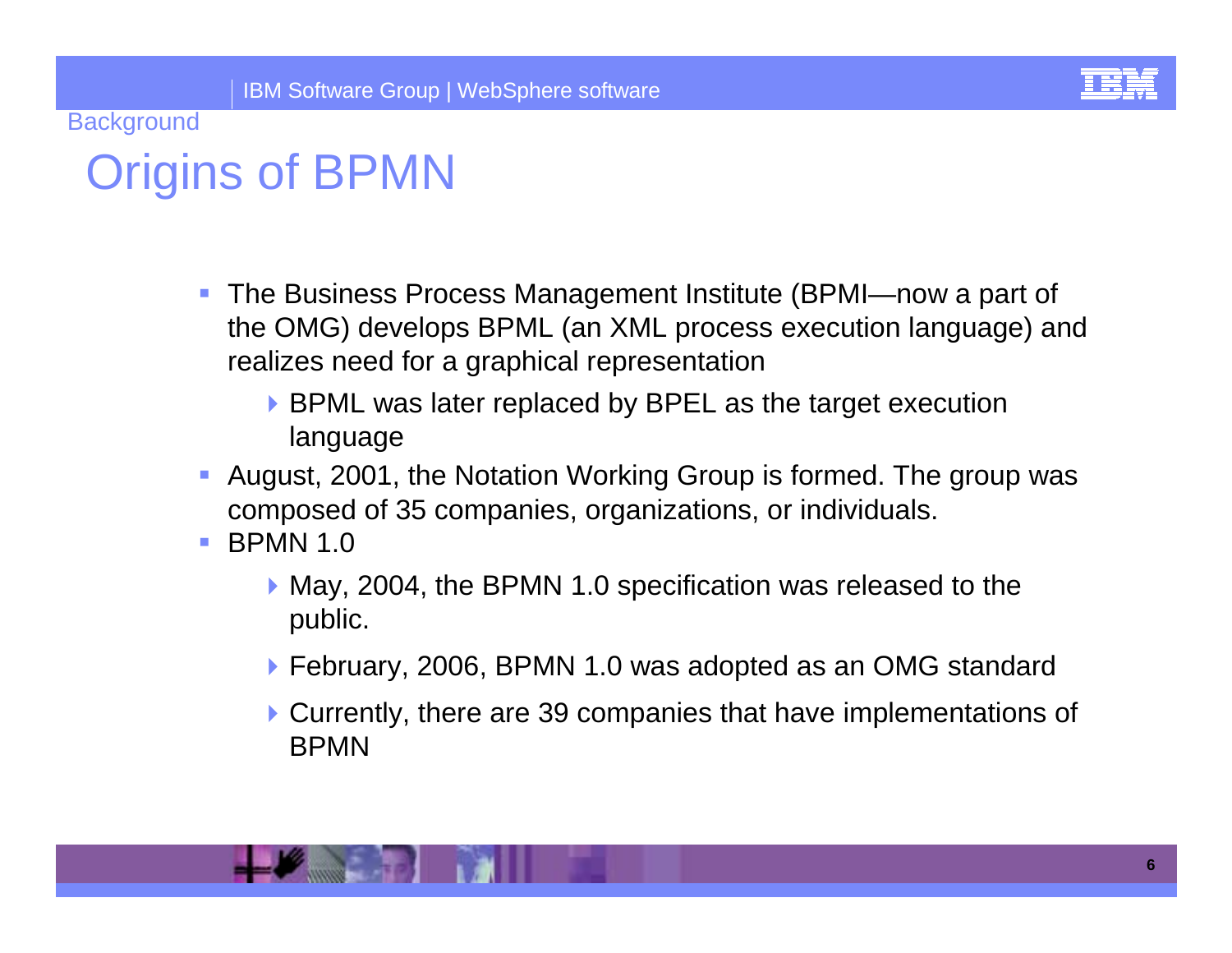# A BPM Hourglass

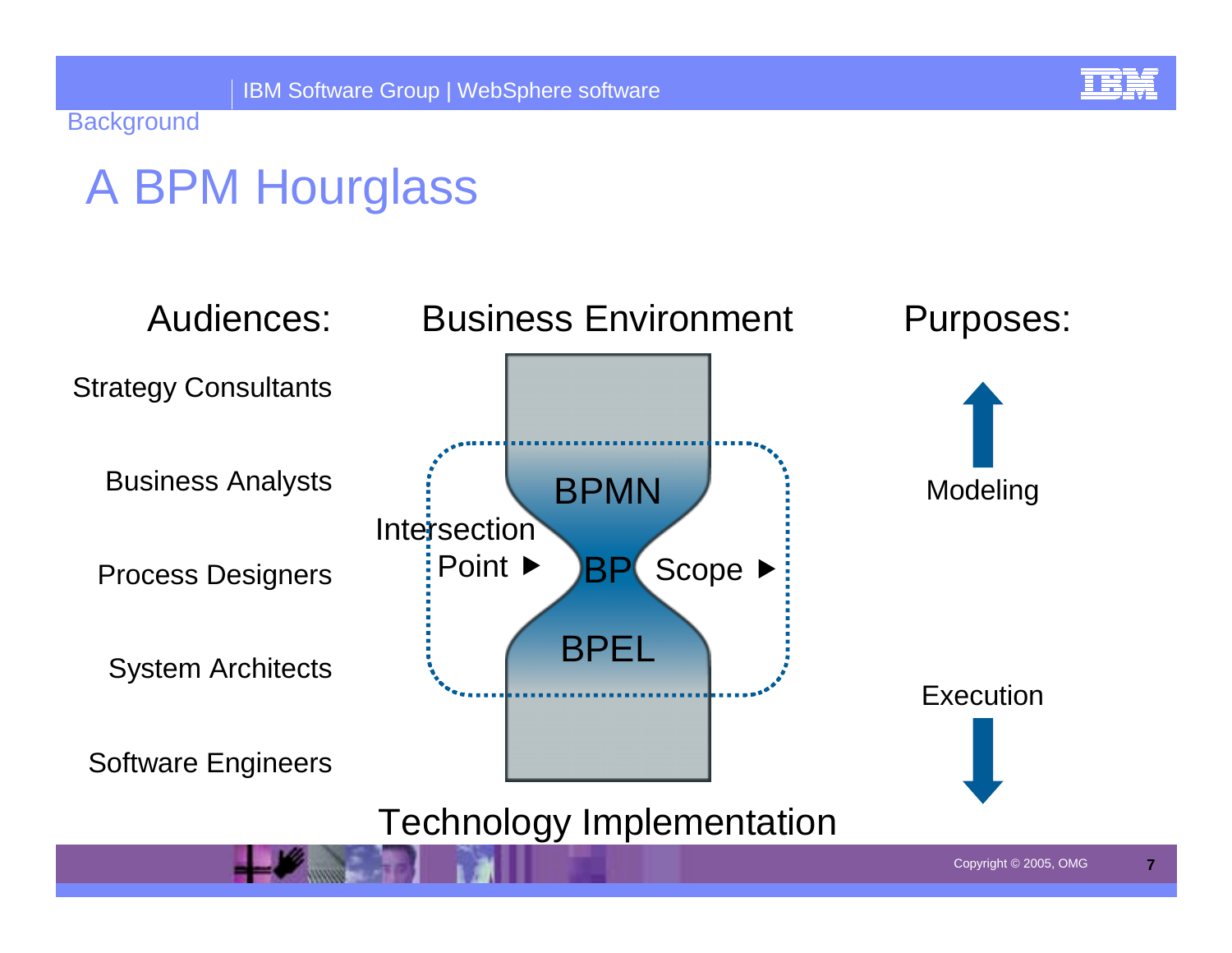

### BPMN Development Drivers

- **Must be acceptable and usable by the business community**
- ! Must be able to generate executable processes (e.g., BPEL) through a BPMN Model (a combination of graphical elements and supporting information (attributes))
- **Although executable processes triggered the development of** BPMN, it was expected that BPMN would be used for more general business purposes
- **BPM** is intended to be Methodology Agnostic
	- !Methodologies will give guidance as to the purpose and level of detail for modeling
	- **BPMN** is as complex as it needs to be. Just use what you need…

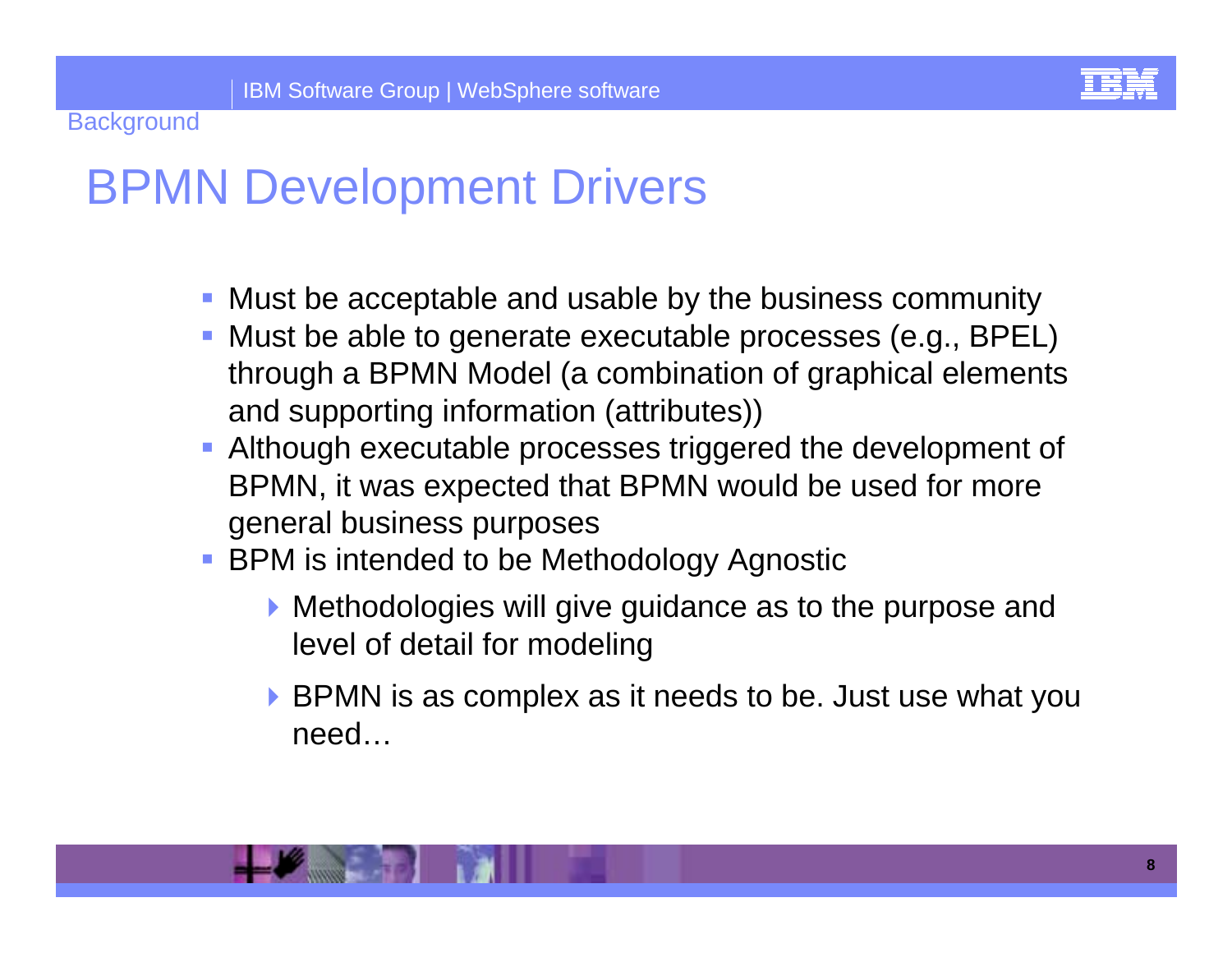

# **Topics**

- !BPMN Background
- ! **Basic Concepts**
- Exercise 1
- **Additional Concepts**
- **Process Modeling Methodologies**
- **Orchestration vs. Choreography**
- !Exercise 2
- !Summary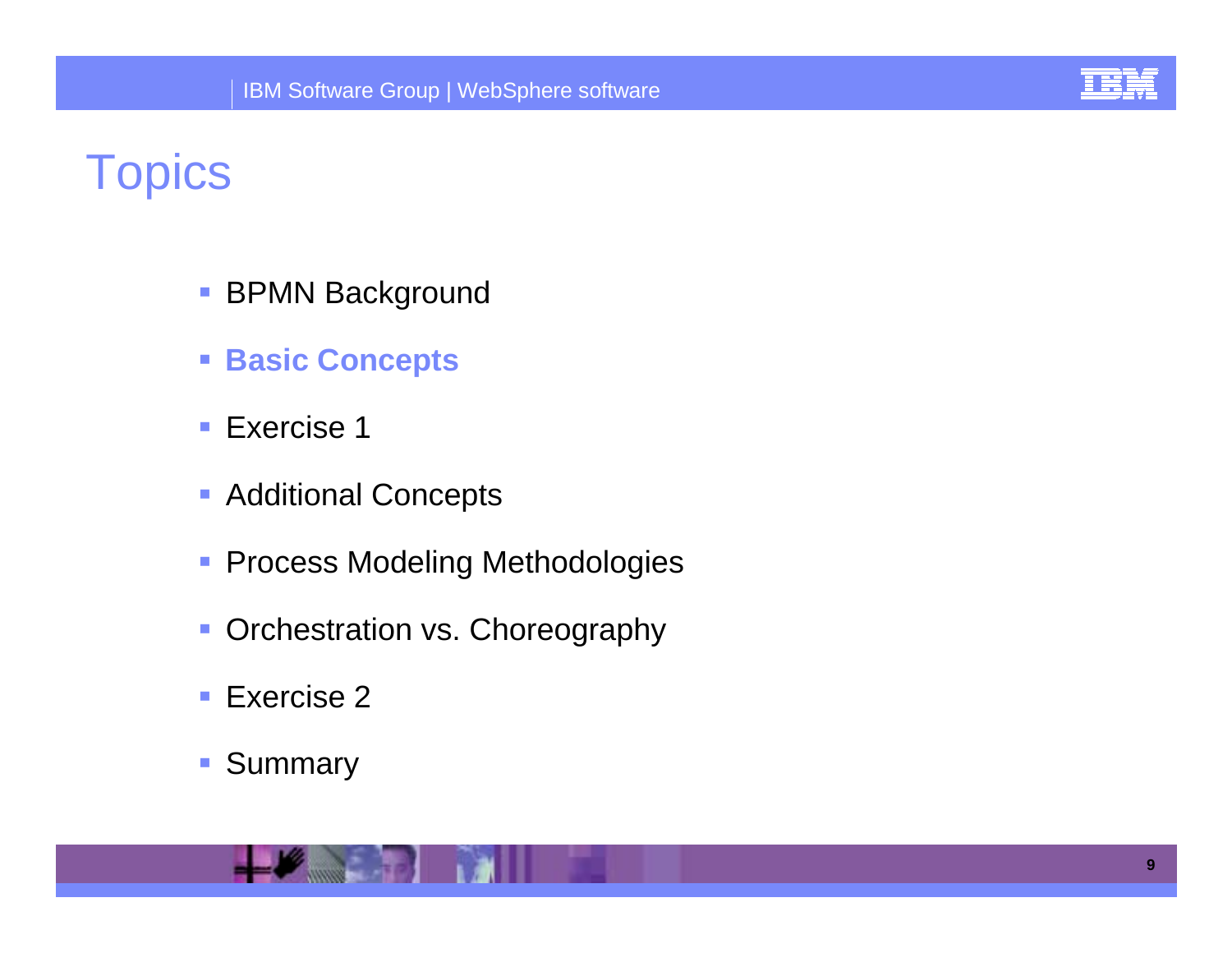

#### Diagram Elements



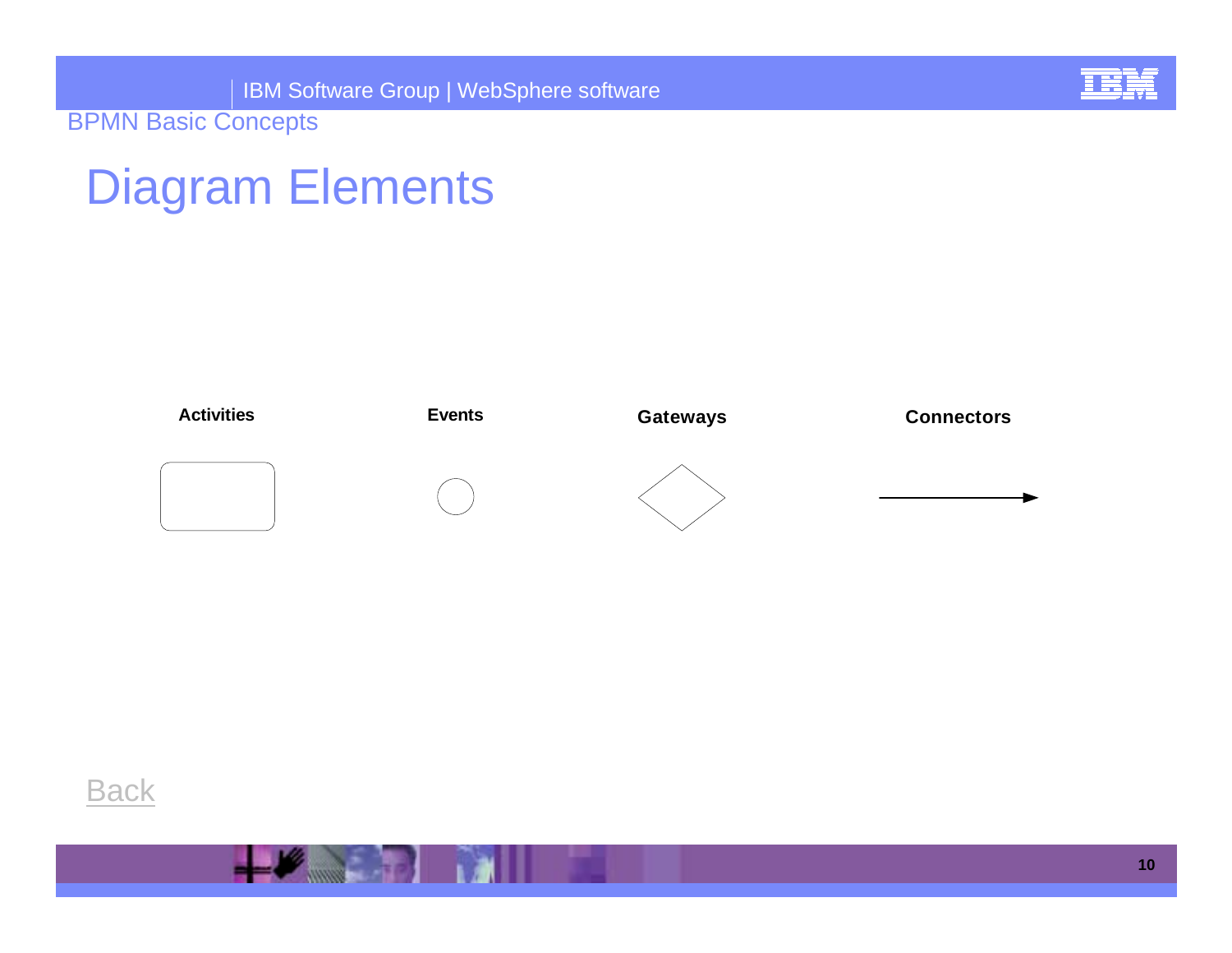

# Diagram Elements, Cont.



**Back**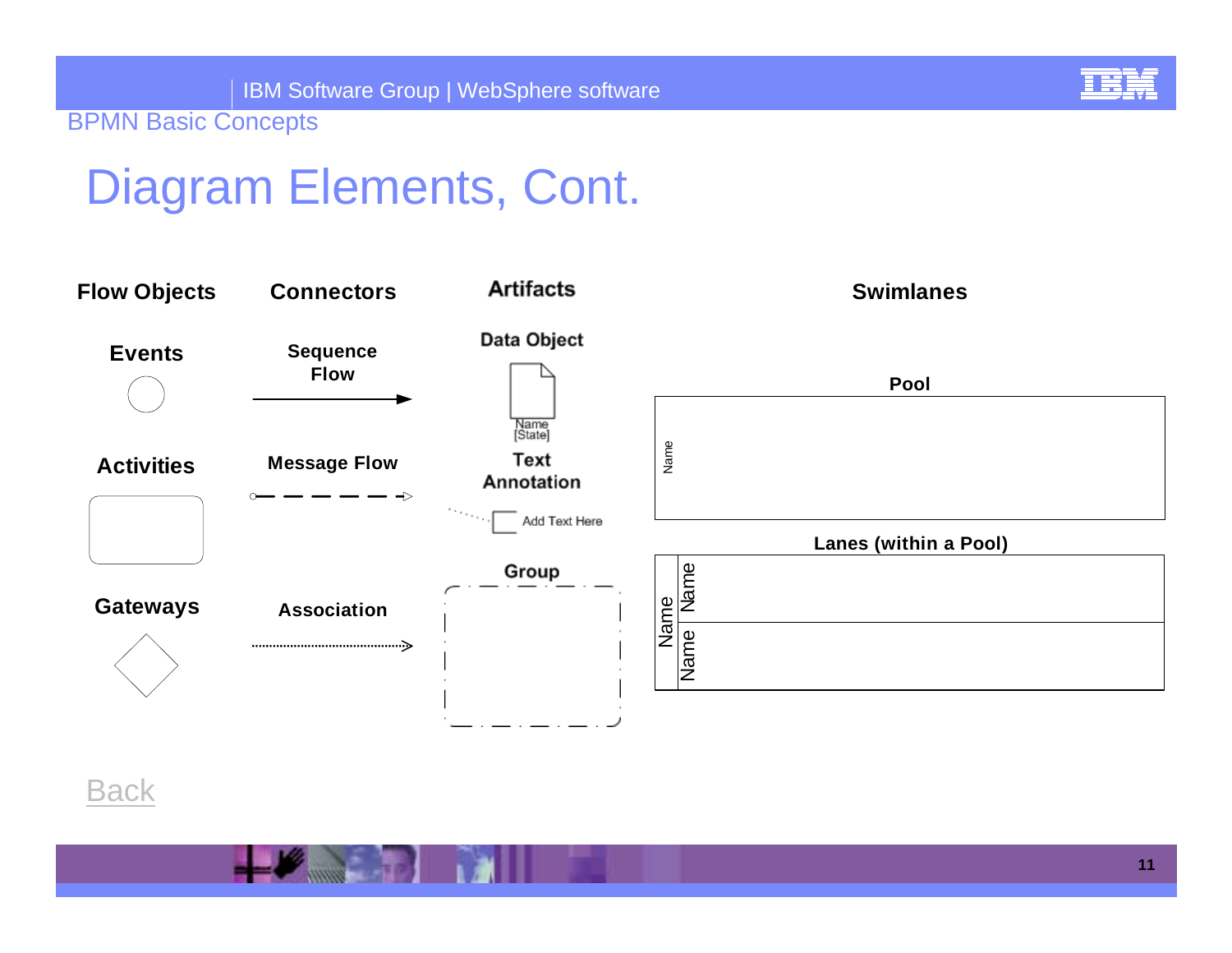

# **Activities**





Looped Task $\bigcap$ 

- ! An activity is work that is performed within a business process. An activity can be atomic or non-atomic (compound). The types of activities that are a part of a Process Model are: **Sub-Process**, and **Task**
- **E** Activities are rounded rectangles
- *DESCRIPTION AND PROPERTY ARRANGEMENT*  They can be performed once or can have internally defined loops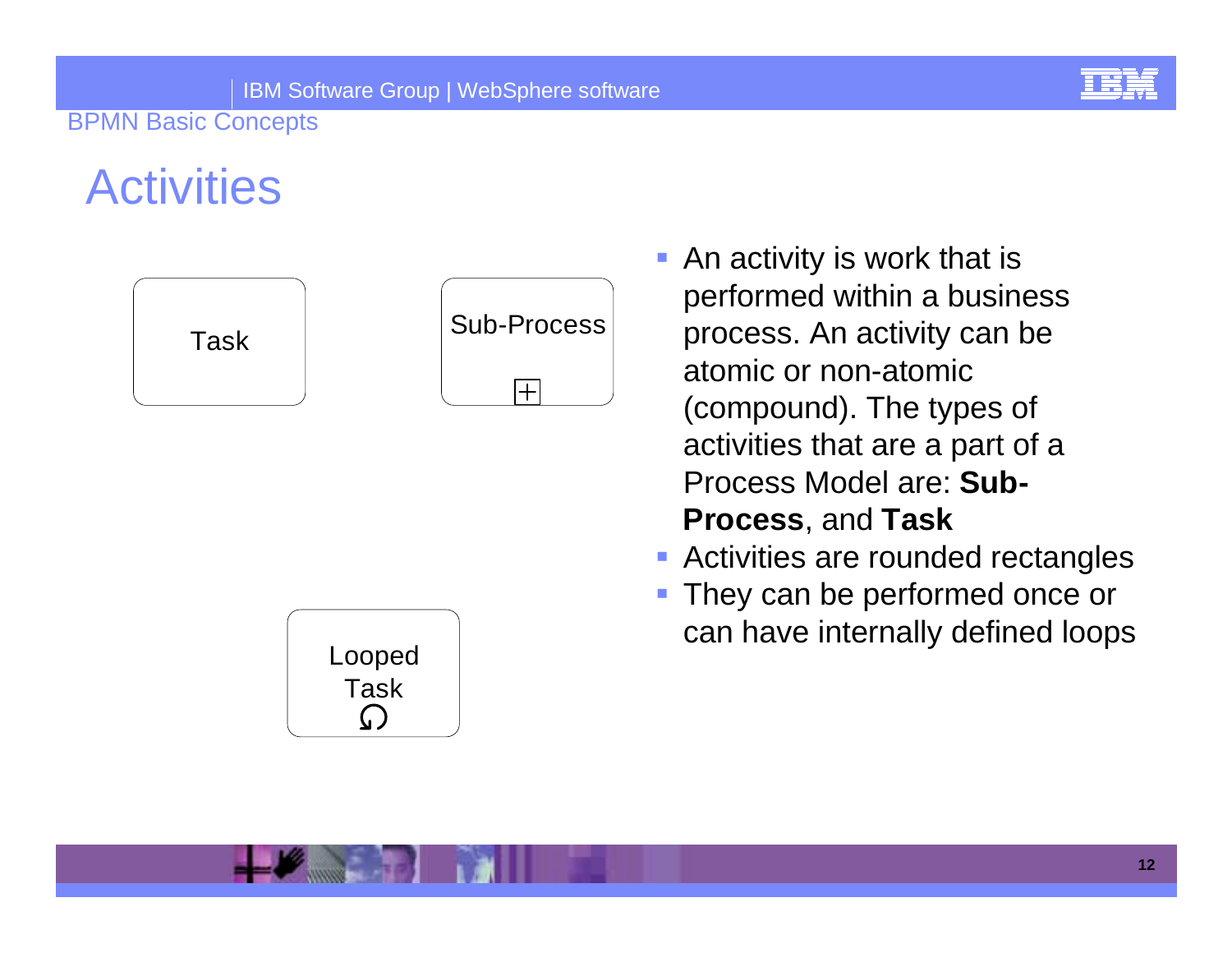

### Tasks

- **A Task is an atomic activity that is** included within a Process. A Task is used when the work in the Process is not broken down to a finer level of Process Model detail
- **There are specialized types of** Tasks for sending and receiving, or user-based Tasks, etc.
- **Markers or icons can be added to** Tasks to help identify the type of Task

**Markers must not change the** footprint of the Task or conflict with any other standard BPMN element



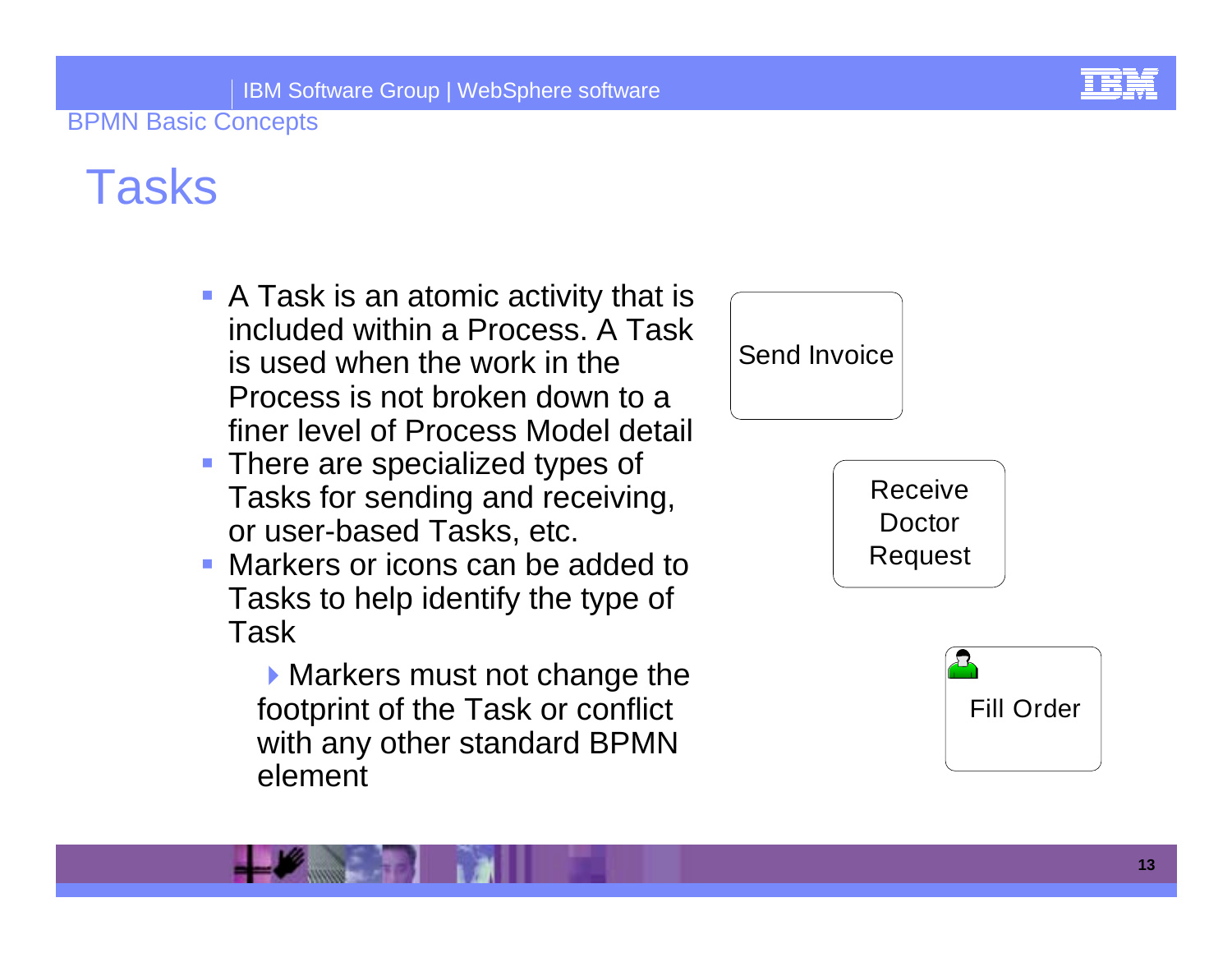# Sub-Processes

- Sub-Processes enable hierarchical Process development
- **A Sub-Process is a compound activity that** is included within a Process. It is compound in that it can be broken down into a finer level of detail (a Process) through a set of sub-activities
- **For a collapsed version of a Sub-Process,** The details of the Sub-Process are not visible in the Diagram. A "plus" sign in the lower-center of the shape indicates that the activity is a Sub-Process and has a lower-level of detail.
- **For an expanded version of a Sub-**Process, the details (a Process) are visible within its boundary.
- **There are two types of Sub-Processes:** Embedded and Independent (Re-usable)



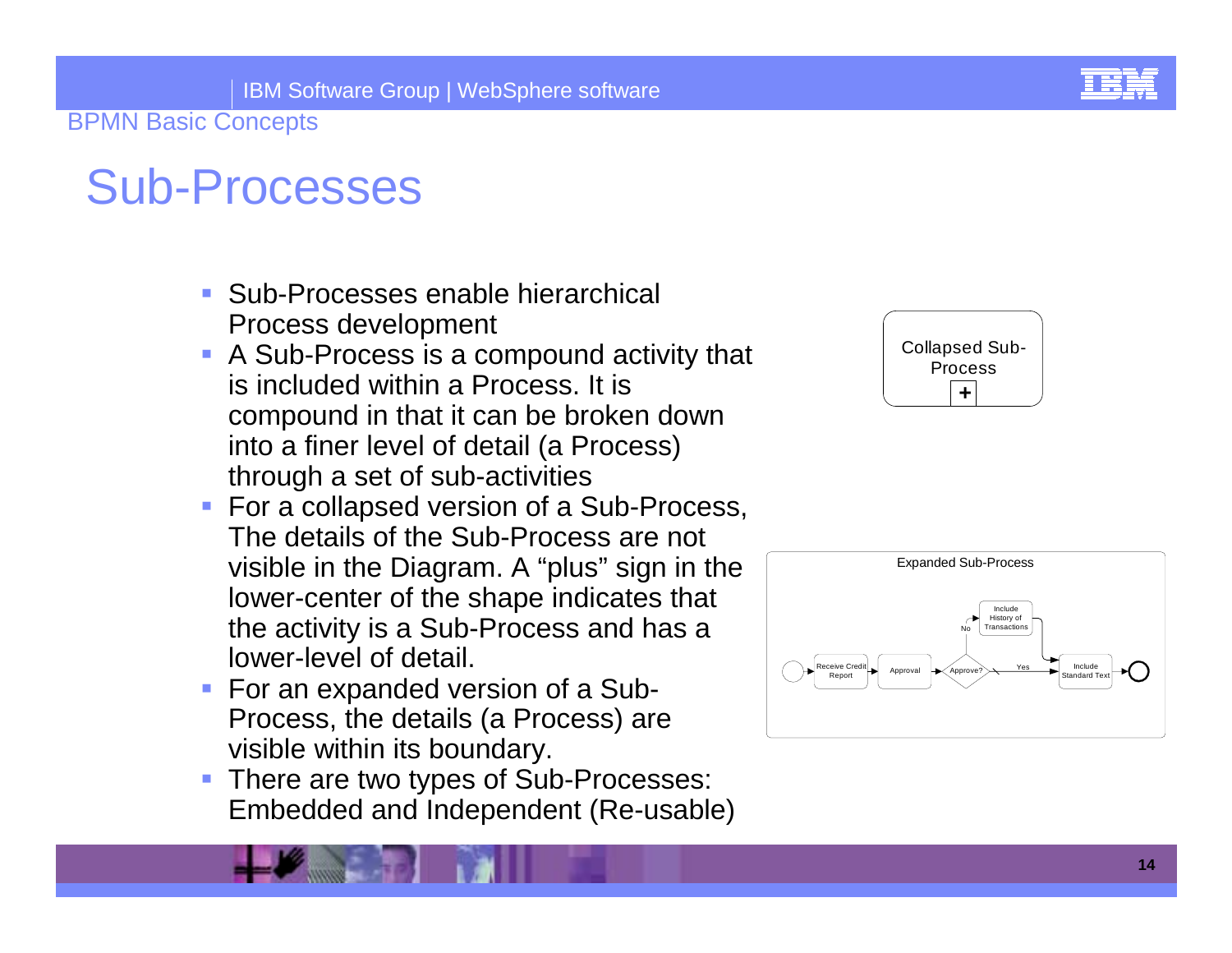#### **Events**









- **Exent** is something that "happens" during the course of a business process. These Events affect the flow of the Process and usually have a trigger or a result. They can start, interrupt, or end the flow
- Events are circles
	- Inte type of boundary determines the type of Event

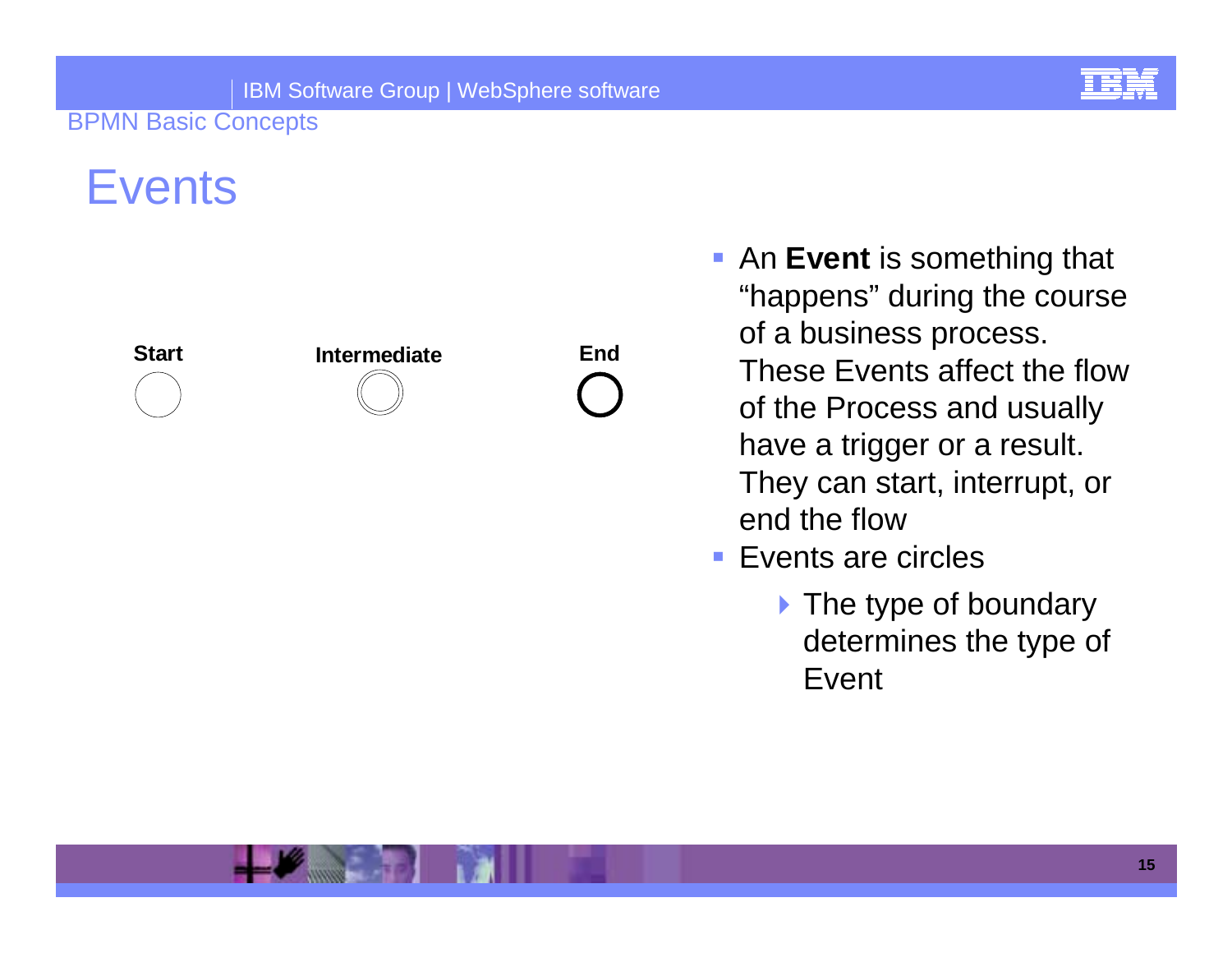# Start Events

| • Start Events indicate where a Process<br>will begin                                   | <b>None</b>     |  |
|-----------------------------------------------------------------------------------------|-----------------|--|
|                                                                                         | <b>Message</b>  |  |
| • There are different "Triggers" that<br>indicate the specific circumstances that       | <b>Timer</b>    |  |
| start the Process<br>▶ None Start Events are used to mark                               | <b>Rule</b>     |  |
| the start of Sub-Processes or when<br>the start is undefined                            | Link            |  |
| ▶ The Link Start Event will be<br>removed in the next version of BPMN                   | <b>Multiple</b> |  |
| Any one of the Triggers included in<br>a Multiple Start Event will start the<br>Process |                 |  |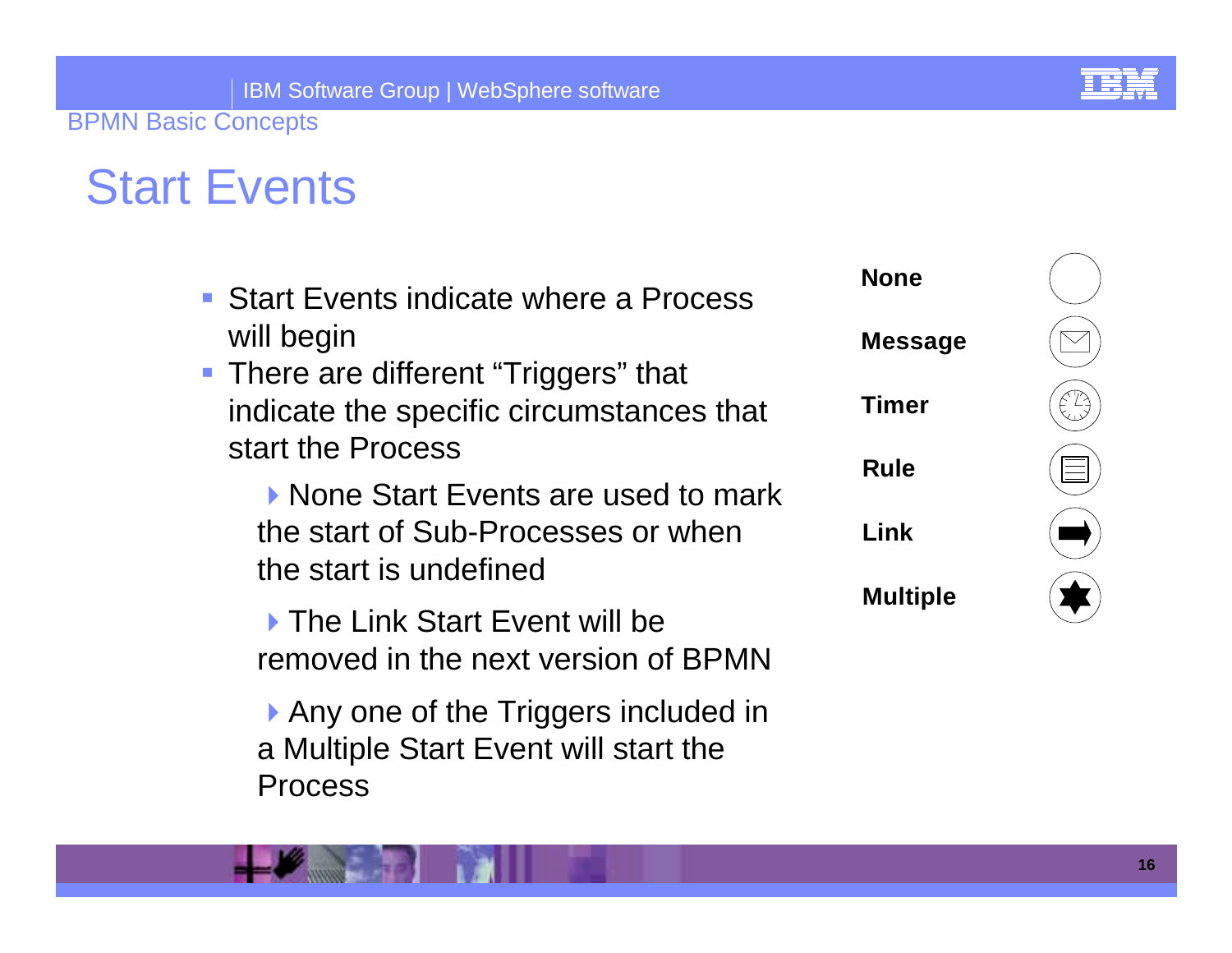### Intermediate Events

- **Intermediate Events occur after a** process has been started and before a process is ended
- **There are different "Triggers" that** indicate the specific circumstances of the Event
- **They can be placed in the normal** flow of the Process or attached to the boundary of an activity

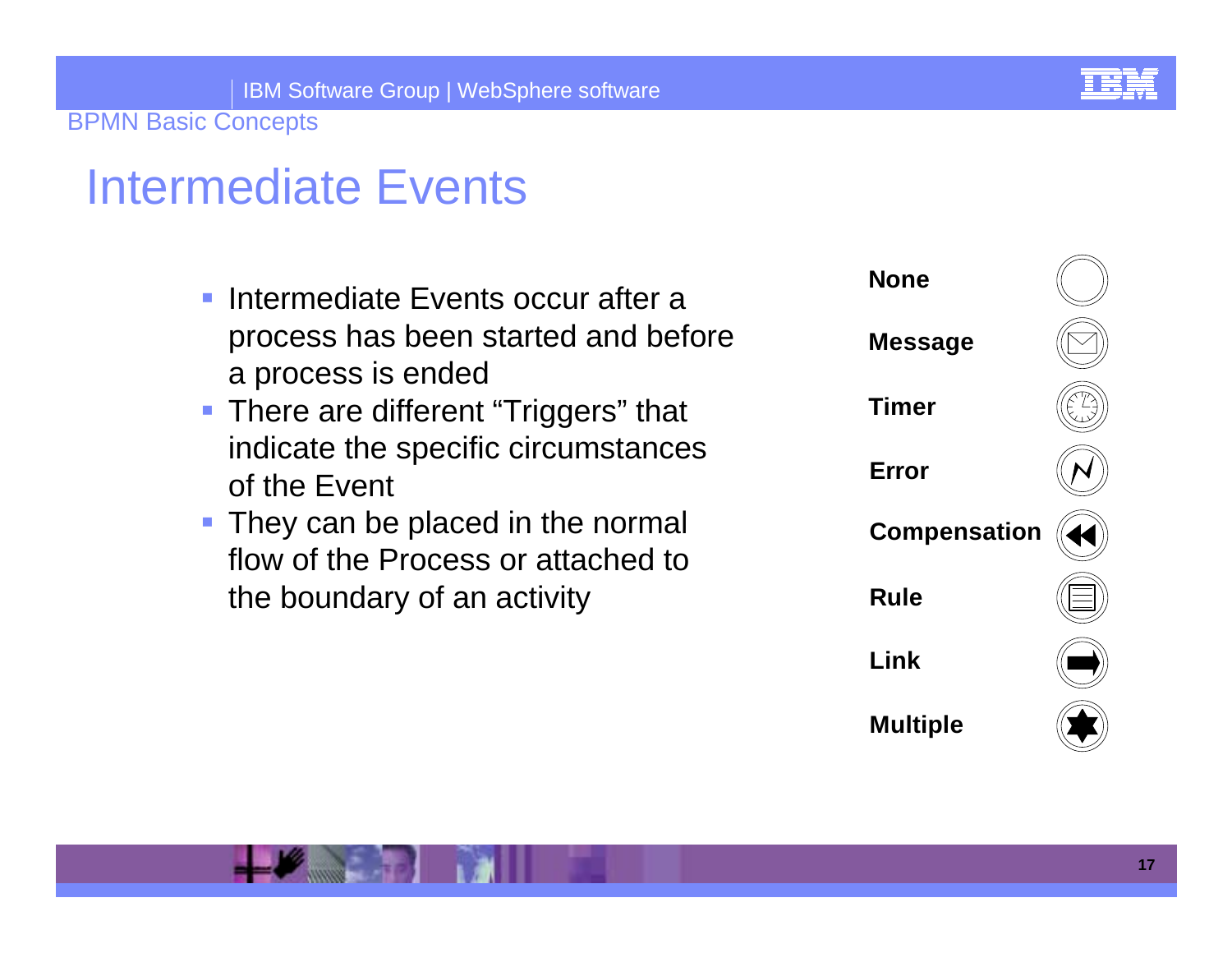IBM Software Group | WebSphere software

BPMN Basic Concepts

# Intermediate Events (Normal Flow)

- **Exents that are placed within** the process flow represent things that happen during the normal operations of the process
- They can represent the response to the Event (i.e., the receipt of a message)
- ! They can represent the creation of the Event (i.e., the sending of a message)

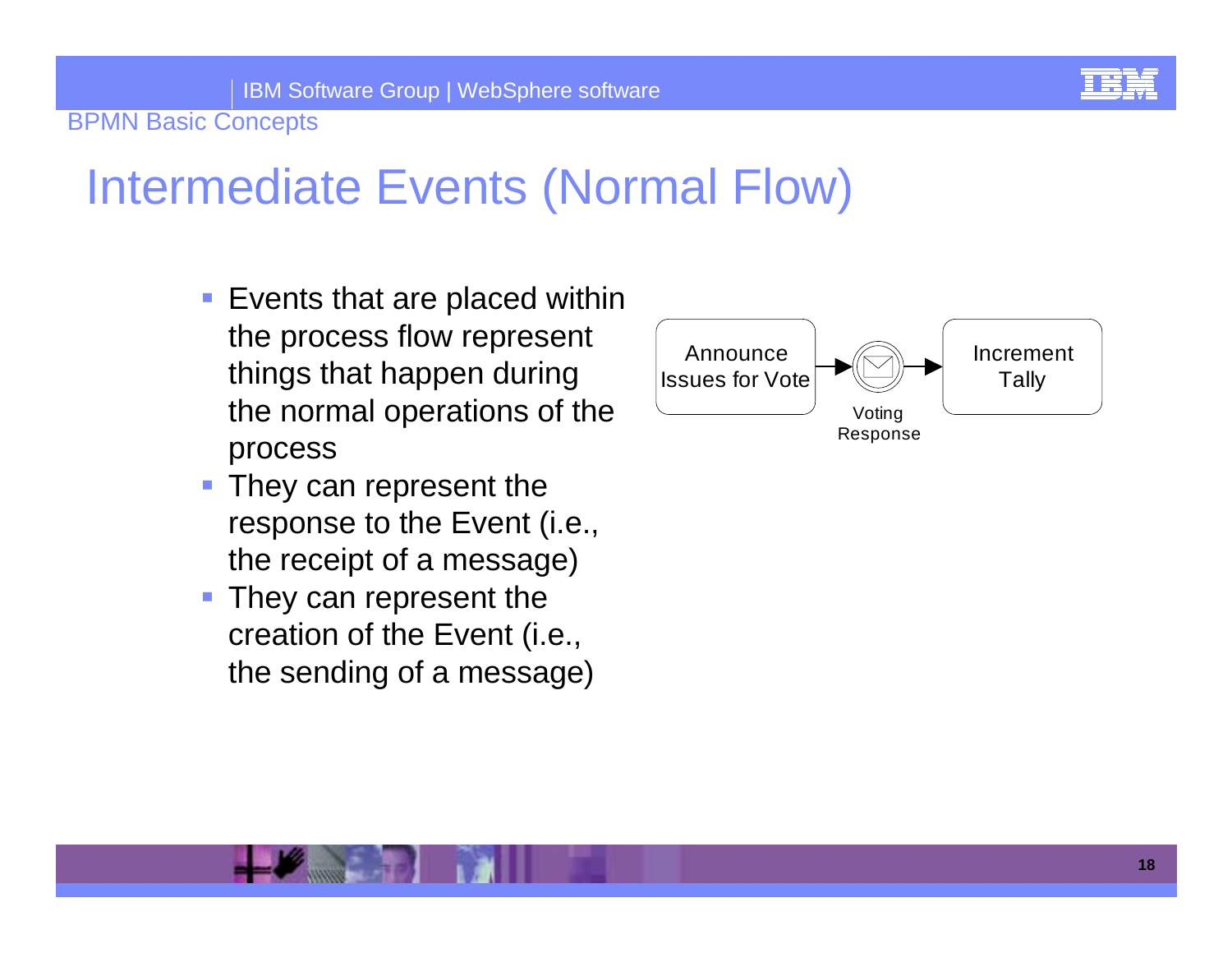

# Intermediate Events (Attached to Boundary)

- **Exents that are attached to the** boundary of an activity indicate that the activity should be interrupted when the Event is triggered
	- **They can be attached to** either Tasks or Sub-Processes
- **They are used for error handling,** exception handling, and compensation

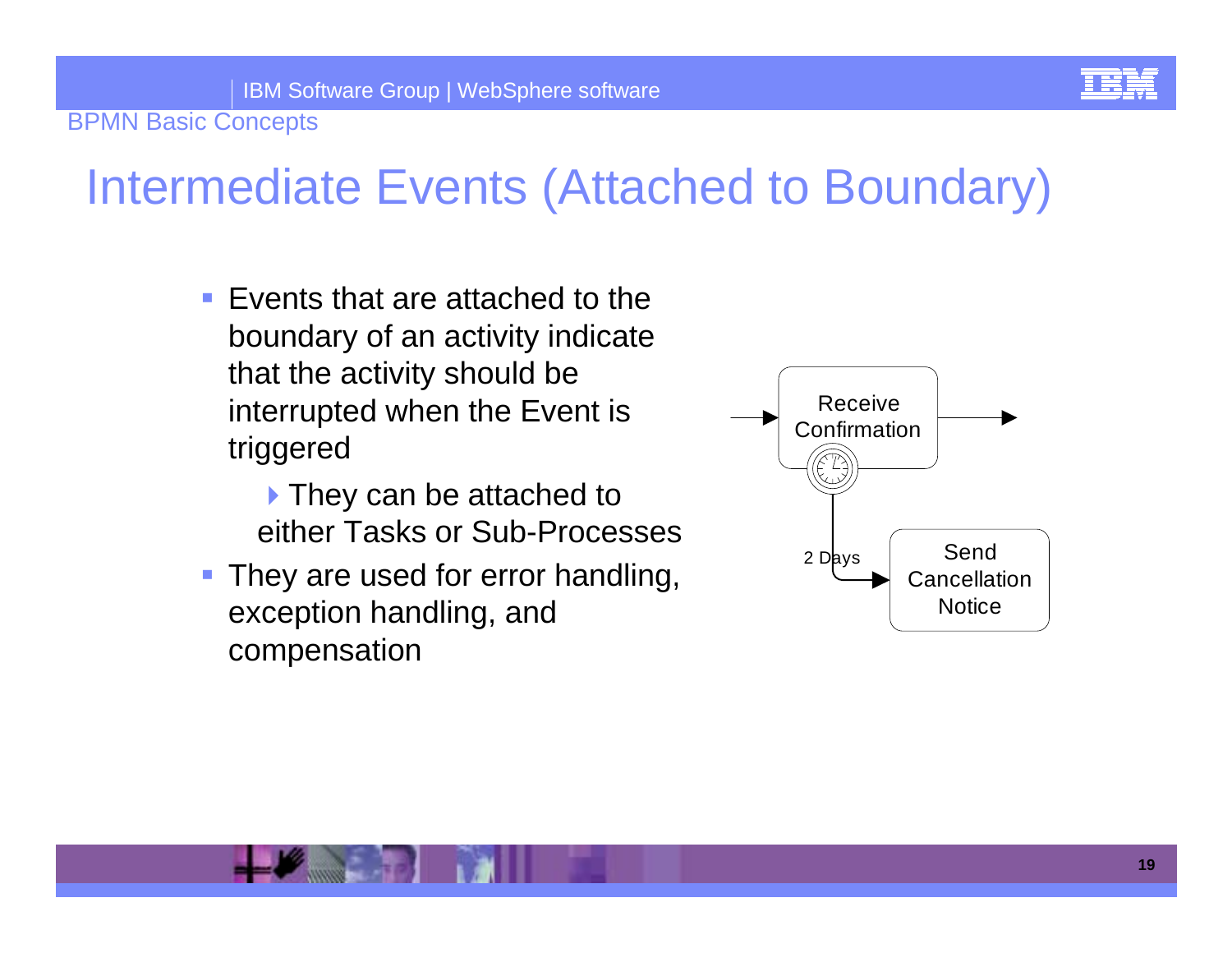# End Events

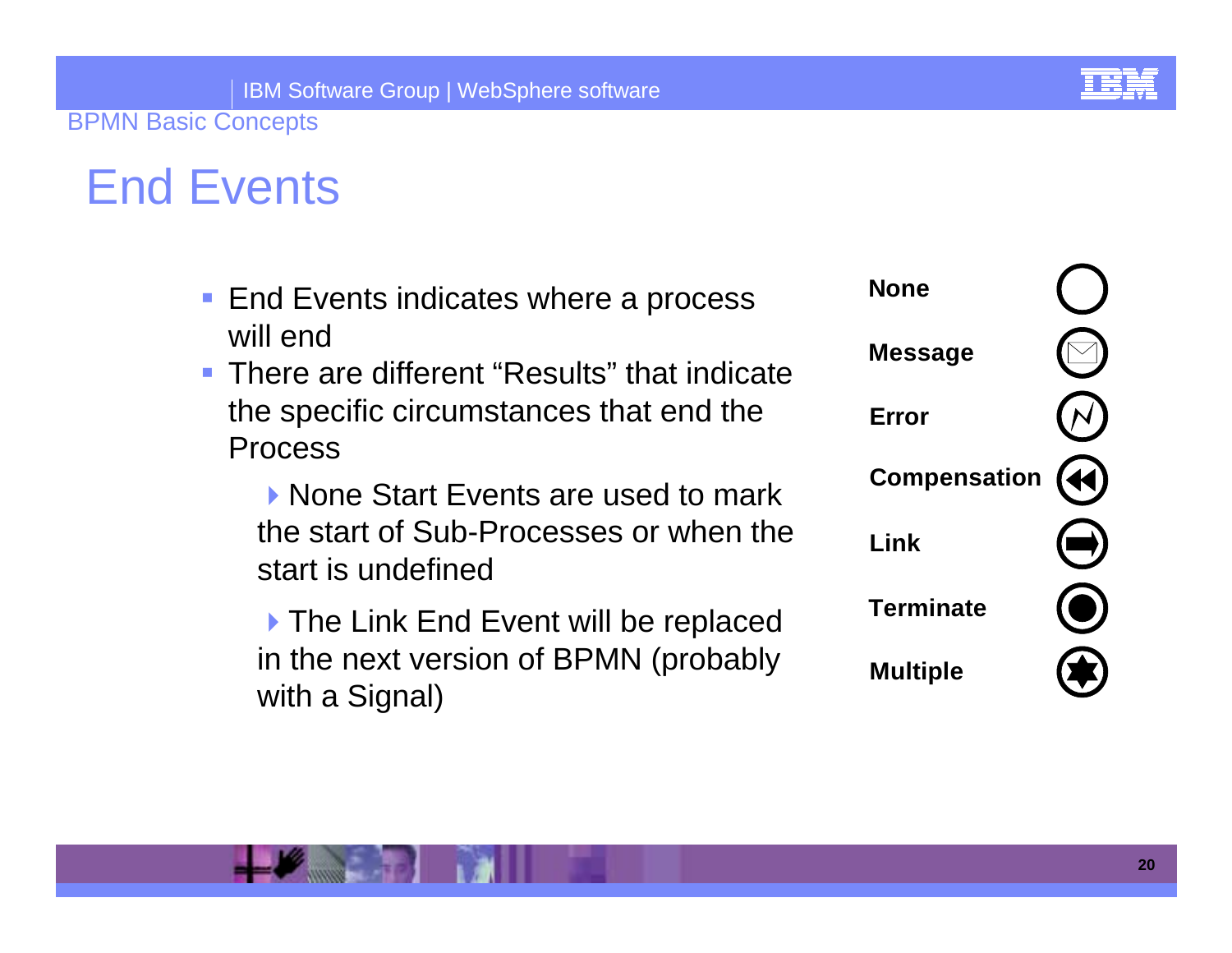

#### **Gateways**



- ! **Gateways** are modeling elements that are used to control how Sequence Flows interact as they converge and diverge within a Process
	- All types of Gateways are diamonds
		- **I** Different internal markers indicate different types of behavior
		- ▶ All Gateways both split and merge the flow
	- *If the flow does not need to be controlled*, then a Gateway is not needed. Thus, a diamond represents a place where control is needed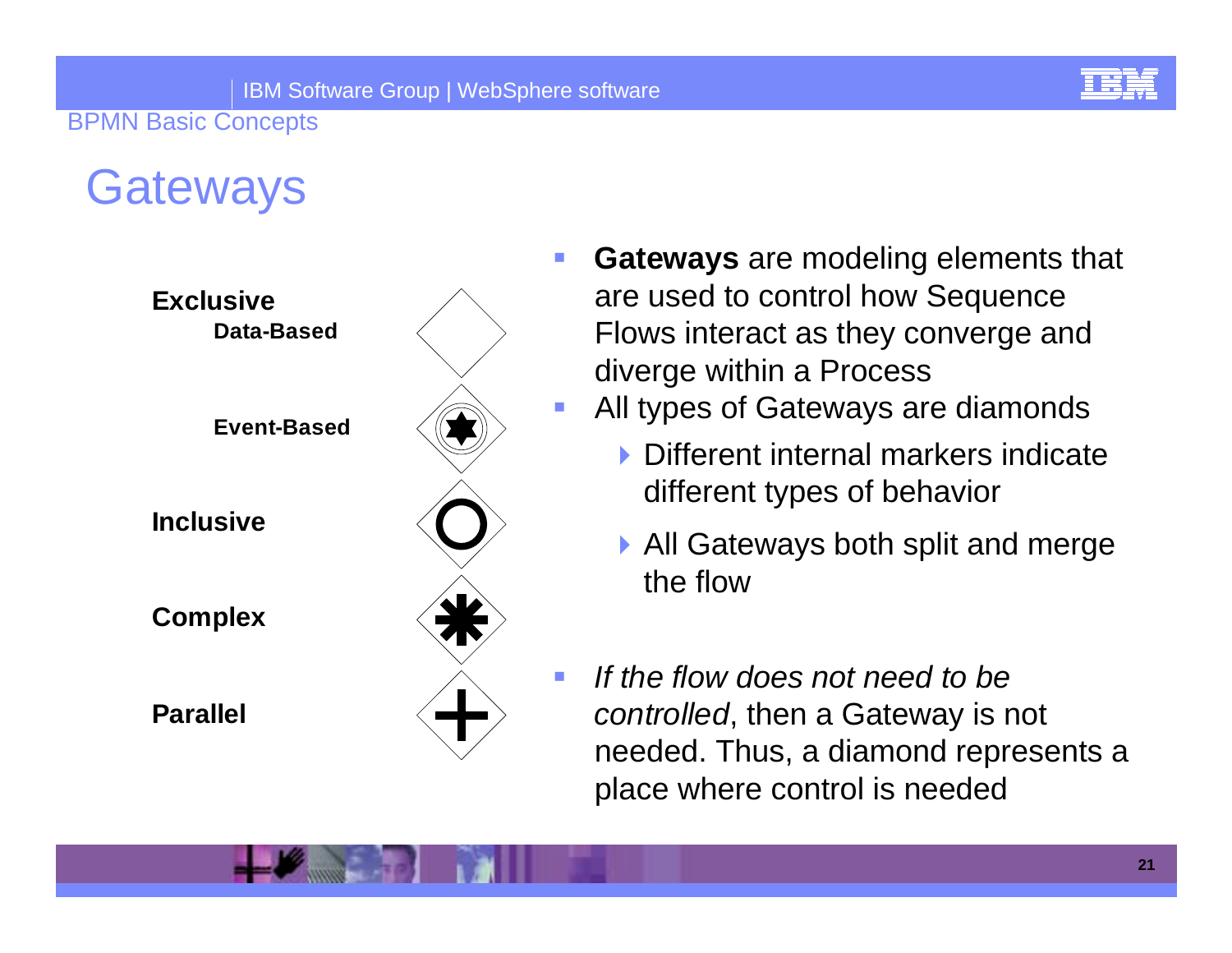

# Exclusive Gateways

- **Exclusive Gateways (Decisions) are locations within a business** process where the Sequence Flow can take two or more alternative paths. This is basically the "fork in the road" for a process.
- **Only one of the possible outgoing paths can be taken when the** Process is performed
- **There are two types decision mechanism:** 
	- ▶ Data (e.g., condition expressions)
	- **Events (e.g., the receipt of alternative messages)**
- **They are also used to merge Sequence Flow** 
	- **The merging behavior may change in the next version of** BPMN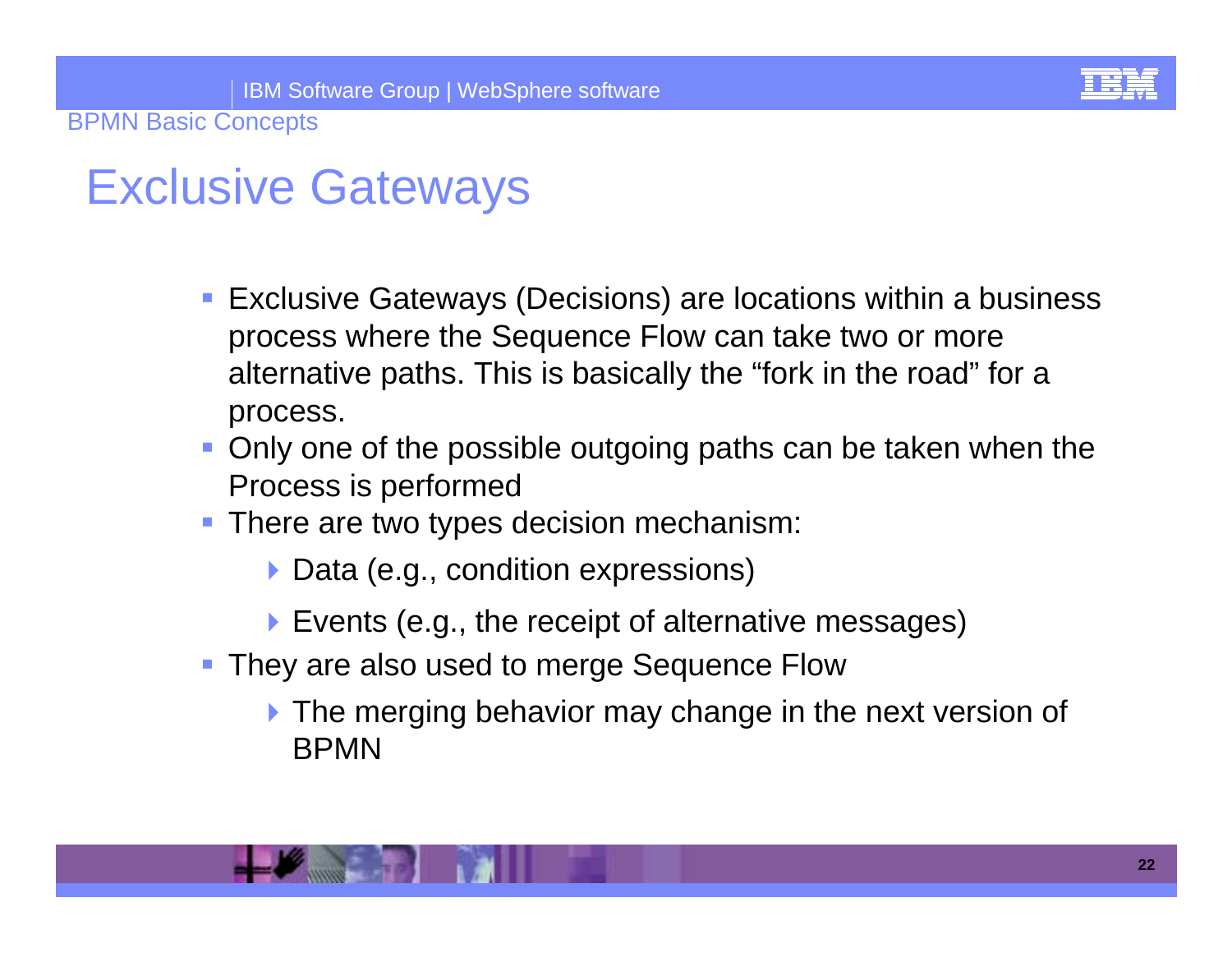

#### Exclusive Gateways, Based on Data

- ! These are the most commonly used type of Gateways.
	- $\blacktriangleright$  They can be shown with or without an internal "X"marker. Without is the most common use.
- **The Gateway (Decision)** creates alternative paths based on defined conditions

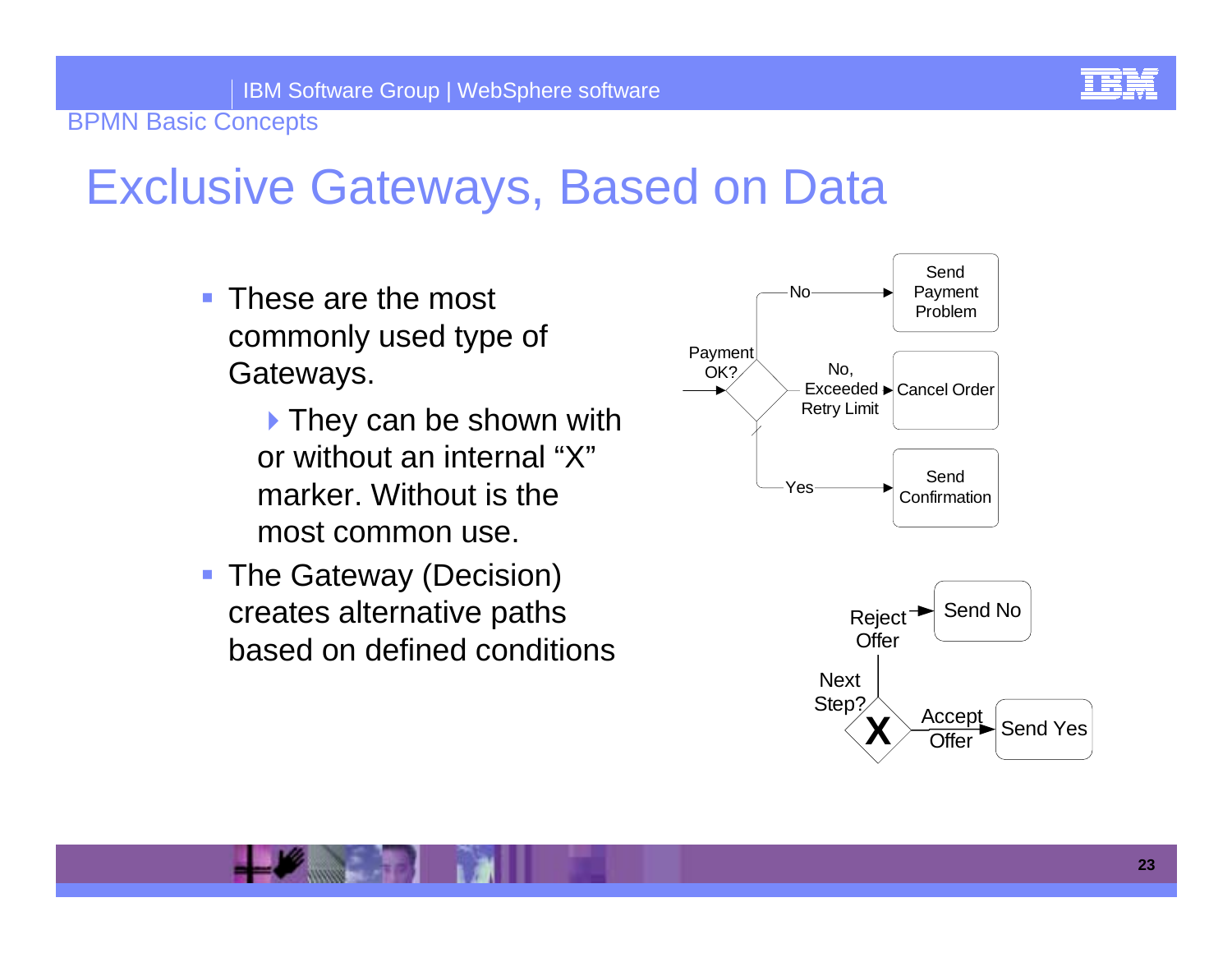

### Exclusive Gateways, Based on Events

- **This type of Decision** represents a branching point in the process where the alternatives are based on events that occurs at that point in the Process, rather than conditions
- **The Multiple Intermediate** Event is used to identify this **Gateway**
- **The Event that follow the** Gateway Diamond determine the chosen path

▶ The first Event triggered wins

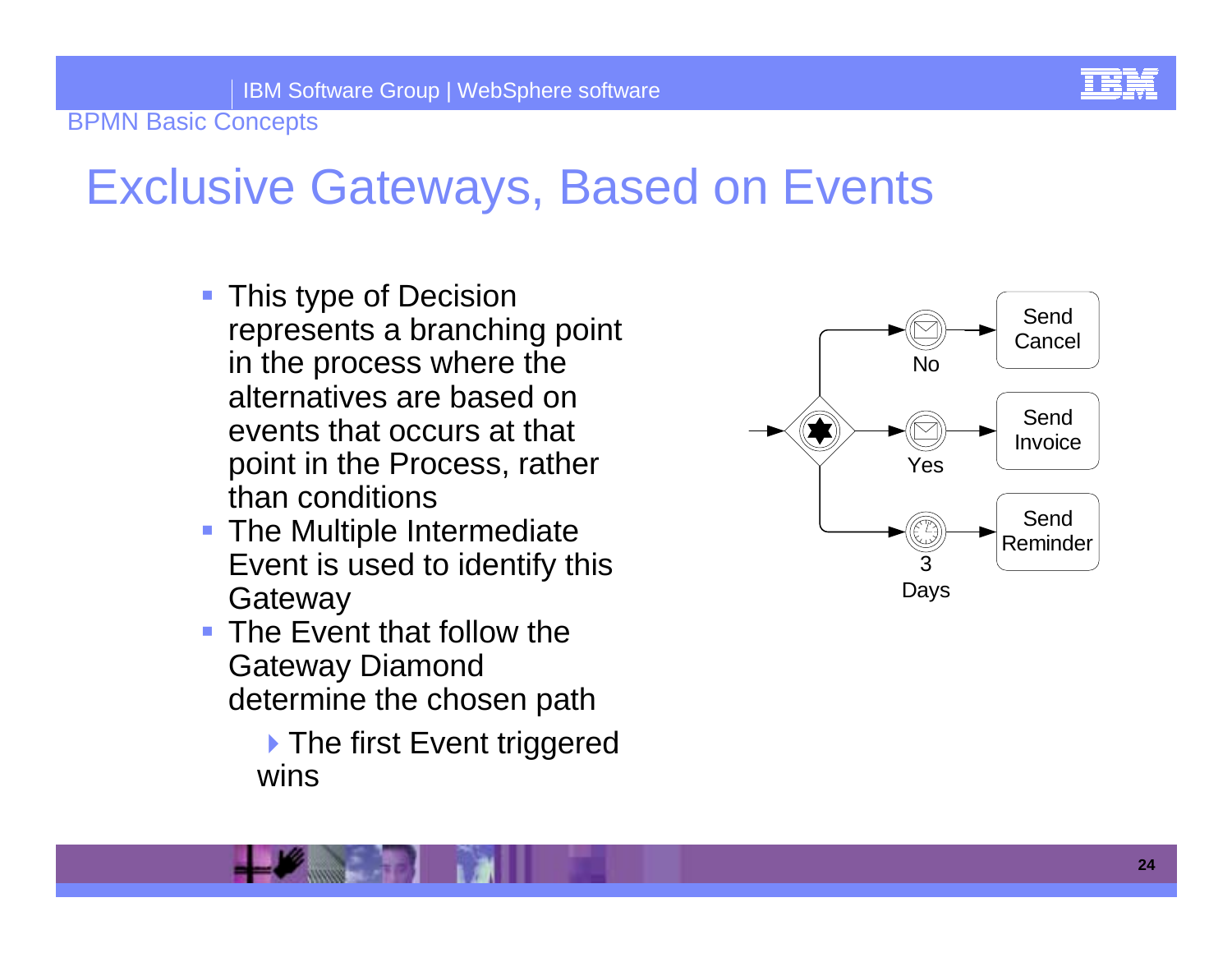

### Inclusive Gateways

- **Inclusive Gateways are** Decisions where there is more than one possible outcome
- ! The "O" marker is used to identify this Gateway
- **They are usually followed by** a corresponding merging Inclusive Gateway

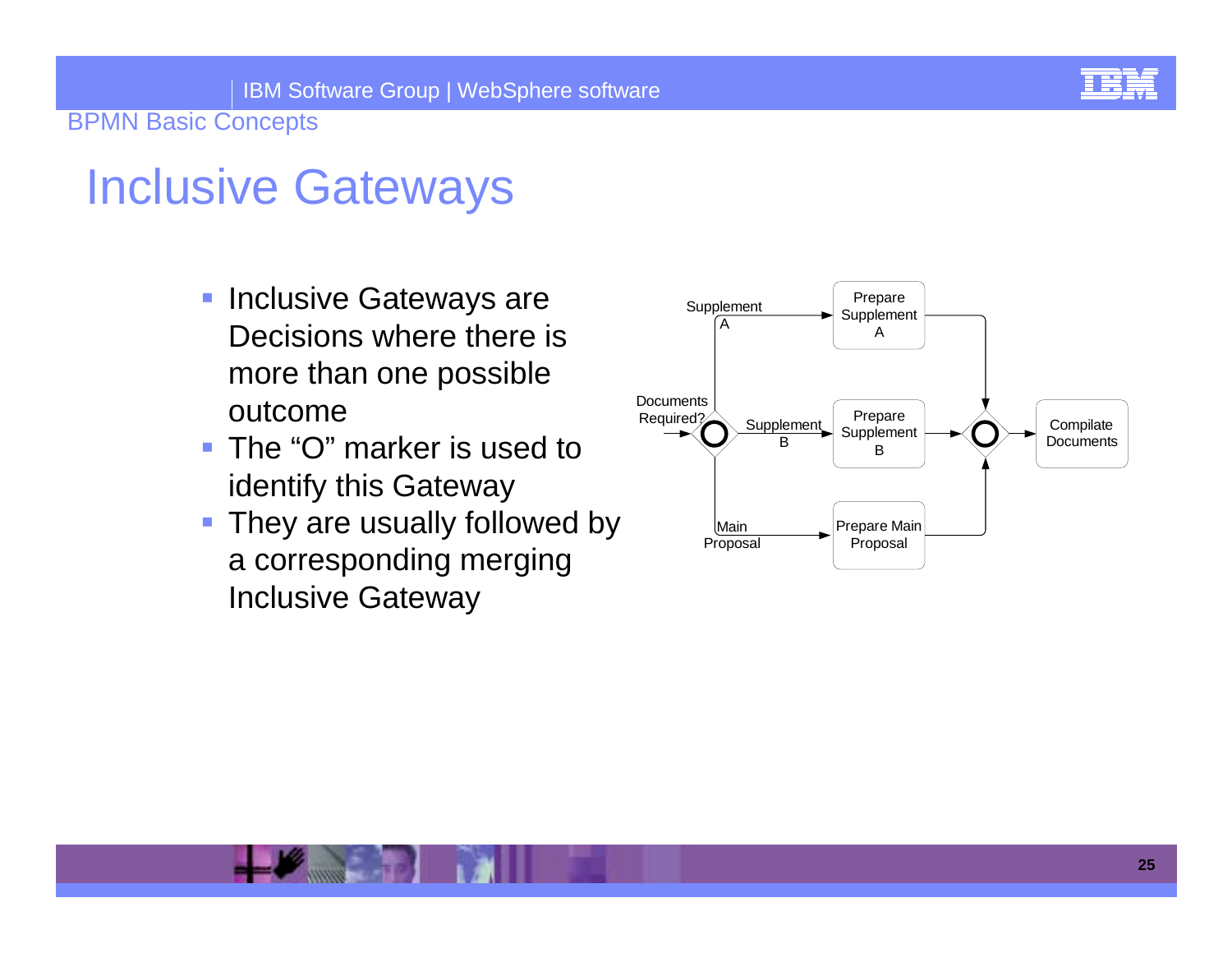

# Complex Gateways

- **Complex Gateways are Decisions** where there is more advanced definitions of behavior can be defined
- **The asterisk marker is used to** identify this Gateway
- |<br>|- Complex behavior can be defined for both the merging and splitting behavior

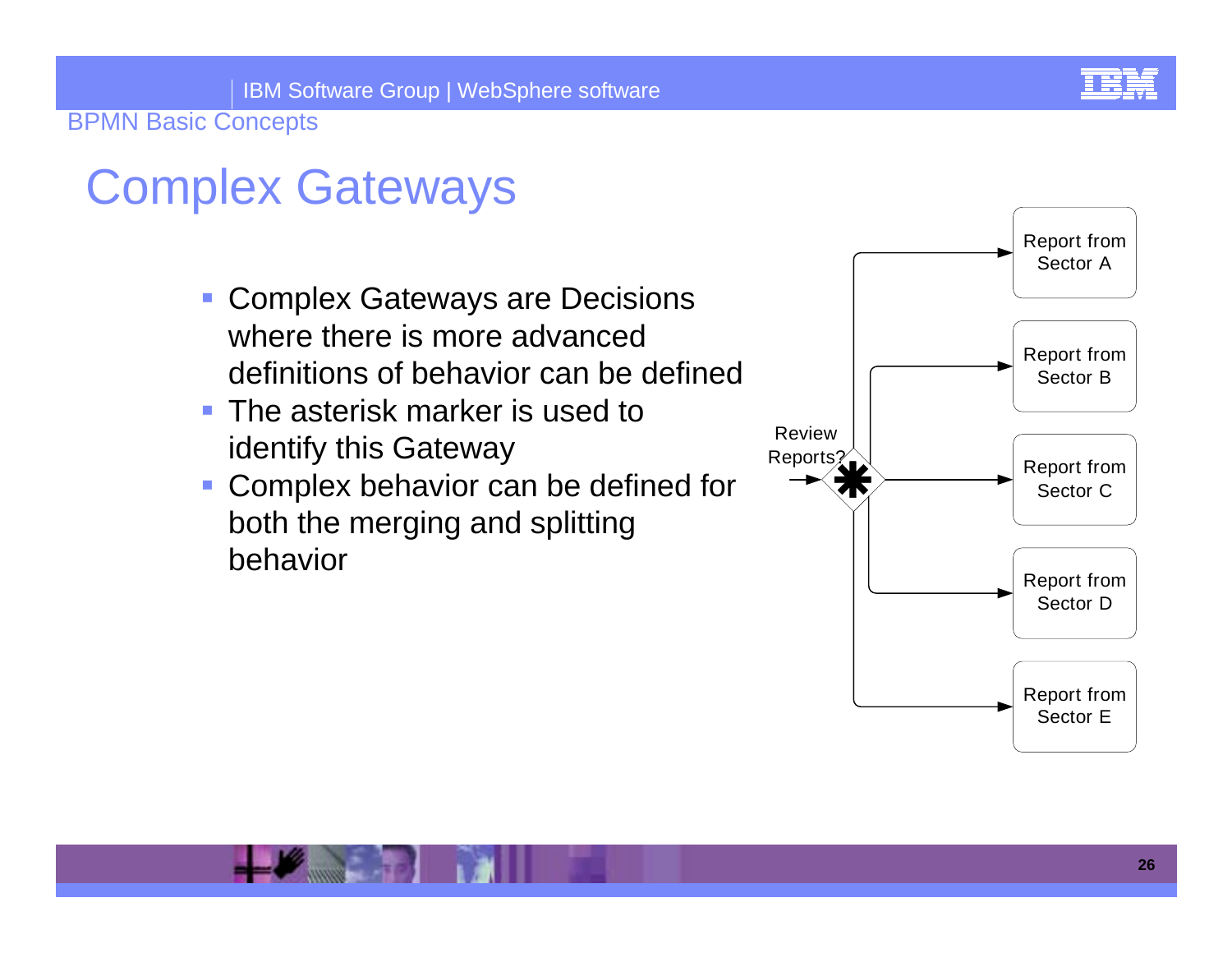# Parallel Gateways

**• Parallel Gateways are** places in the Process where multiple parallel paths are defined

> **They are not required for** forking in most situations.

If They can be used for methodological purposes

- The "+" marker is used to identify this Gateway
- **The Gateway is also used to** synchronize (wait for) parallel paths

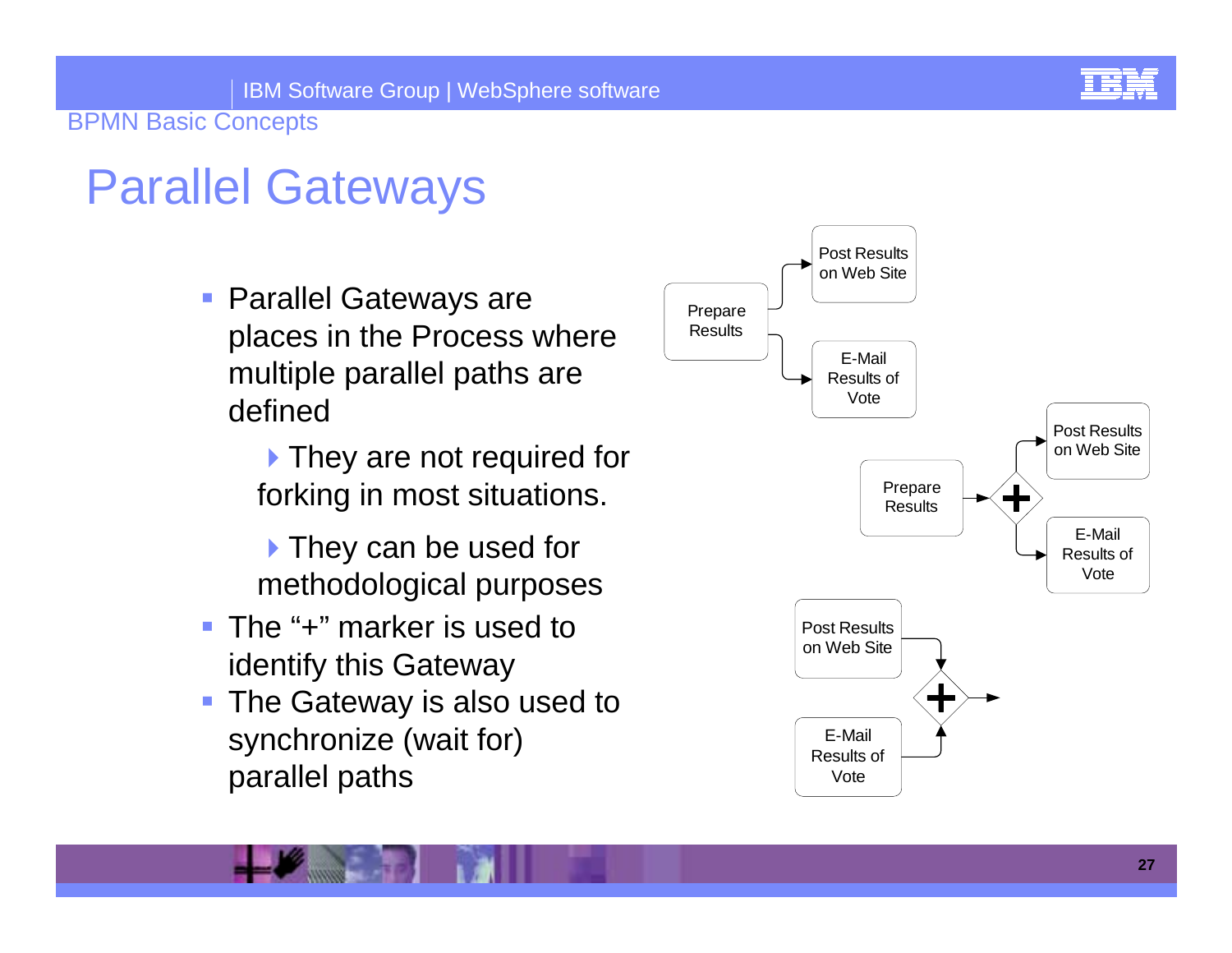

#### **Connectors**



- ! A **Sequence Flow** is used to show the order that activities will be performed in a Process
- ! A **Message Flow** is used to show the flow of messages between two entities that are prepared to send and receive them
- !**An Association** is used to associate data, information and artifacts with flow objects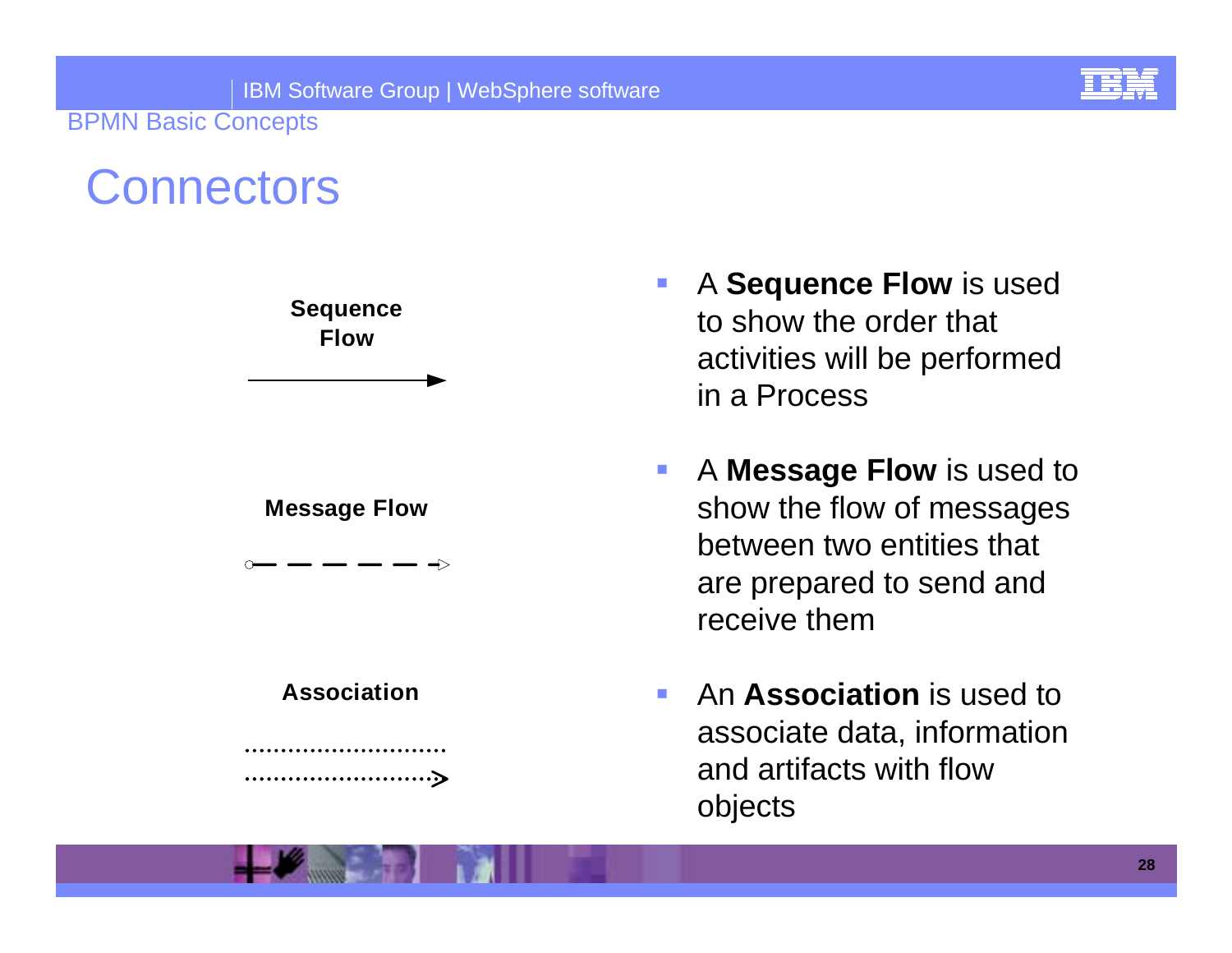# Sequence Flow

- **A Sequence Flow is used to** show the order that activities will be performed in a Process
- **The source and target must** be one of the following objects: Events, Activities, and Gateways
- **A Sequence Flow cannot** cross a Sub-Process boundary or a Pool boundary

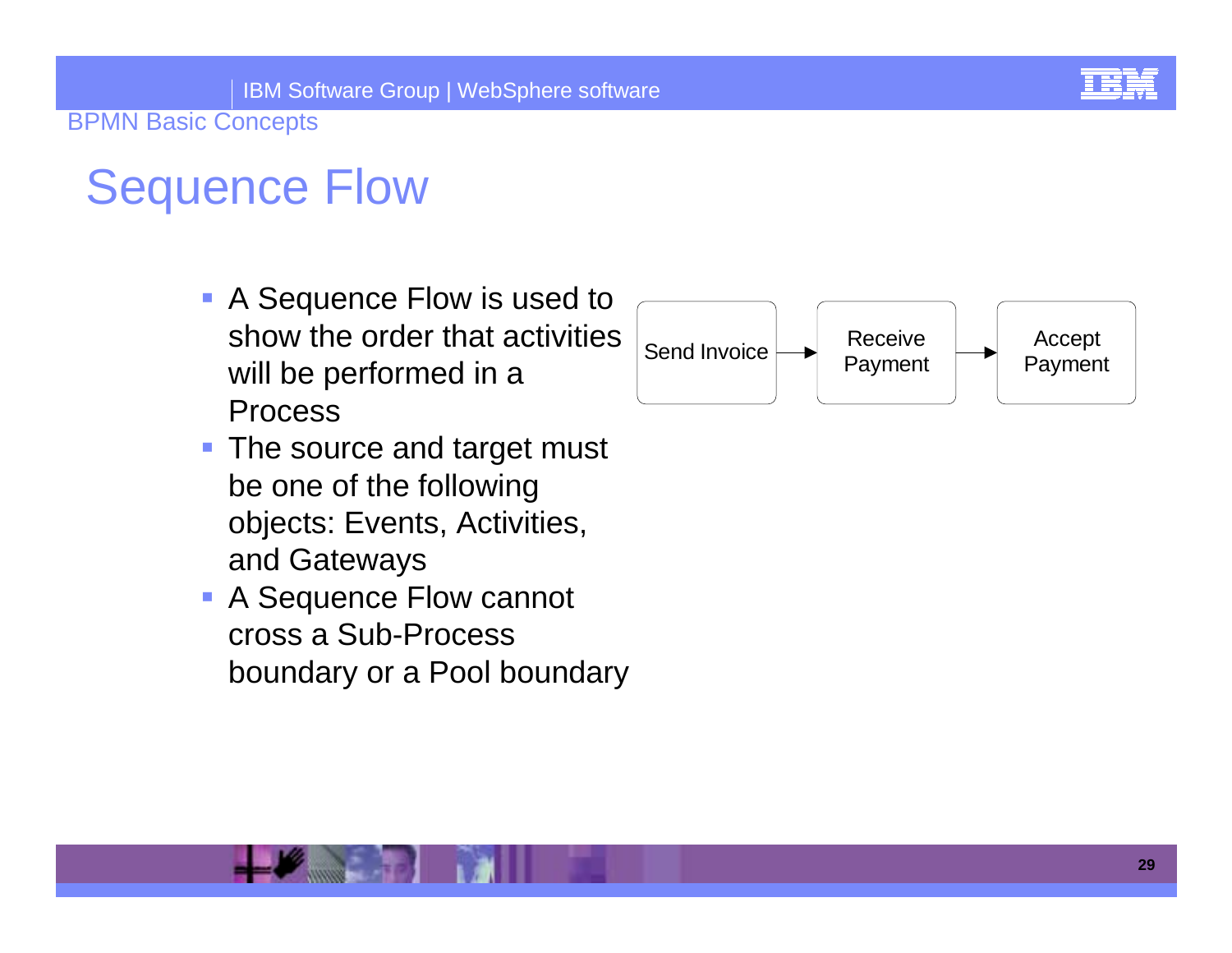

# Conditional Sequence Flow

- **A Sequence Flow MAY have a** defined condition if it exits an activity
	- $\triangleright$  Such an activity must have at least two Sequence Flows
- **The condition has to be True to** allow the flow to continue down the Sequence Flow
	- ▶ A mini-diamond shows that the Sequence Flow has a condition
- **At least one of the outgoing** Sequence Flow must be chosen during Process performance

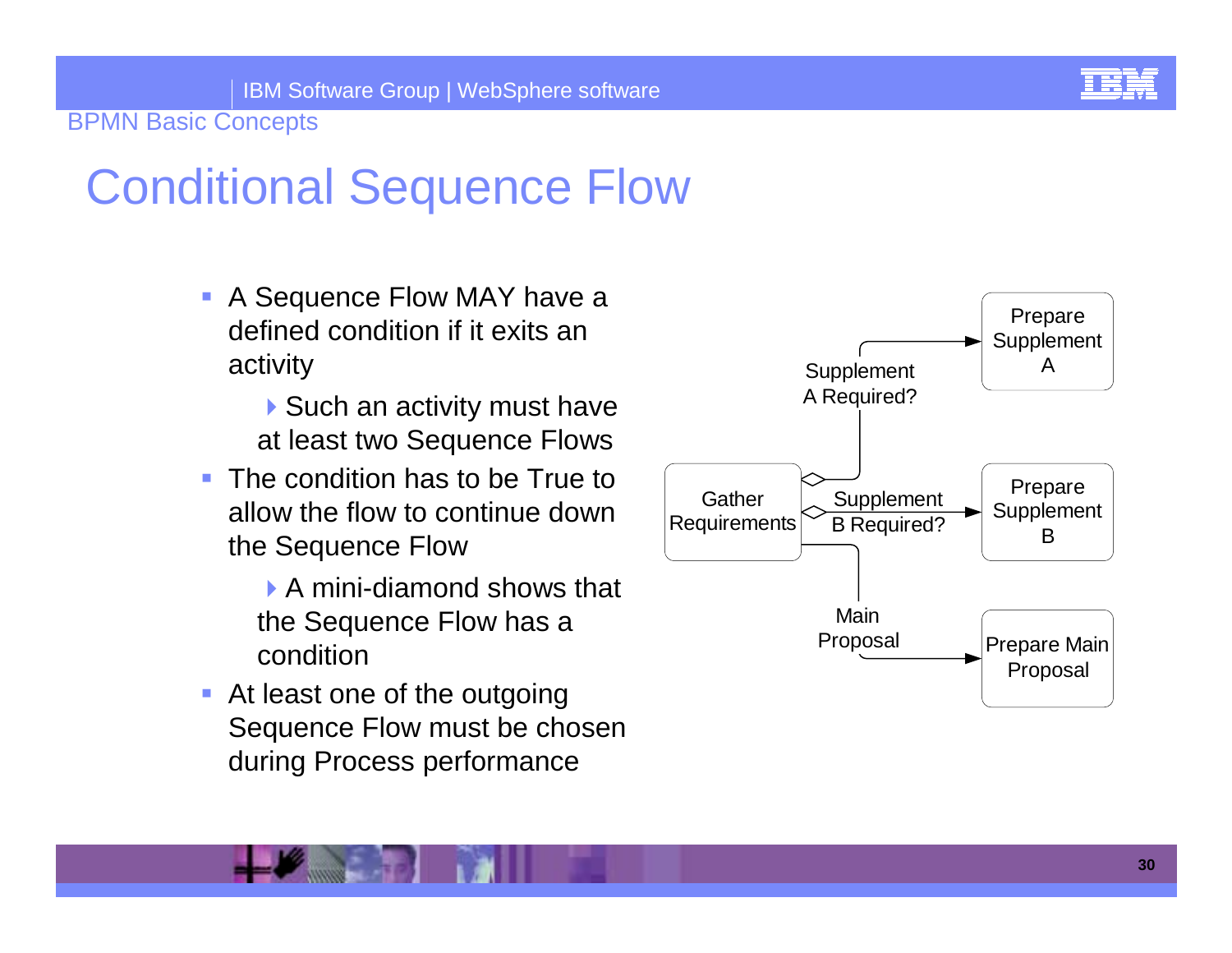

# Default Sequence Flow

**• A Sequence Flow that exits** an Exclusive or Inclusive Gateway may be defined as being the default path

> $\blacktriangleright$  A hatch mark at the line beginning shows the default Sequence Flow

**The default path is chosen** only if all the other conditions of the Gateway are False

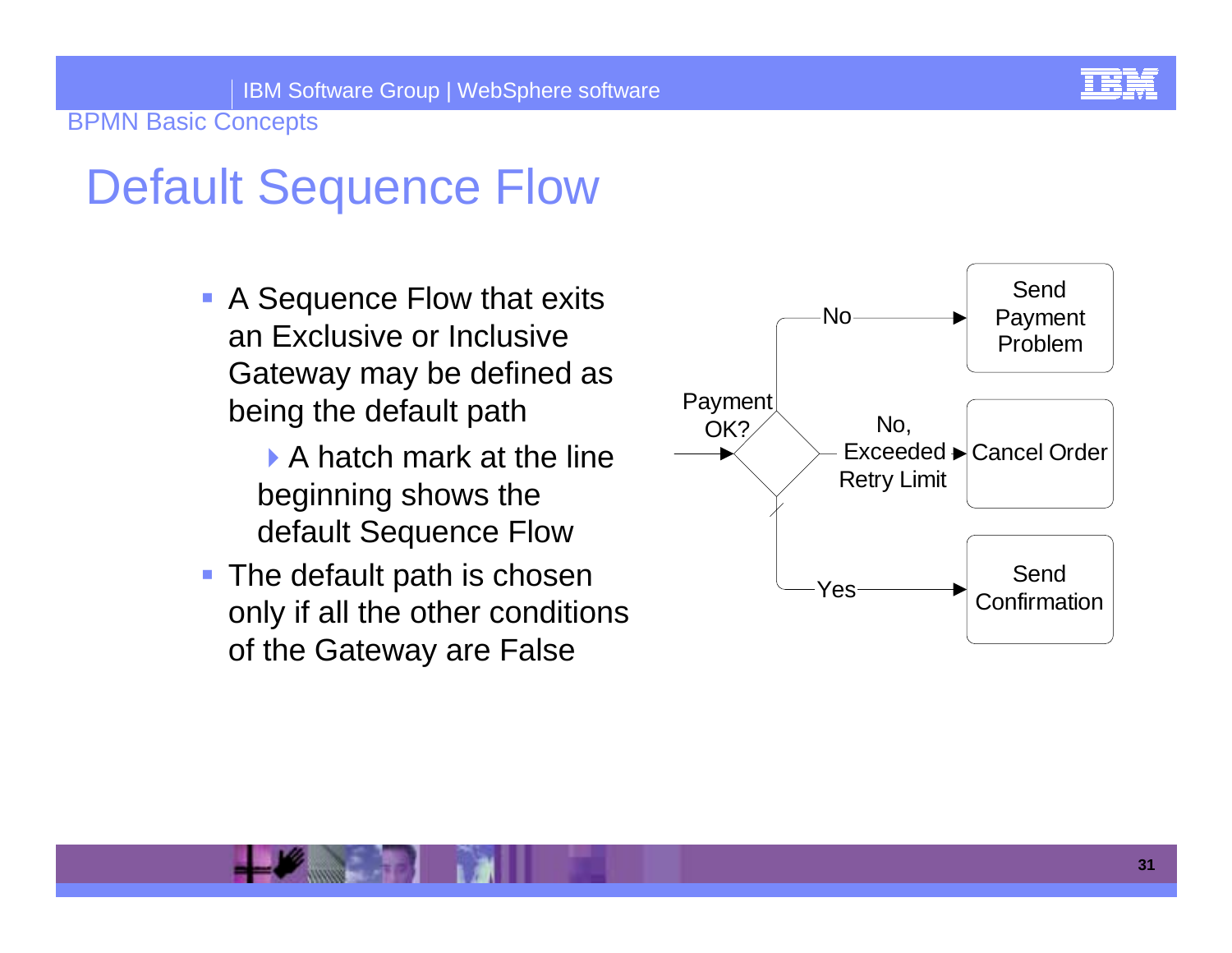

# Message Flow

- **A Message Flow is used to show** the flow of messages between two Participants of Process
	- In BPMN, separate Pools are used to represent the **Participants**
- **A Message Flow can connect to** the boundary of the Pool or to an object within the Pool
- Message Flow are not allowed between objects within a single Pool

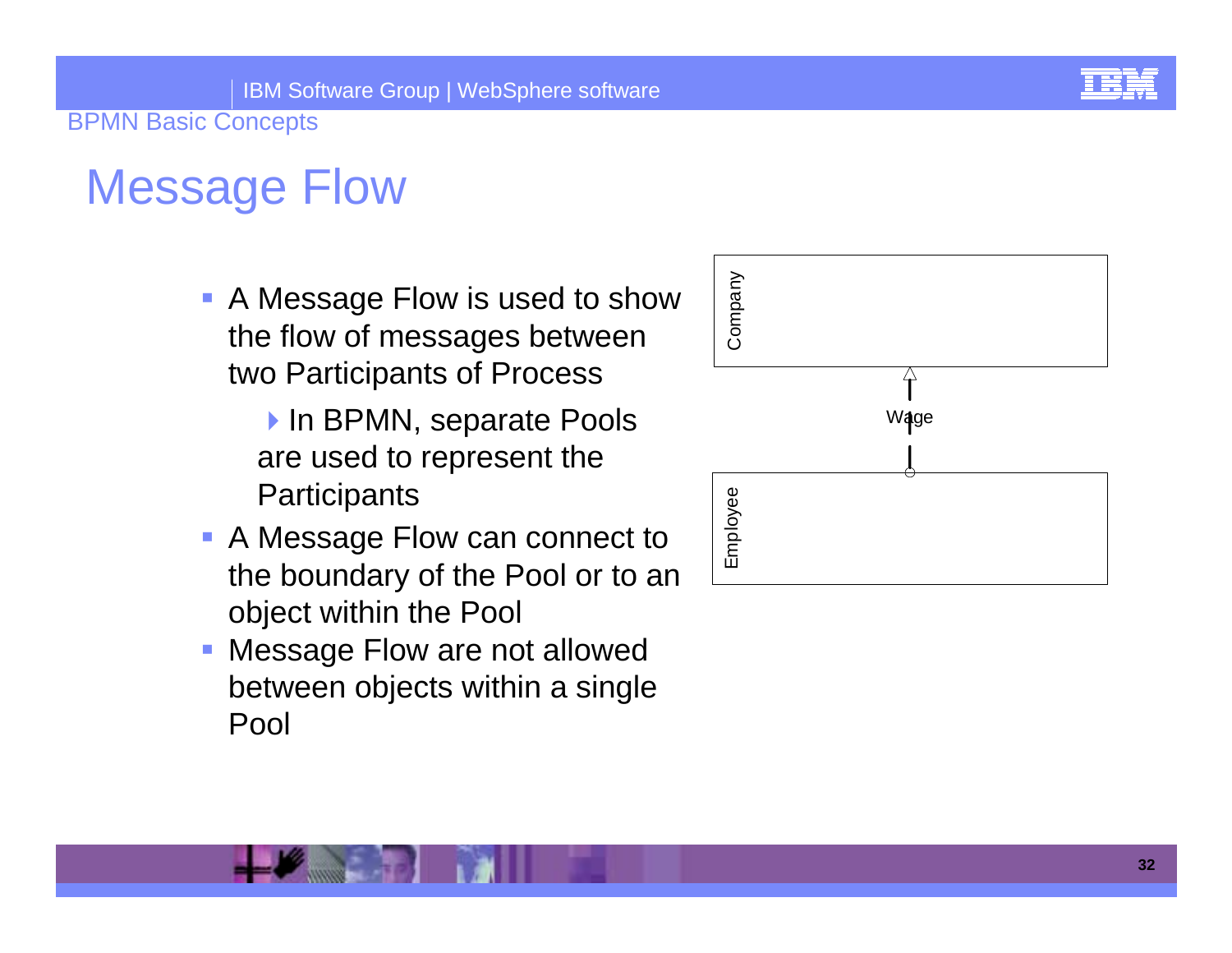

# **Associations**

- **An Association is used to** associate objects to one another (such as Artifacts and Activities)
- ! Associations are used to show how data is input to and output from Activities
- ! Text Annotations can be Associated with objects

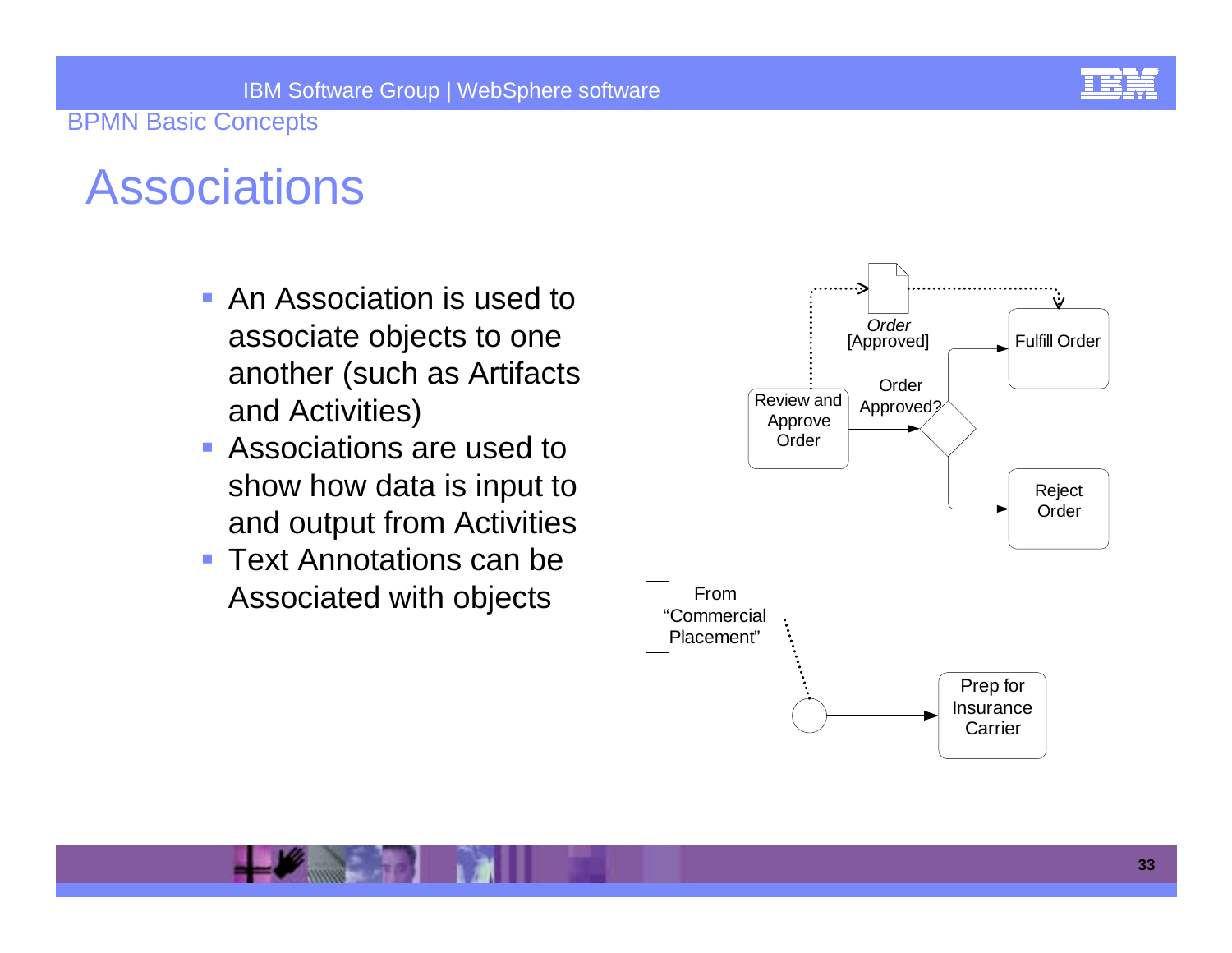### Swimlanes

- ! BPMN uses the concept known as "swimlanes" to help partition and/organize activities
- **There are two main types of swimlanes: Pool and Lane**

▶ Pools represent Participants in an interactive (B2B) Business Process Diagram

**Lanes represent sub-partitions for the objects within a Pool** 

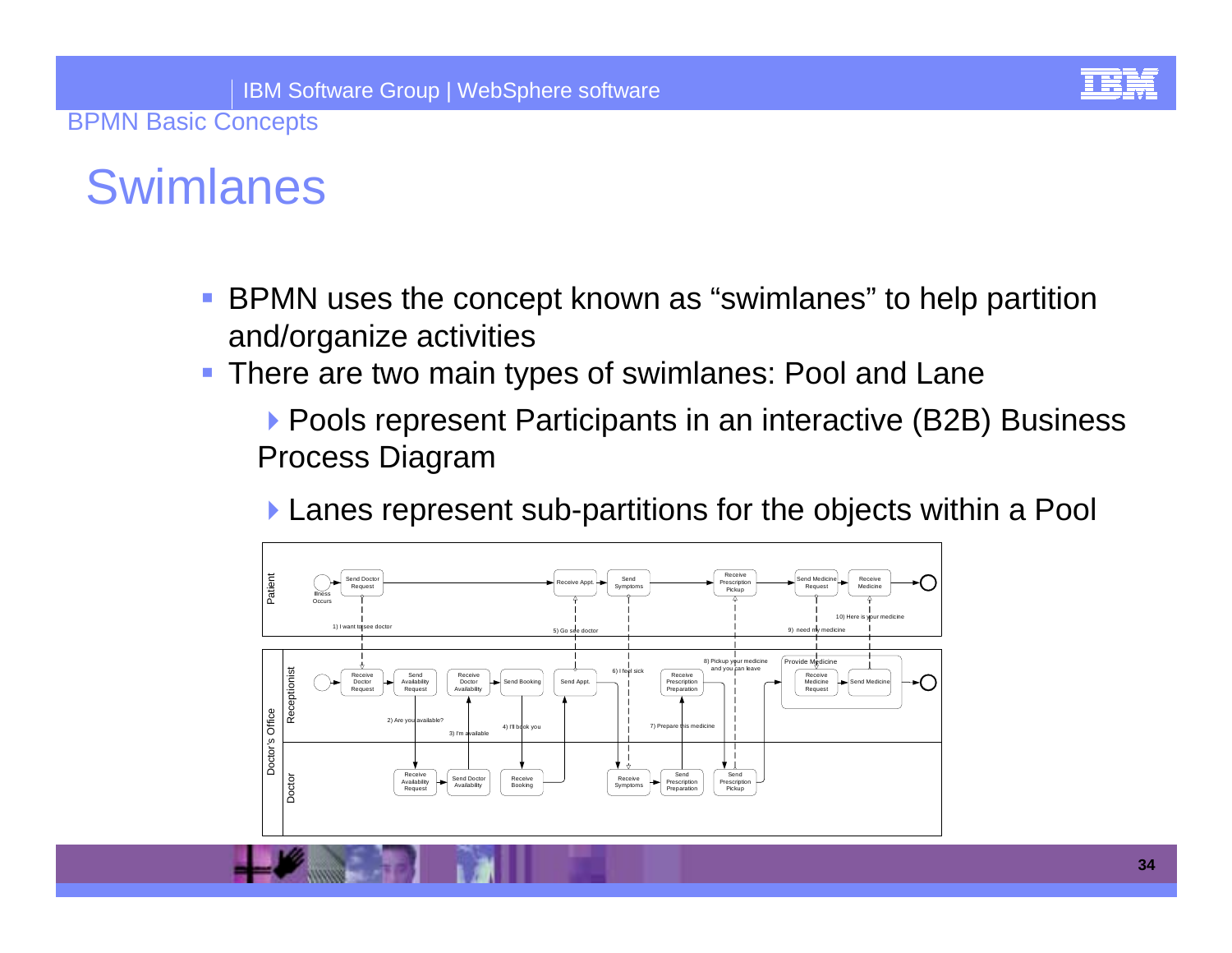

# Pools

- **Pools represent Participants in** an interactive (B2B) Business Process Diagram
	- $\triangleright$  A Participant may be a business role (e.g., "buyer" or "seller") or may a business entity (e.g., "IBM" or "OMG")
- A Pool may be a "black box" or may contain a Process
- Interaction between Pools is handled through Message Flow
- **Sequence Flow cannot cross** the boundary of a Pool (i.e., a Process is fully contained within a Pool)

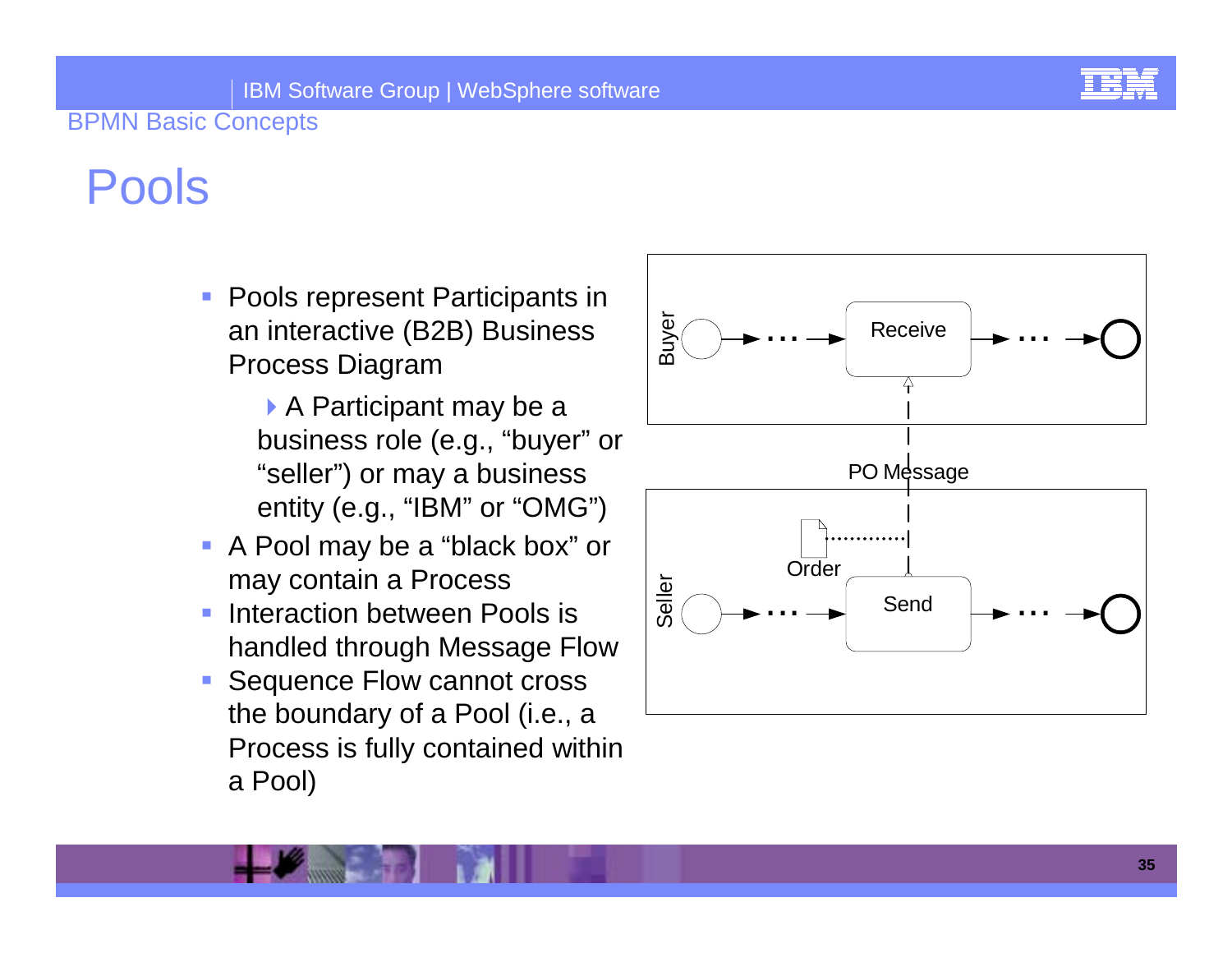

### Lanes

- ! Lanes represent subpartitions for the objects within a Pool
- **They often represent** organization roles (e.g., Manager, Associate), but can represent any desired Process characteristic
- **Sequence Flow can cross** Lane boundaries

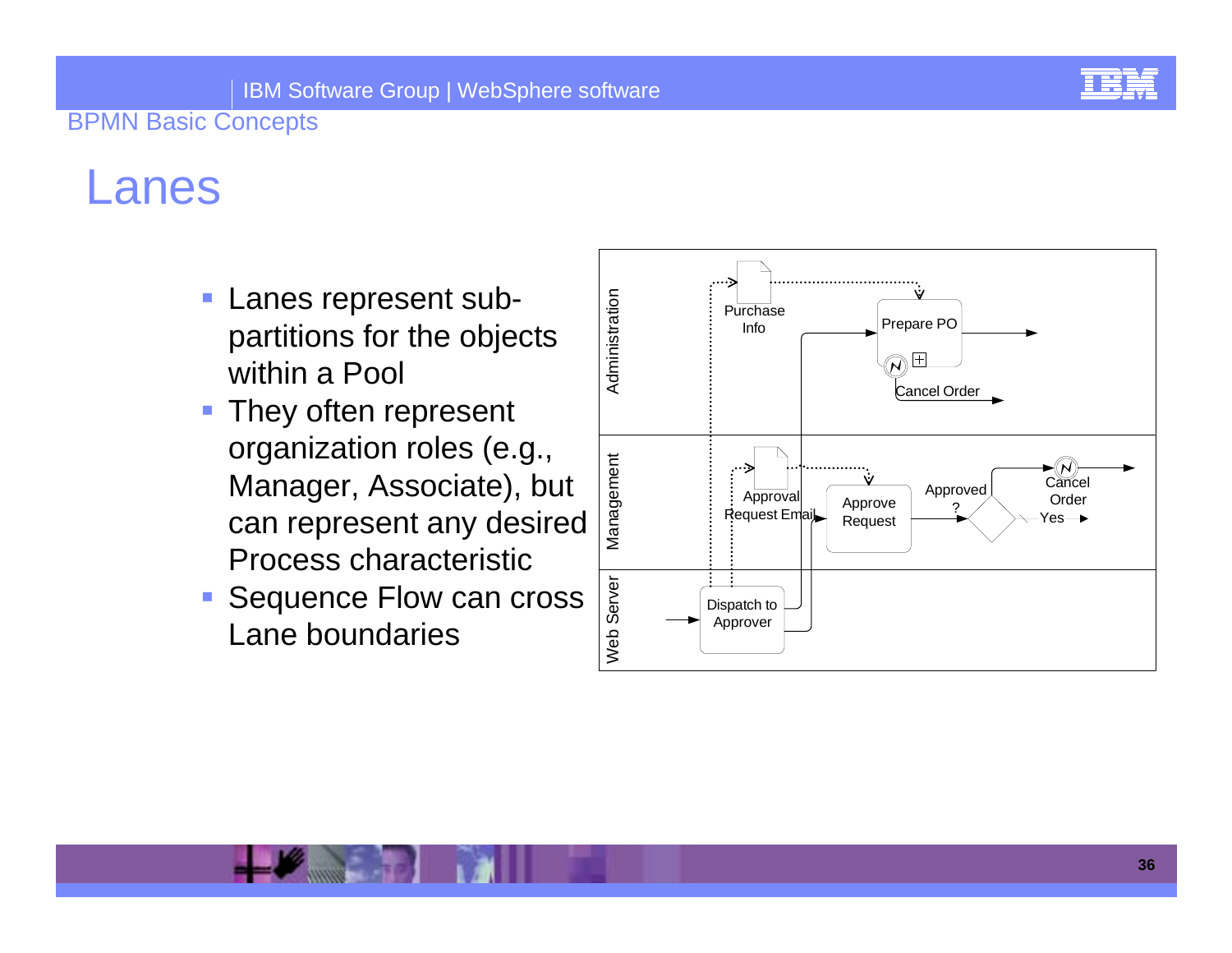## **Artifacts**

- **Artifacts provide the capability to show information** beyond the basic flow-chart structure of the Process
- **There are currently three standard Artifacts in** BPMN: Data Objects, Groups, and Annotations
	- ▶ Additional Artifacts may be standardized in later version
	- ▶ Sets of vertical market Artifacts may also be developed
- **A** modeler or tool can extend BPMN by defining new Artifacts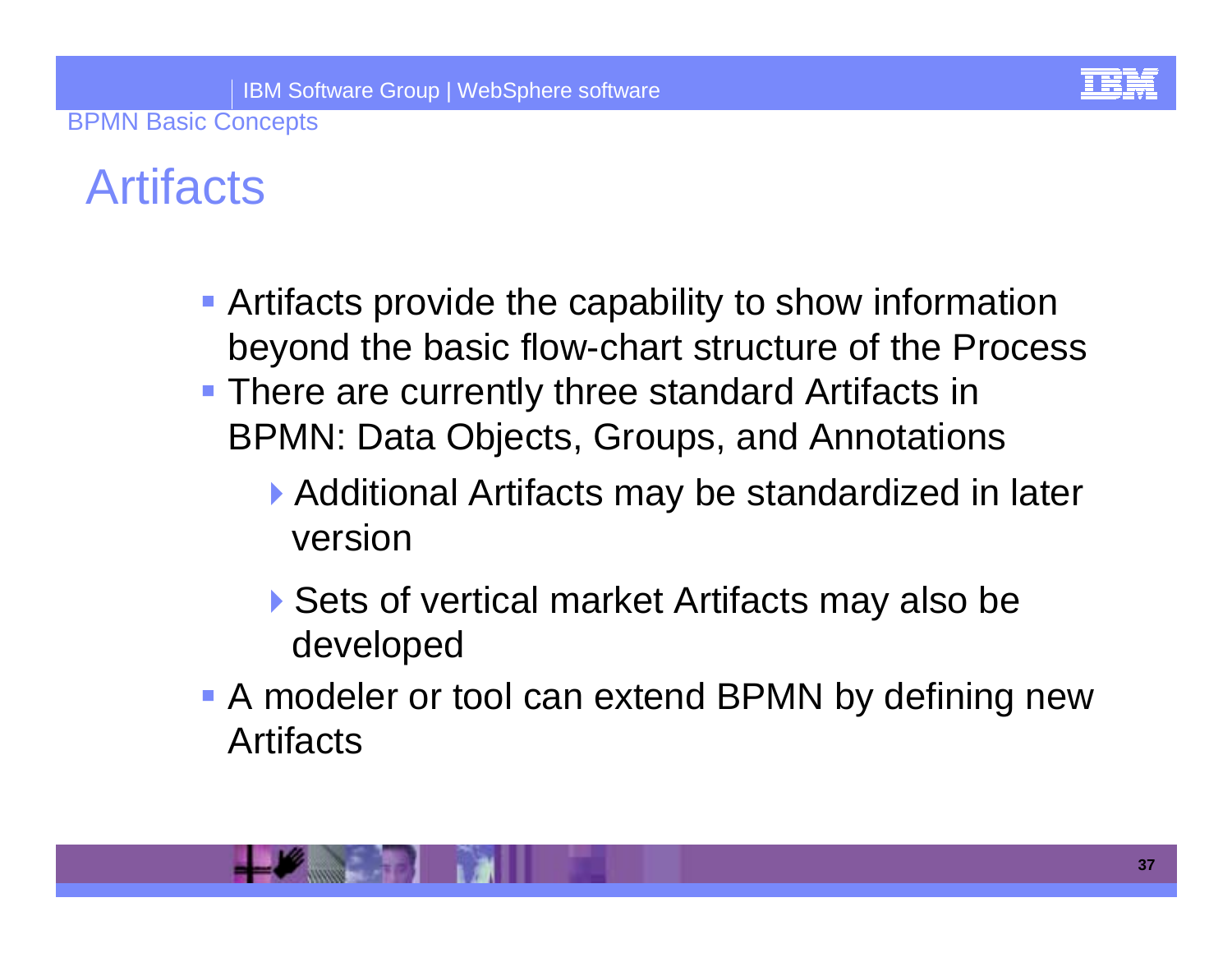### Text Annotations

- Text Annotations are a mechanism for a modeler to provide additional information about a Process
- **Text Annotations can be** connected to a specific object on the Diagram with an Association

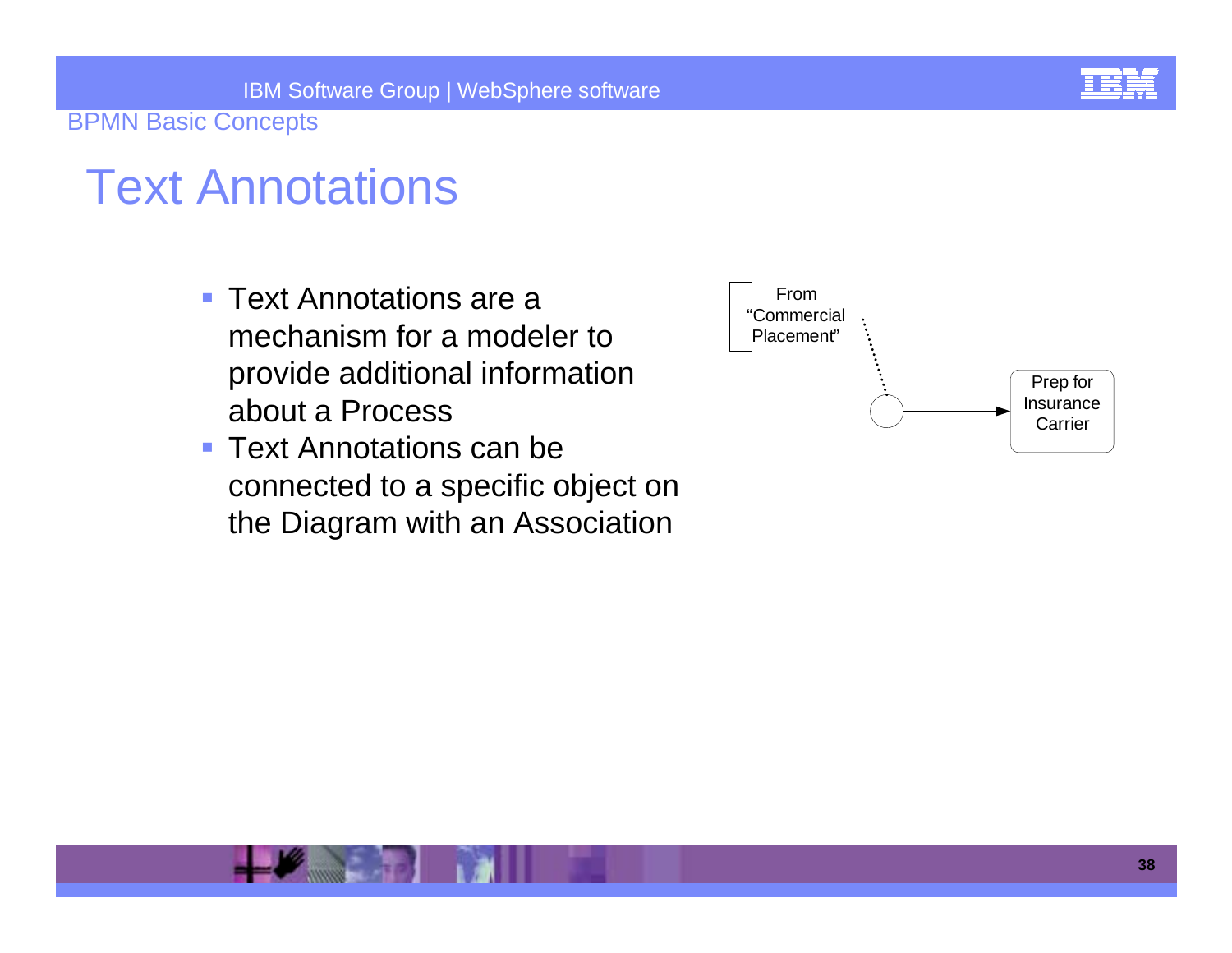

## Data Objects

- **Data Objects are Artifacts that are** used to show how data and documents are used within a Process
- **Data Objects can be used to define** inputs and outputs of activities
- ! Data Objects can be given a "state" that shows how a document may be changed or updated within the Process

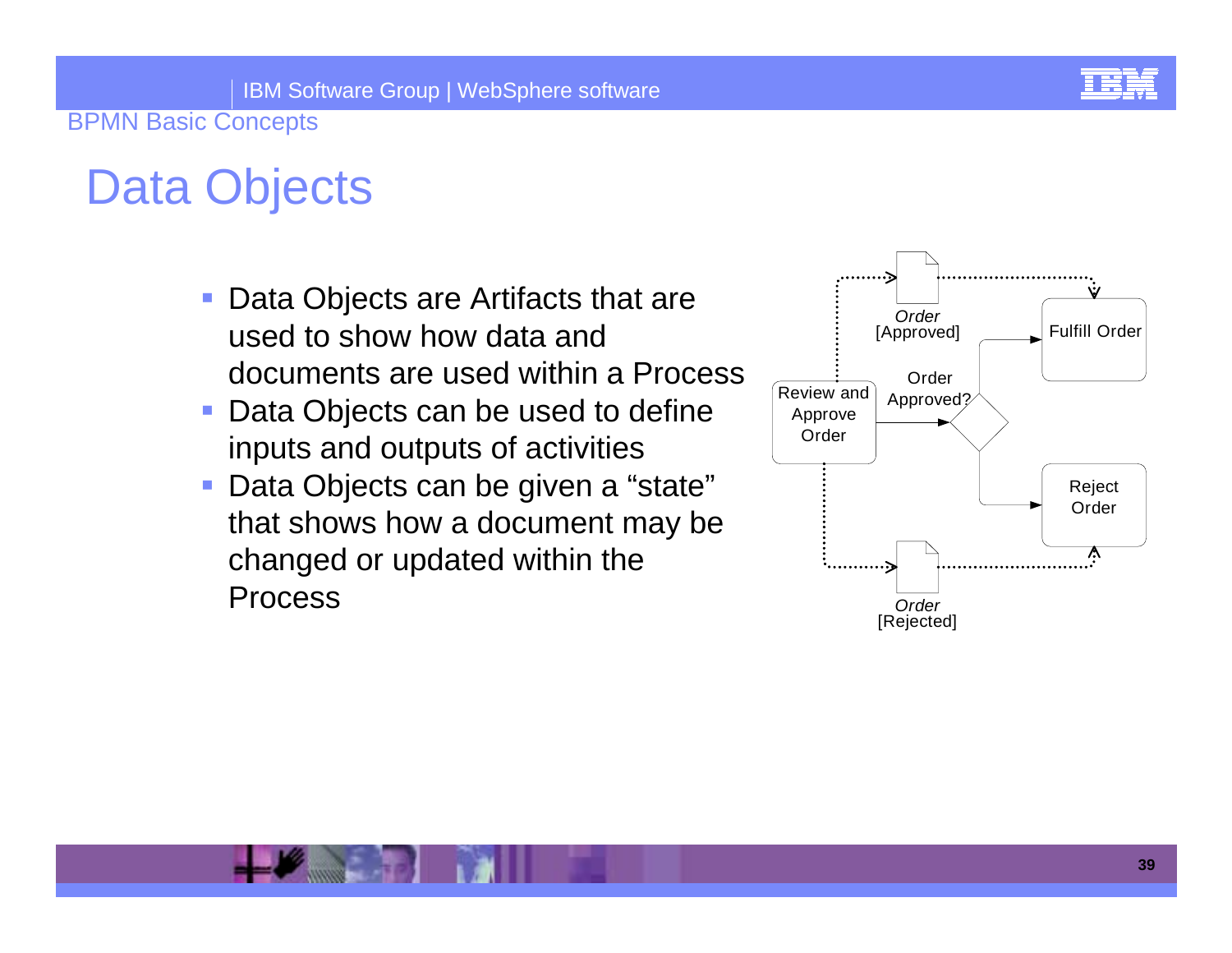

### **Groups**

*DESCRIPTION AND PROPERTY ARRANGEMENT*  Groups are Artifacts that are used to highlight certain sections of a Diagram without adding additional constraints for performance – as a Sub-Process would

**Groups can be used to categorize elements for reporting** purposes

*DESCRIPTION AND PROPERTY ARRANGEMENT* Groups are not constrained by restrictions of Pools and Lanes

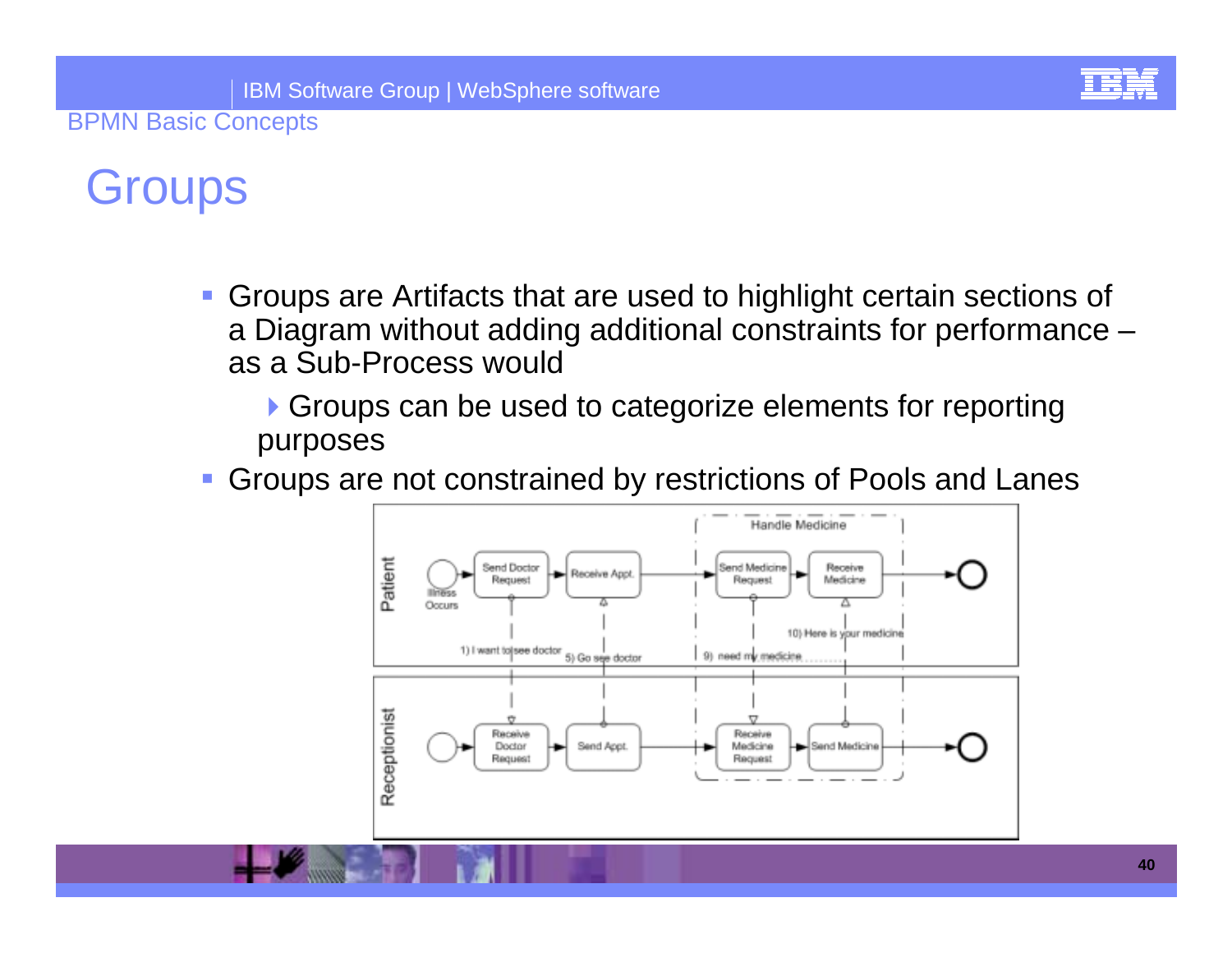# Artifacts are Extendible

- **Modelers and Modeling Tools** can add new Artifacts to a diagram
	- ▶ Specific industries or markets may have their own set of Artifacts
- **Their shapes must not conflict** with existing shapes
- **They are not part of normal flow,** but can be associated with other elements

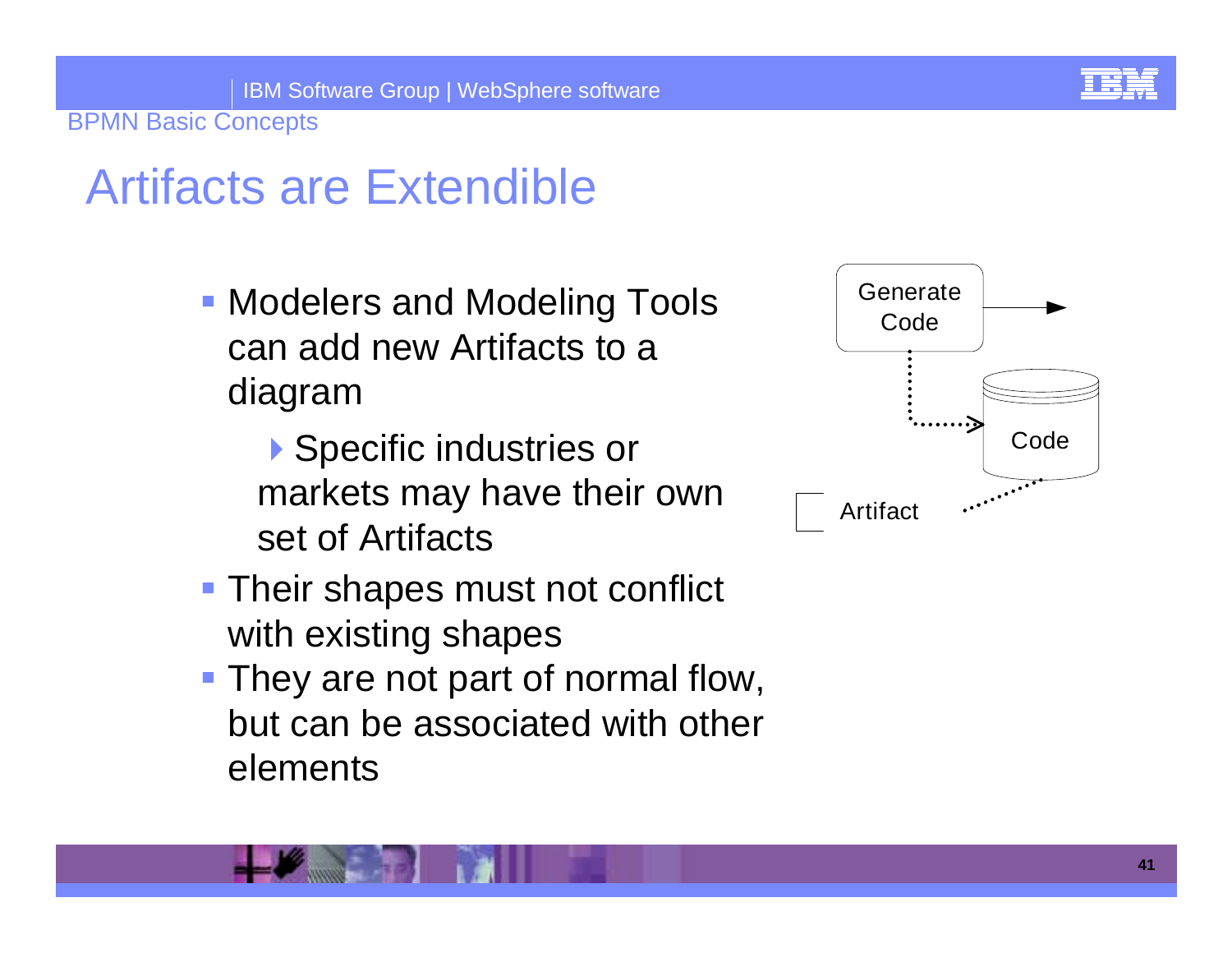

### **Topics**

- !BPMN Background
- !Basic Concepts
- ! **Exercise 1**
- **Additional Concepts**
- **Process Modeling Methodologies**
- **Orchestration vs. Choreography**
- !Exercise 2
- **11** Summary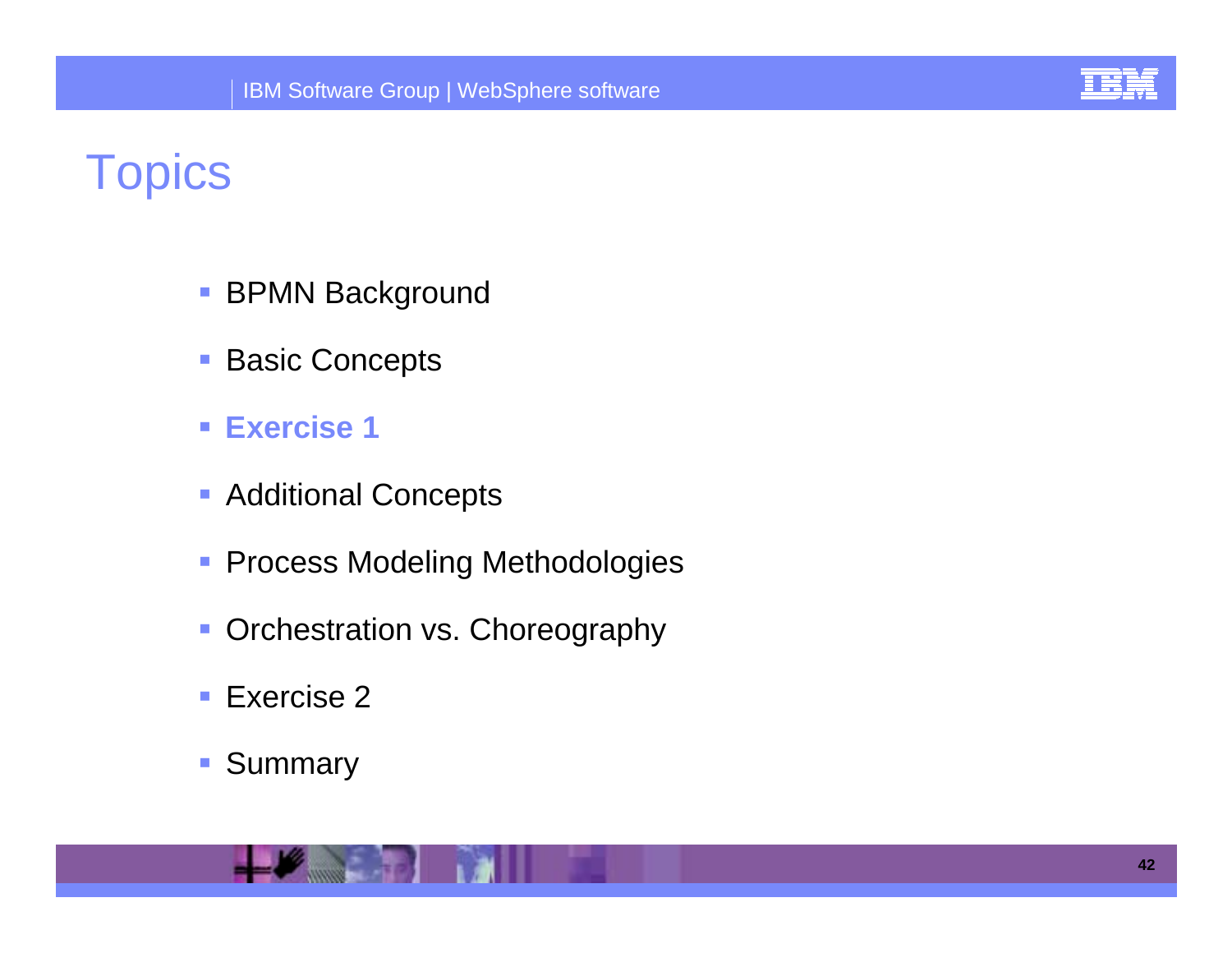

- **IF In this exercise you will given a set of short answer** questions that cover the basic BPMN elements
- **Some questions will require a written answer and** some will require a (simple) drawn answer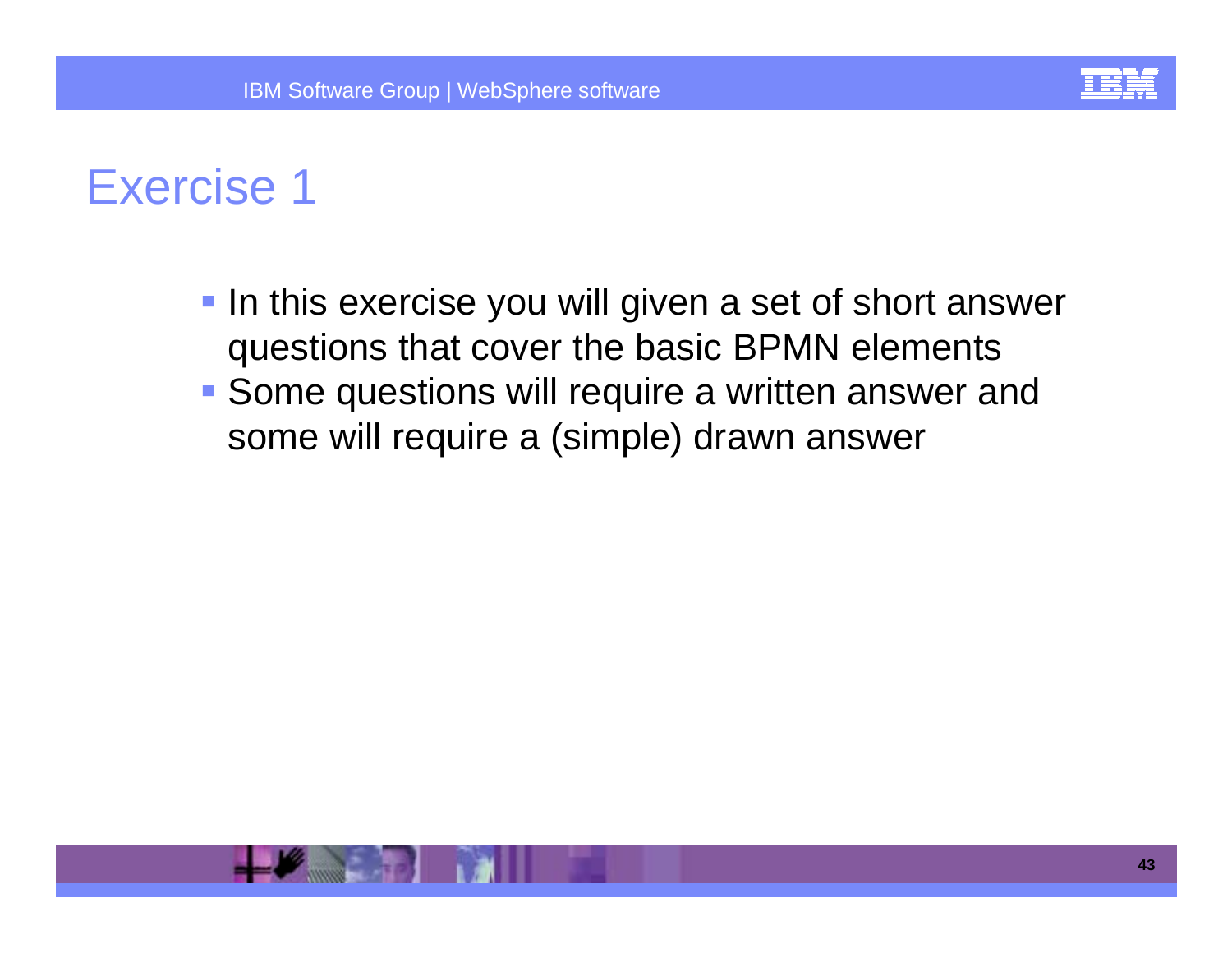

Exercise 1

! What is the difference between a Task and a Sub-Process?

**. Show a Task with a timeout and the follow-up to the** timeout

**. What are the main restrictions for Sequence Flow?** 

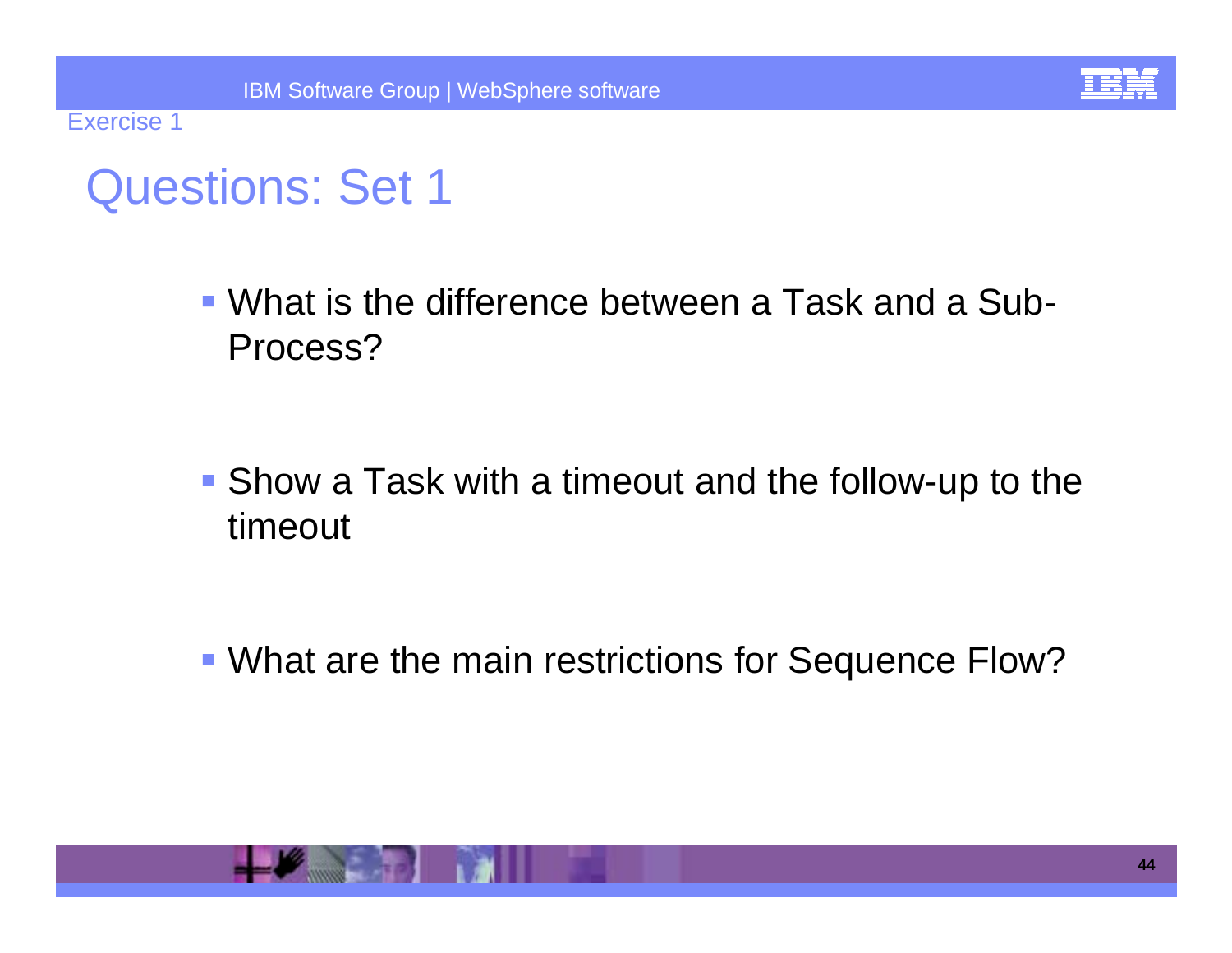

Exercise 1

**. What are the rules for Message Flow connections?** 

**• Draw two ways that data can be output from one** Task and then input into another Task

! Why do the different behaviors of the Gateways share the same basic diamond shape?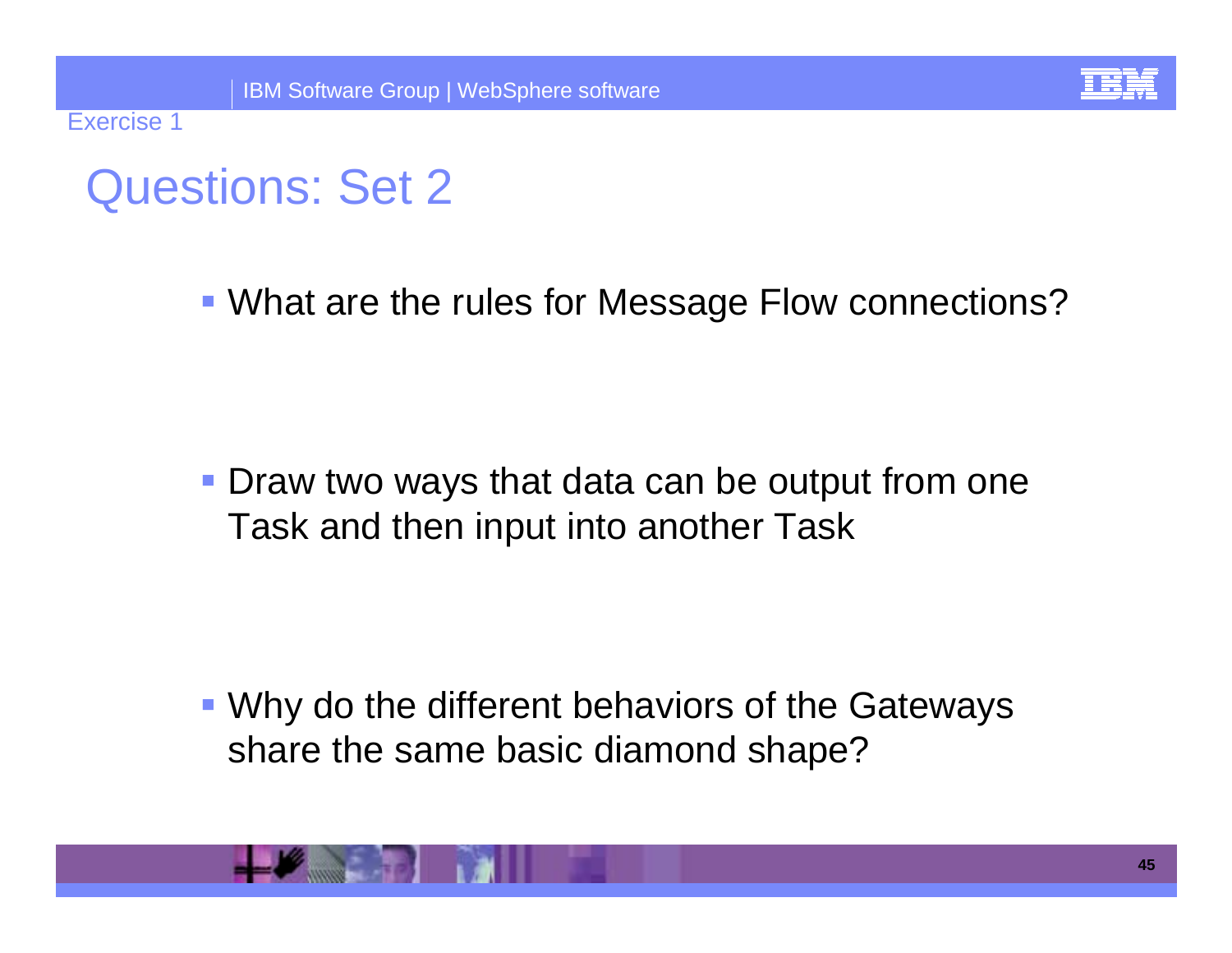

Exercise 1

**. How can Artifacts be used to enhance the** information content of a BPMN diagram?

**• Draw a timed delay in a process** 

**. What do Pools represent?**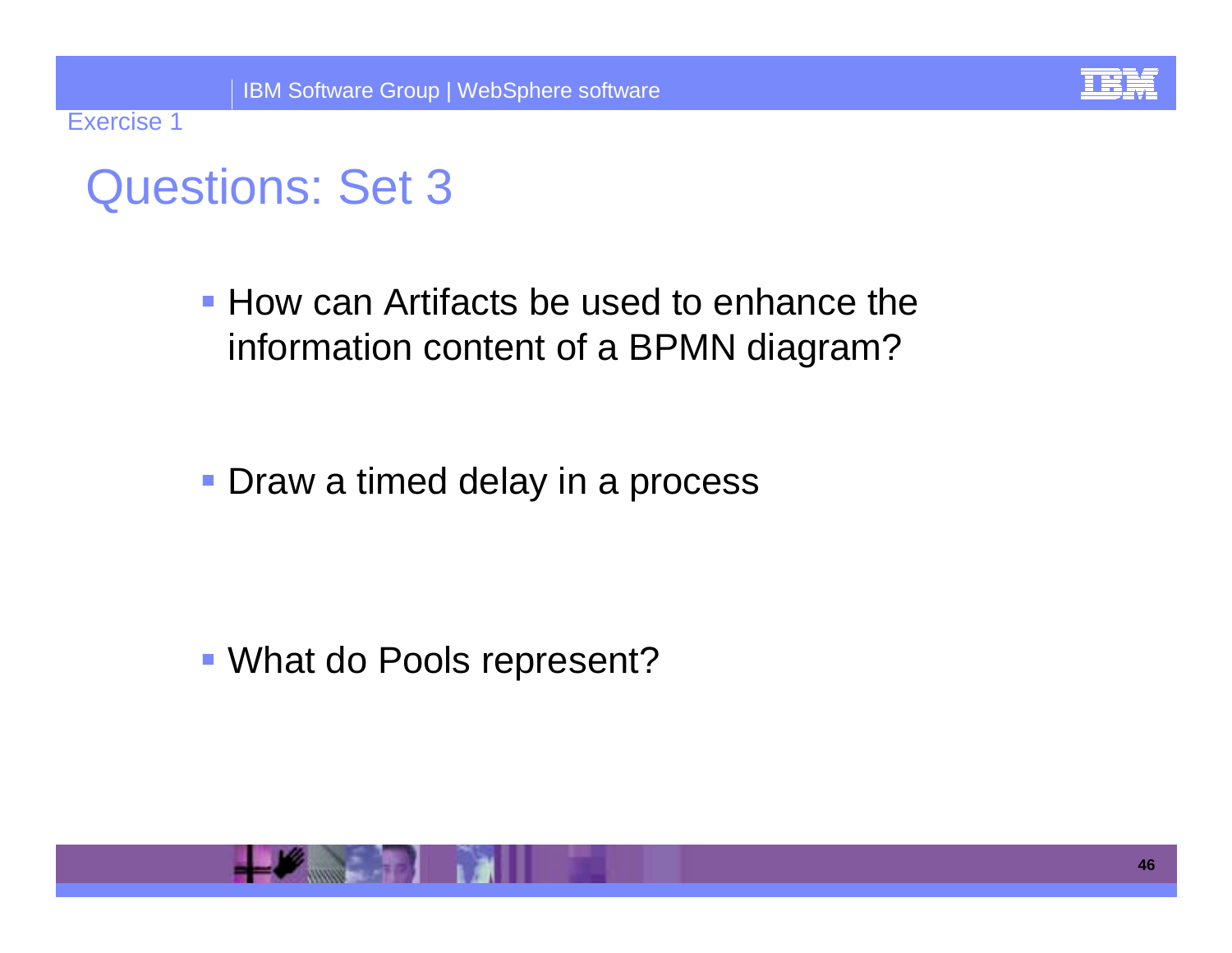

Exercise 1

! What's the difference between Exclusive and Inclusive Gateways?

**• Draw the synchronization of two parallel paths** 

**. What do Lanes generally represent? And what can** they represent?

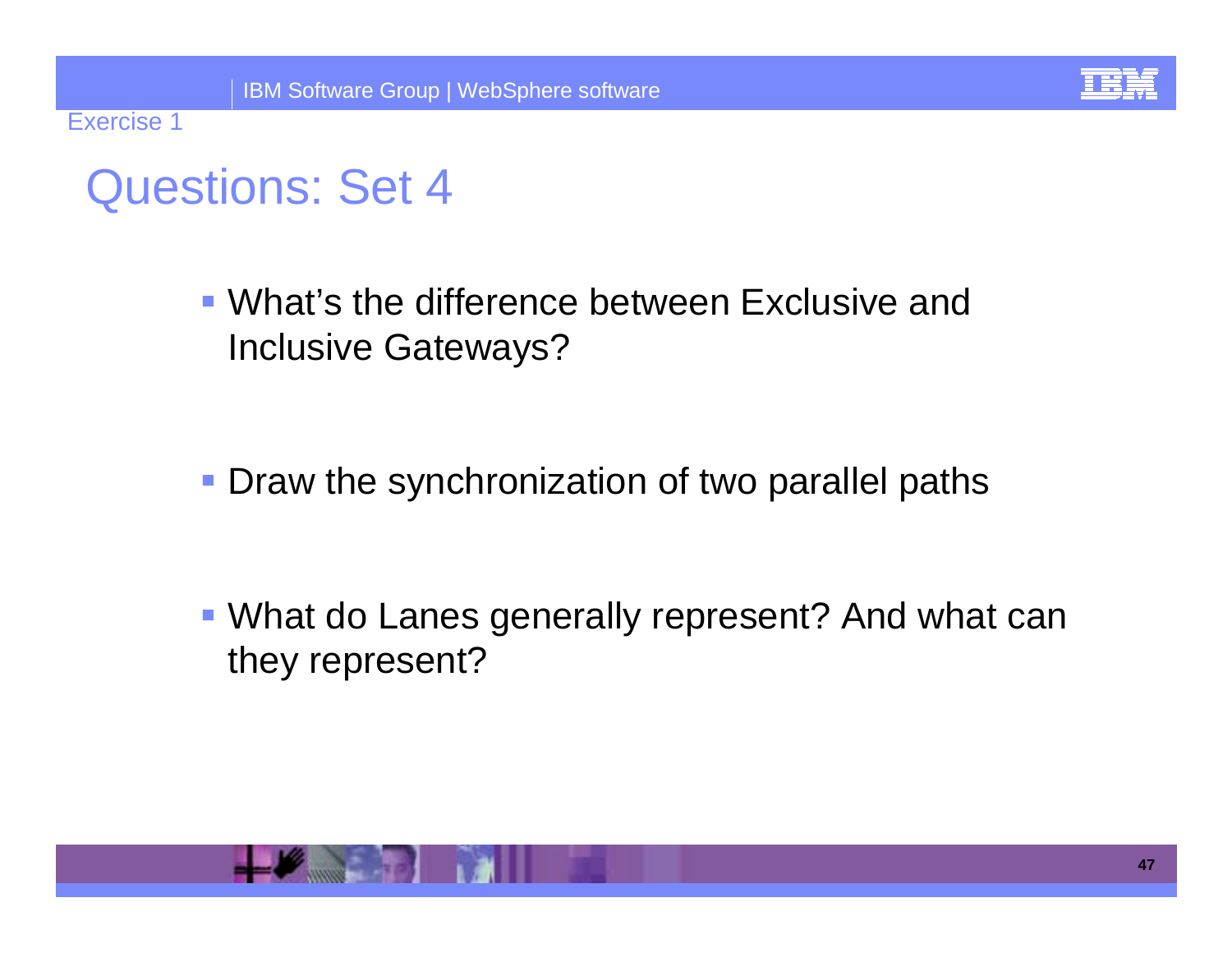

Exercise 1

**• How to Associations affect the main flow of a** Process?

! Draw a Message Flow between one "white box" Participant and one "black box" Participant

**. What are the rules for adding marker or icons to** activities?

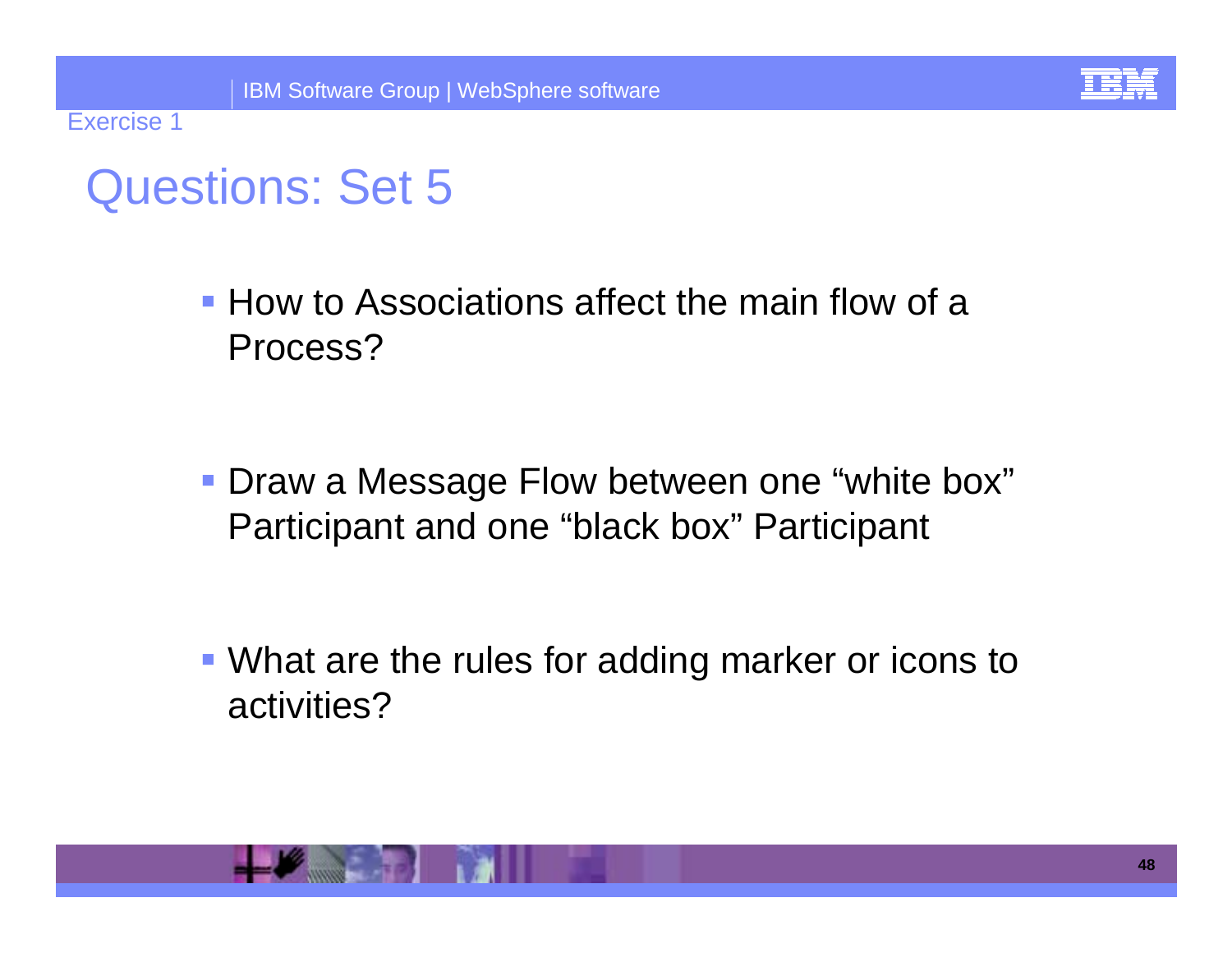

### Answers: Set 1

- ! What is the difference between a Task and a Sub-Process?
	- A Sub-Process can be broken down into a lower level detail (another Process) while a Task cannot
- **.** Show a Task with a timeout and the followup to the timeout
	- ▶ See figure to the right
- **What are the main restrictions for Sequence** Flow?

A Sequence Flow cannot cross the boundary of a Sub-Process or the boundary of a Pool

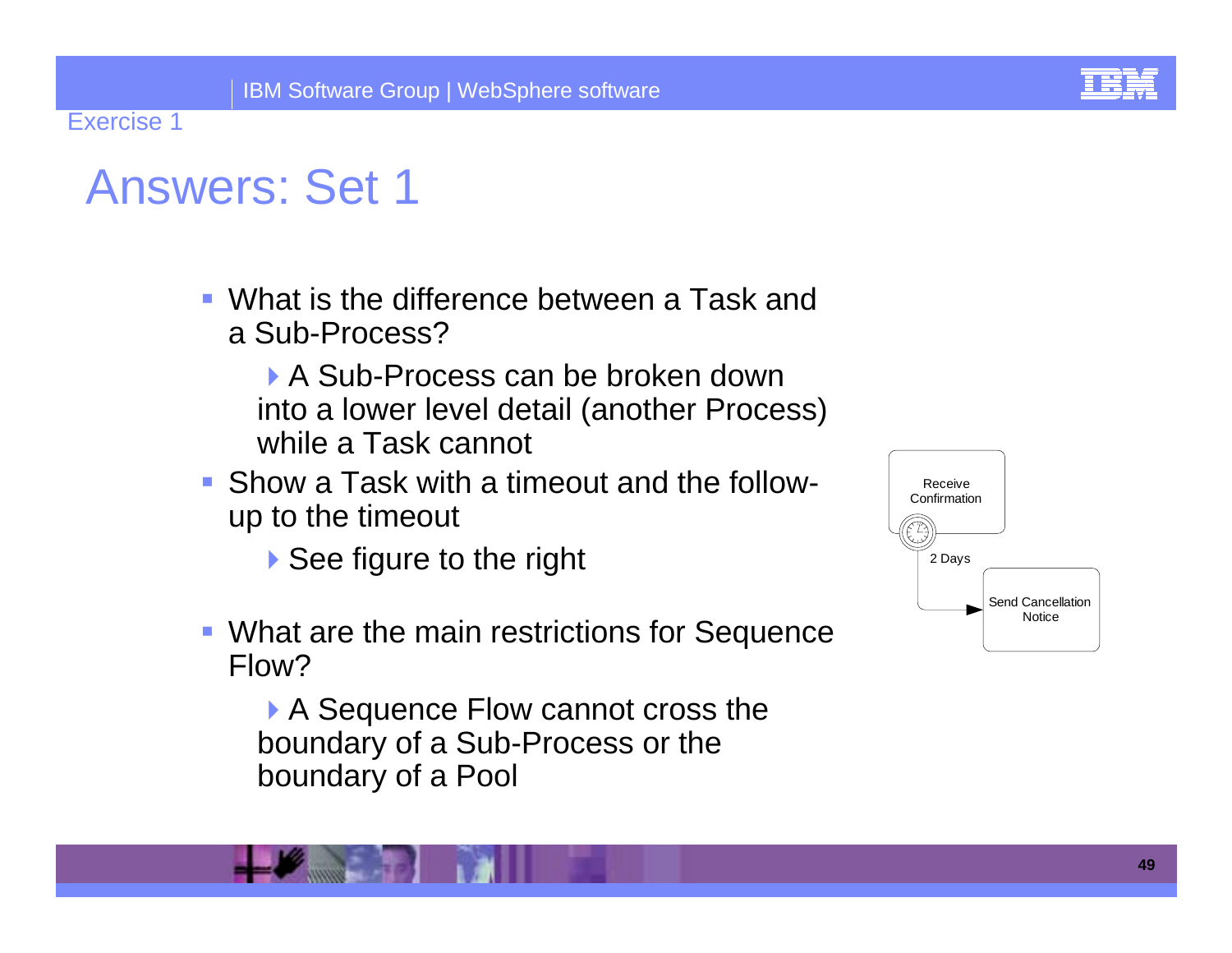- ! What are the rules for Message Flow connections?
	- ▶ They must connect from the boundary or object within a Pool to the boundary or object within a *different* Pool
- ! Draw two ways that data can be output from one Task and then input into another Task
	- ▶ See figures to the right
- ! Why do the different behaviors of the Gateways share the same basic diamond shape?
	- ▶ Gateways represent a controlling mechanism for Sequence Flow. A diamond in the model shows a place where Sequence Flow control is needed



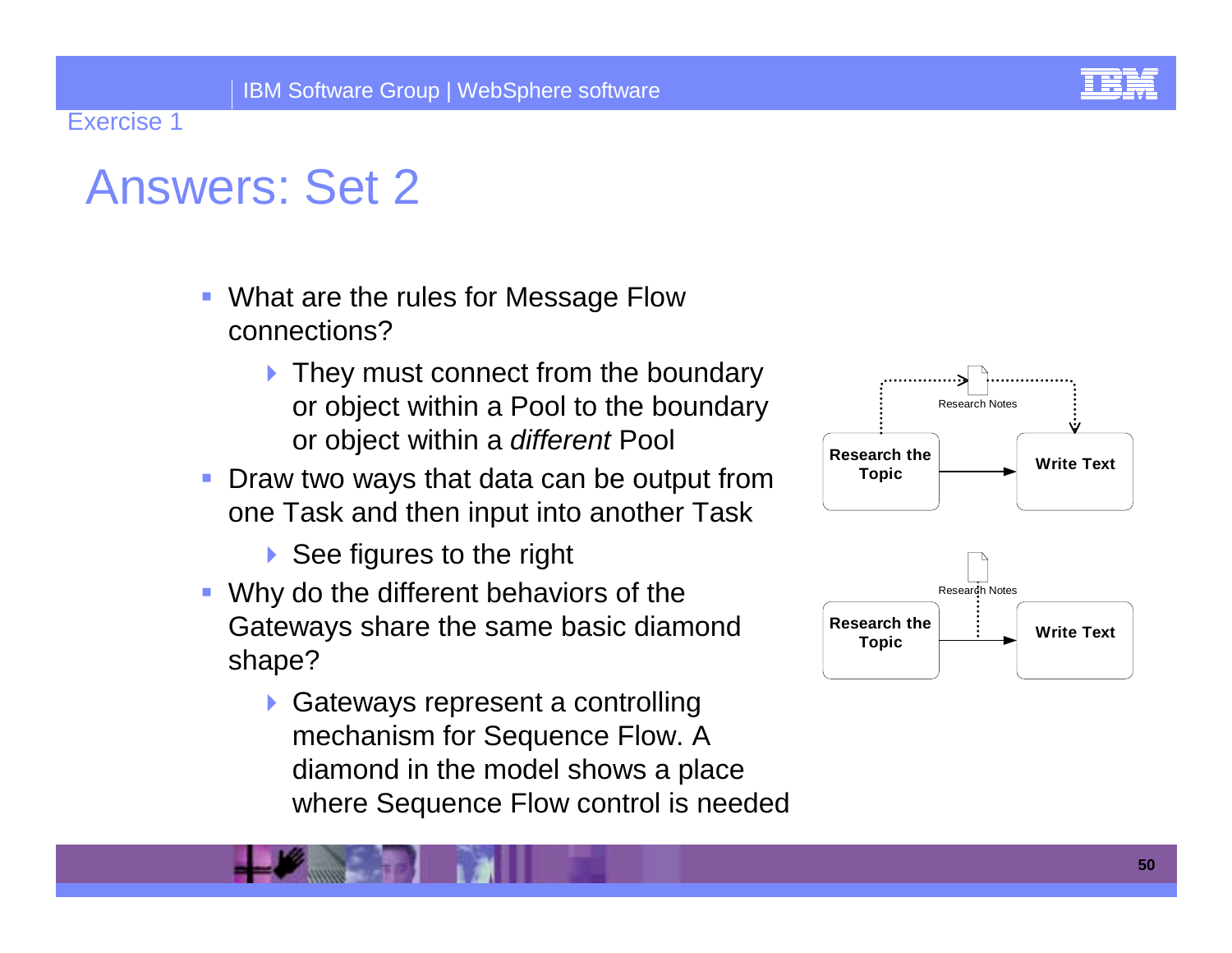

- ! How can Artifacts be used to enhance the information content of a BPMN diagram?
	- !New Artifacts can be created and added to the diagram to allow visualization of key model factors
- ! Draw a timed delay in a process
	- $\triangleright$  See figure to the right
- **. What do Pools represent?** 
	- $\triangleright$  Participants in a Process diagram, either a specific entity (e.g., FedEx) or a business role (e.g., Shipper)

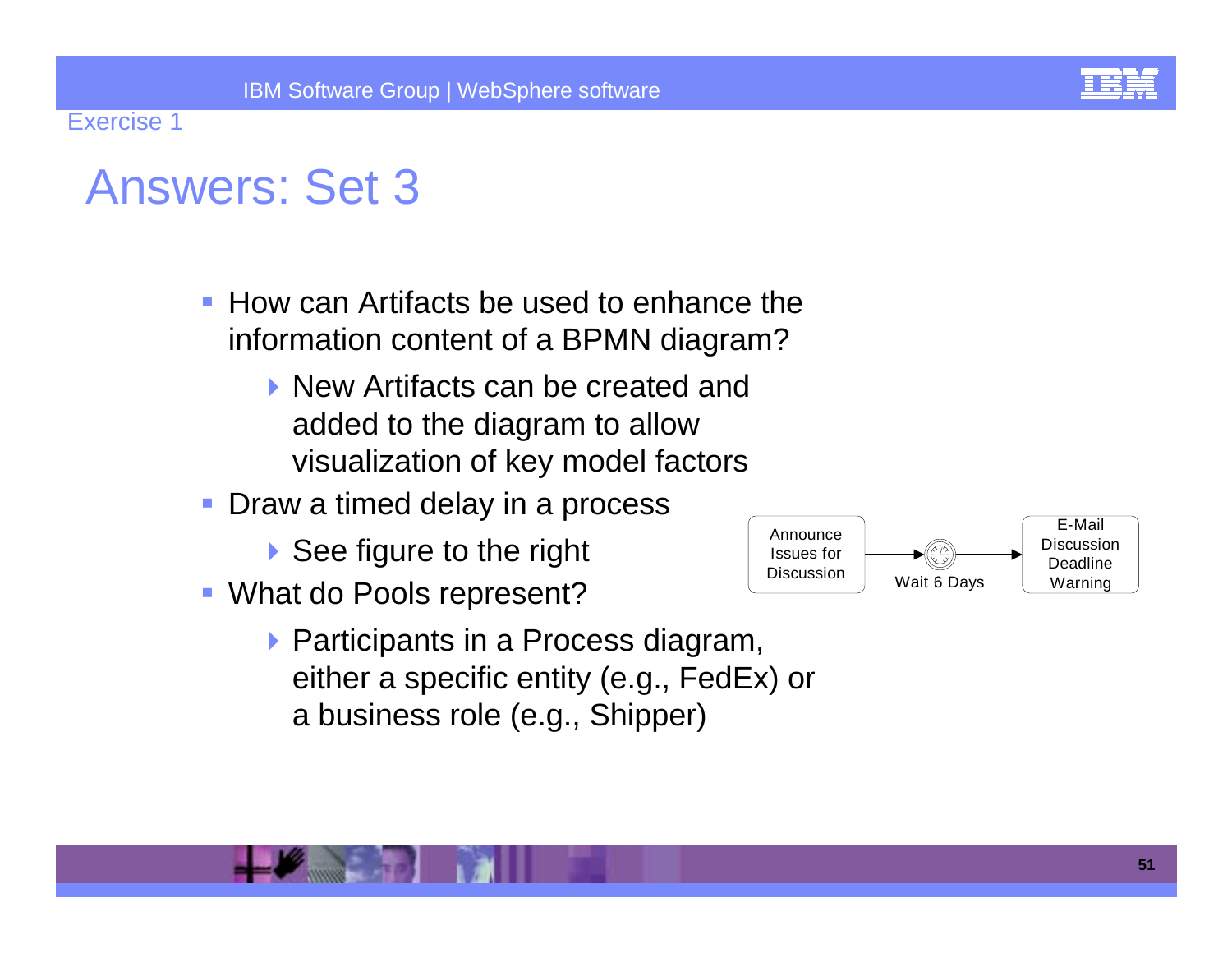

- ! What's the difference between Exclusive and Inclusive Gateways?
	- ▶ Only one outgoing path is chosen for Exclusive Gateway while at least one to all outgoing paths may be chosen for an Inclusive Gateway
- Draw the synchronization of two parallel paths
	- ▶ See figure to the right
- **What do Lanes generally represent? And what** can they represent?
	- ▶ The mostly are used to represent organizational roles (e.g., Associate) or departments (e.g., Finance). The can represent most any object attribute that the modeler wants to use to partition activities

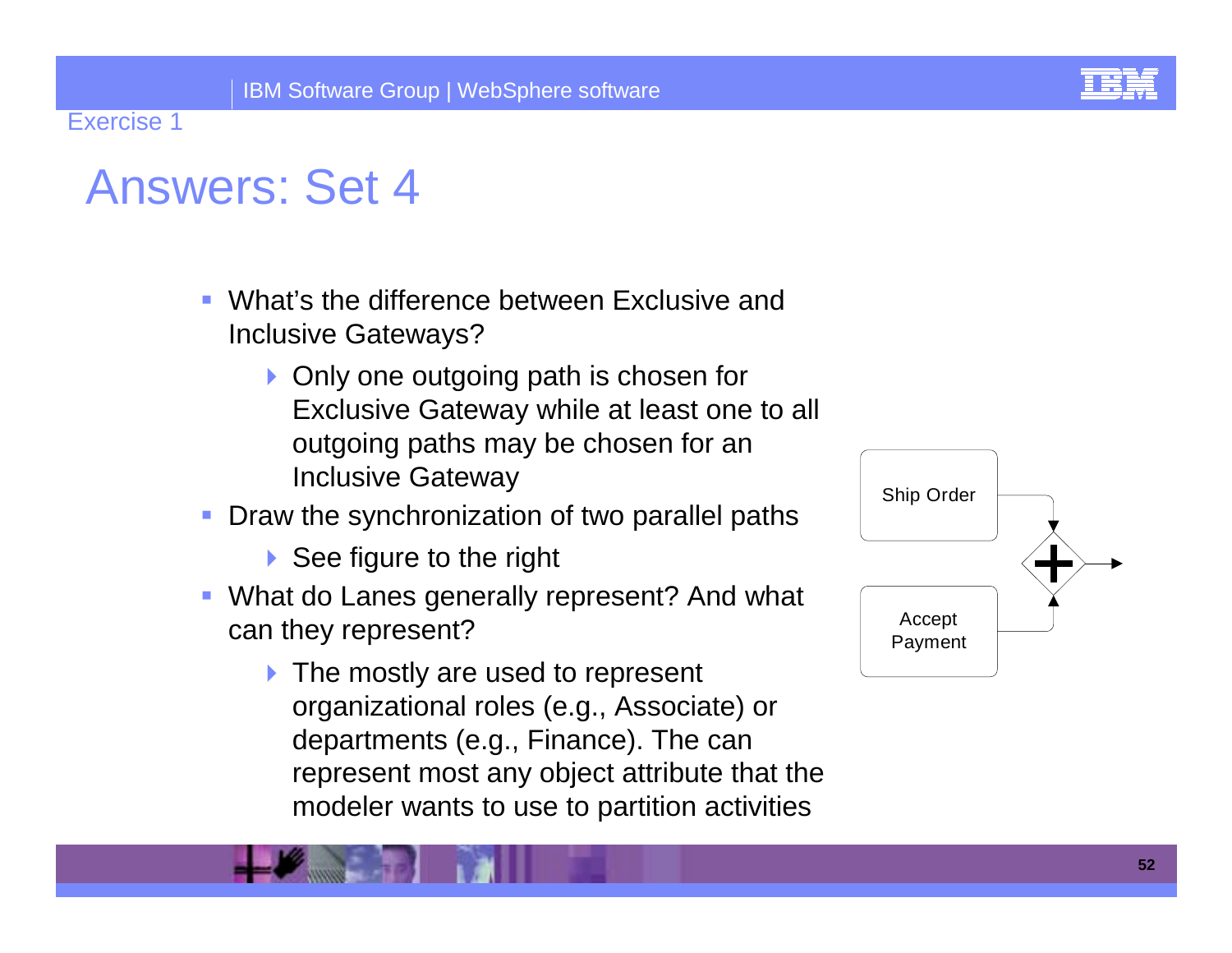- **.** How to Associations affect the main flow of a Process?
	- $\blacktriangleright$  They don't. They can only affect the requirements for an activity
- **Draw a Message Flow between one "white** box" Participant and one "black box" **Participant** 
	- $\triangleright$  See figure to the right
- **What are the rules for adding marker or** icons to activities?
	- If The marker or icon cannot change the  $\frac{d}{dx}$ footprint of the activity and cannot conflict with any standard BPMN element

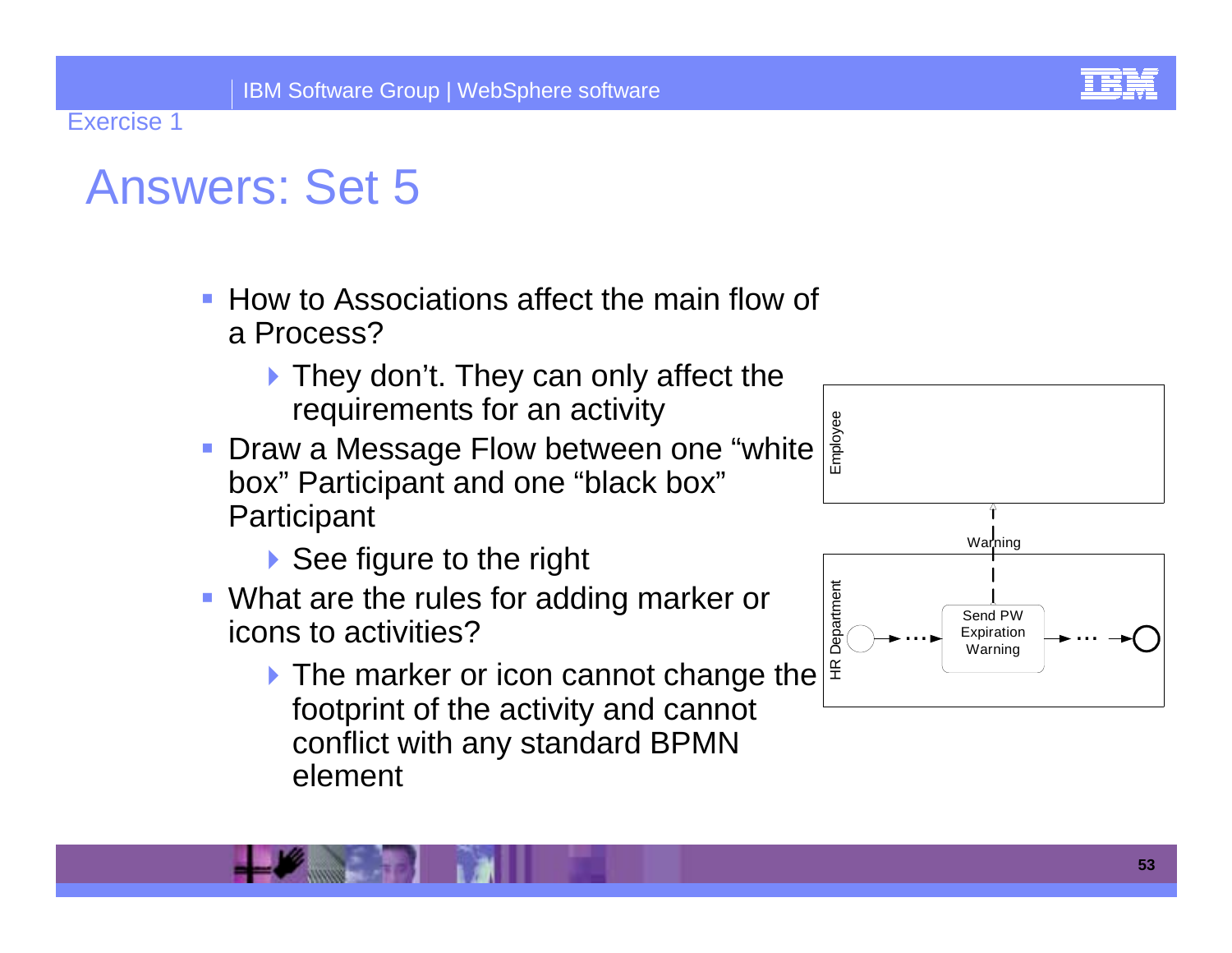

### **Topics**

- !BPMN Background
- !Basic Concepts
- !Exercise 1
- ! **Additional Concepts**
- **Process Modeling Methodologies**
- **Orchestration vs. Choreography**
- !■ Exercise 2
- **11** Summary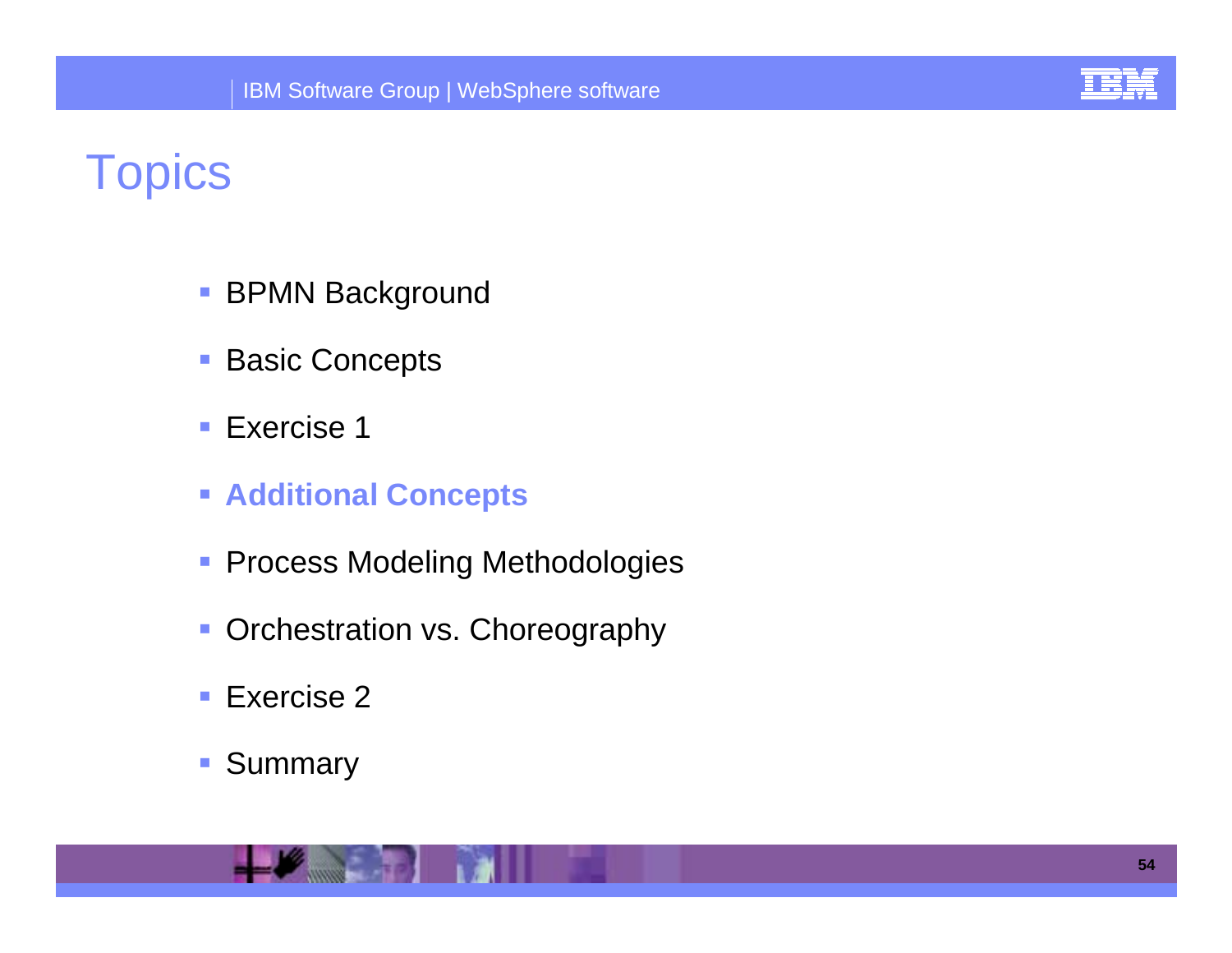### Normal Flow

**. Normal Sequence Flow refers to the flow that** originates from a Start Event and continues through activities via alternative and parallel paths until it ends at an End Event

▶ Normal Flow does not include exception flow or compensation flow **Include** 

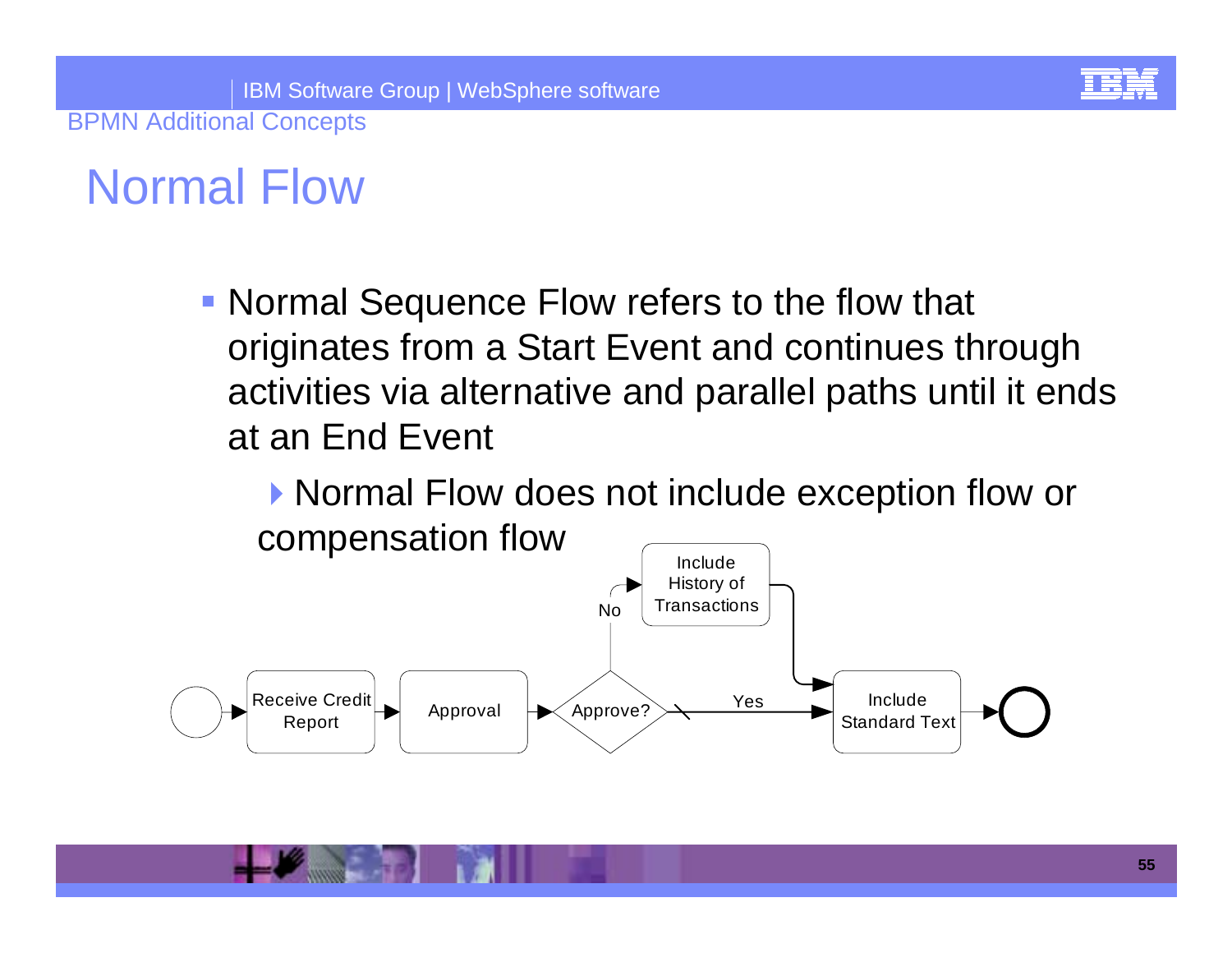### Link Events Within a Process

**. Link Events can be used for Off-Page connectors . Link Events can be used as "Go-To" objects** 

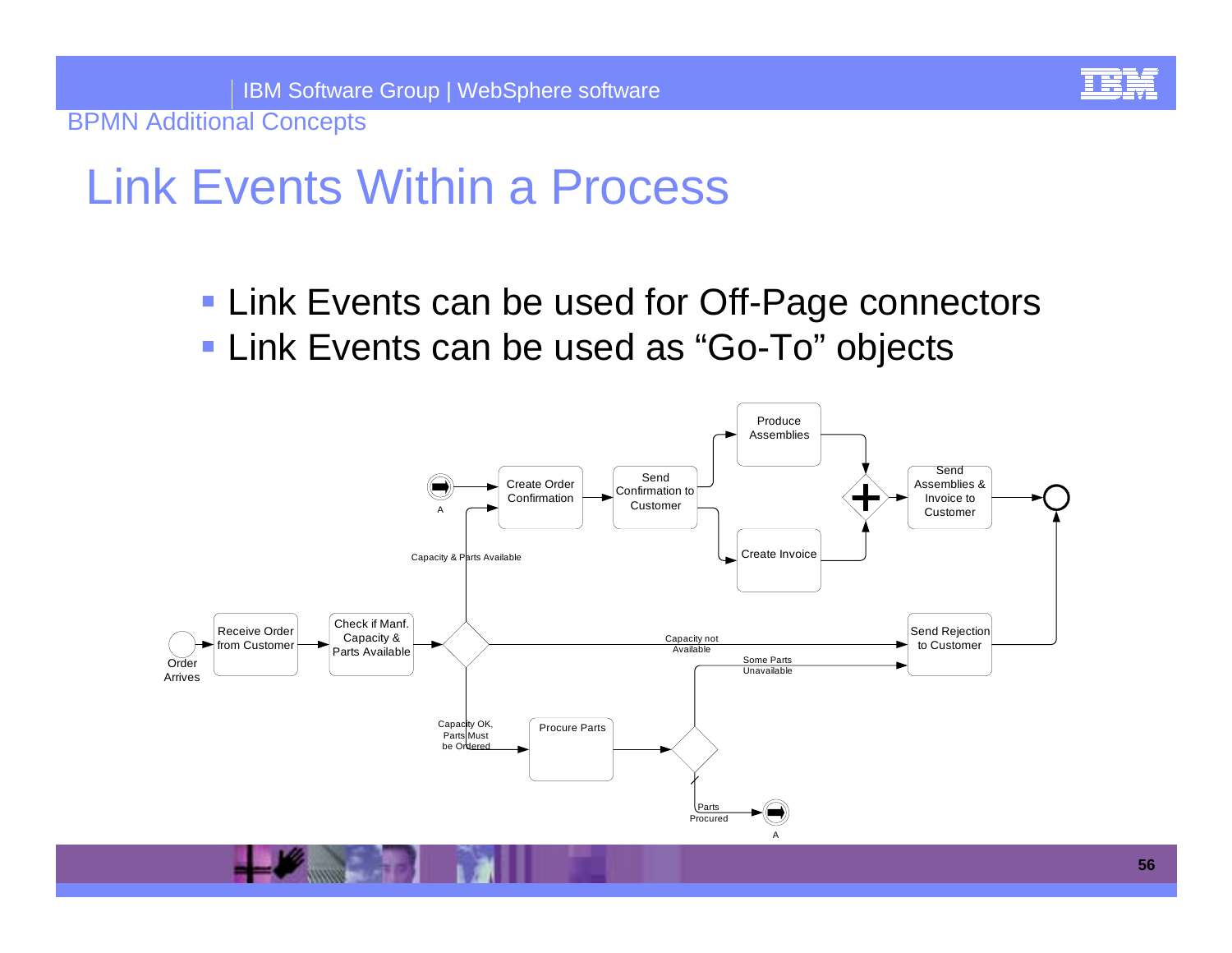### Process Levels

- **Processes can be developed hierarchically, with** multiple levels through Sub-Processes
- **E** Sequence Flow cannot cross a Sub-Process boundary

**Message Flow and Associations can cross Sub-**Process boundaries

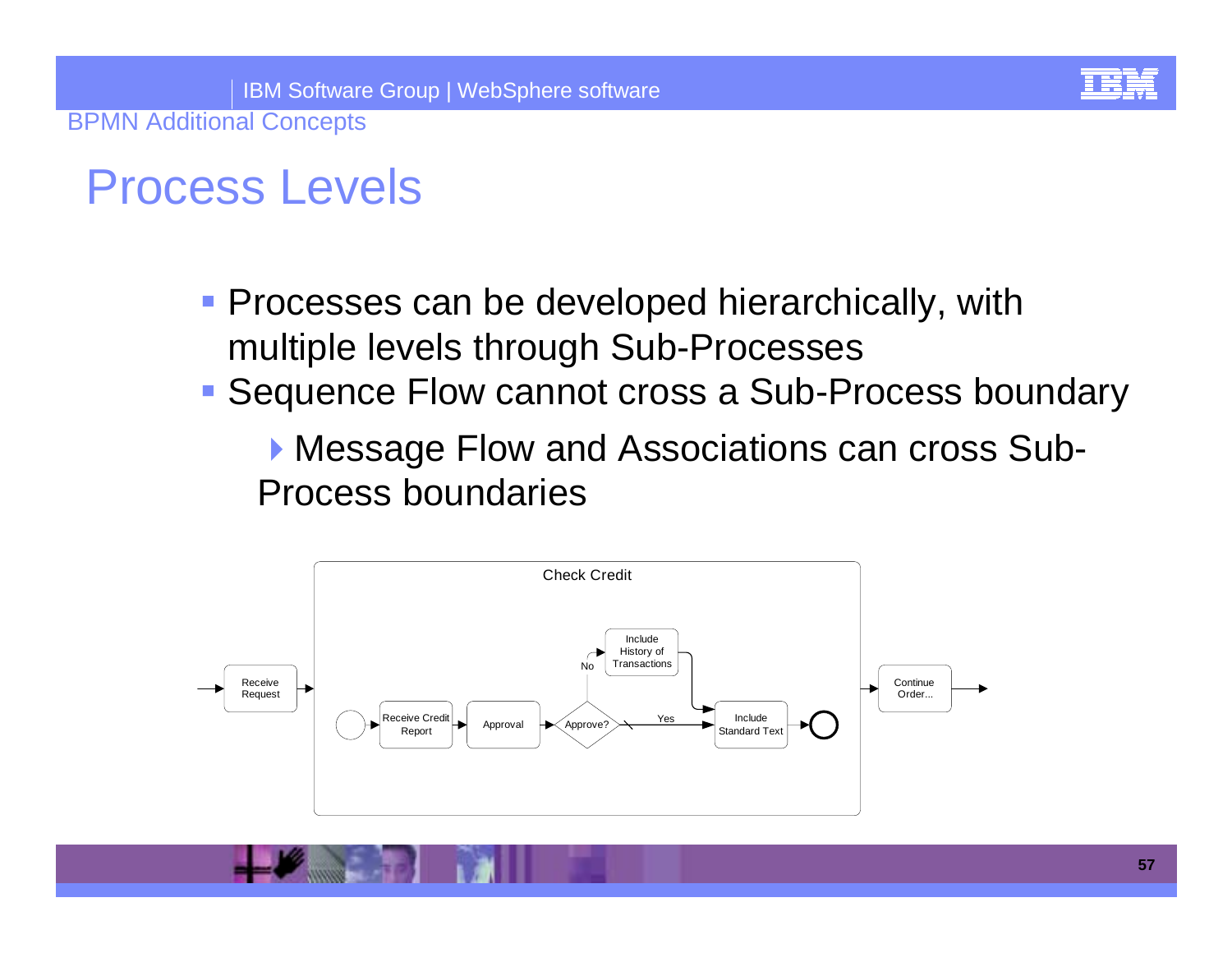### Data Flow







### They can be bound together



#### Use case for decoupling

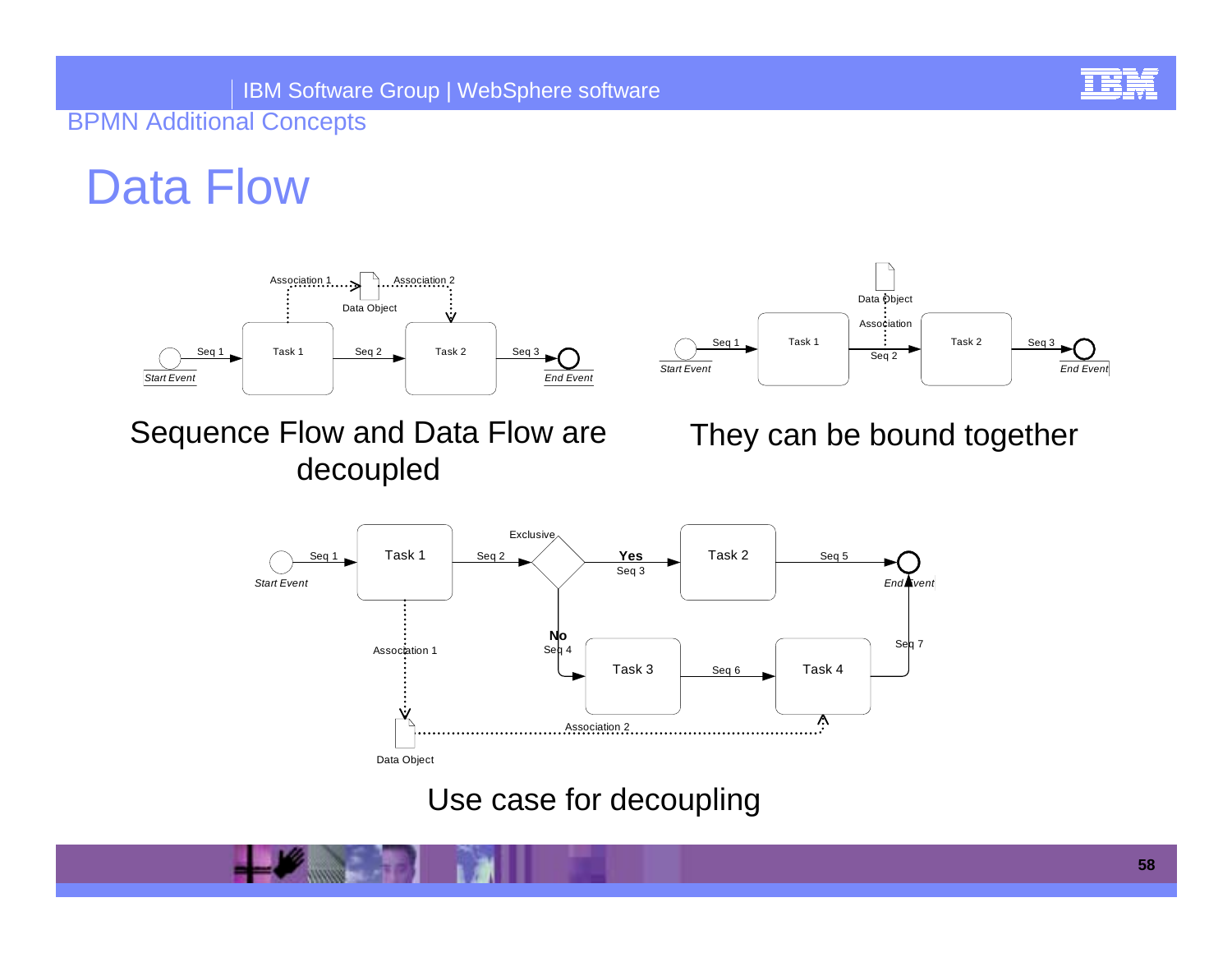## Exception Handling



Intermediate Events attached to the boundary of an activity represent triggers that can interrupt the activity. All work within the activity will be stopped and flow will proceed from the Event. Timer, Errors, Messages, etc. can be Triggers.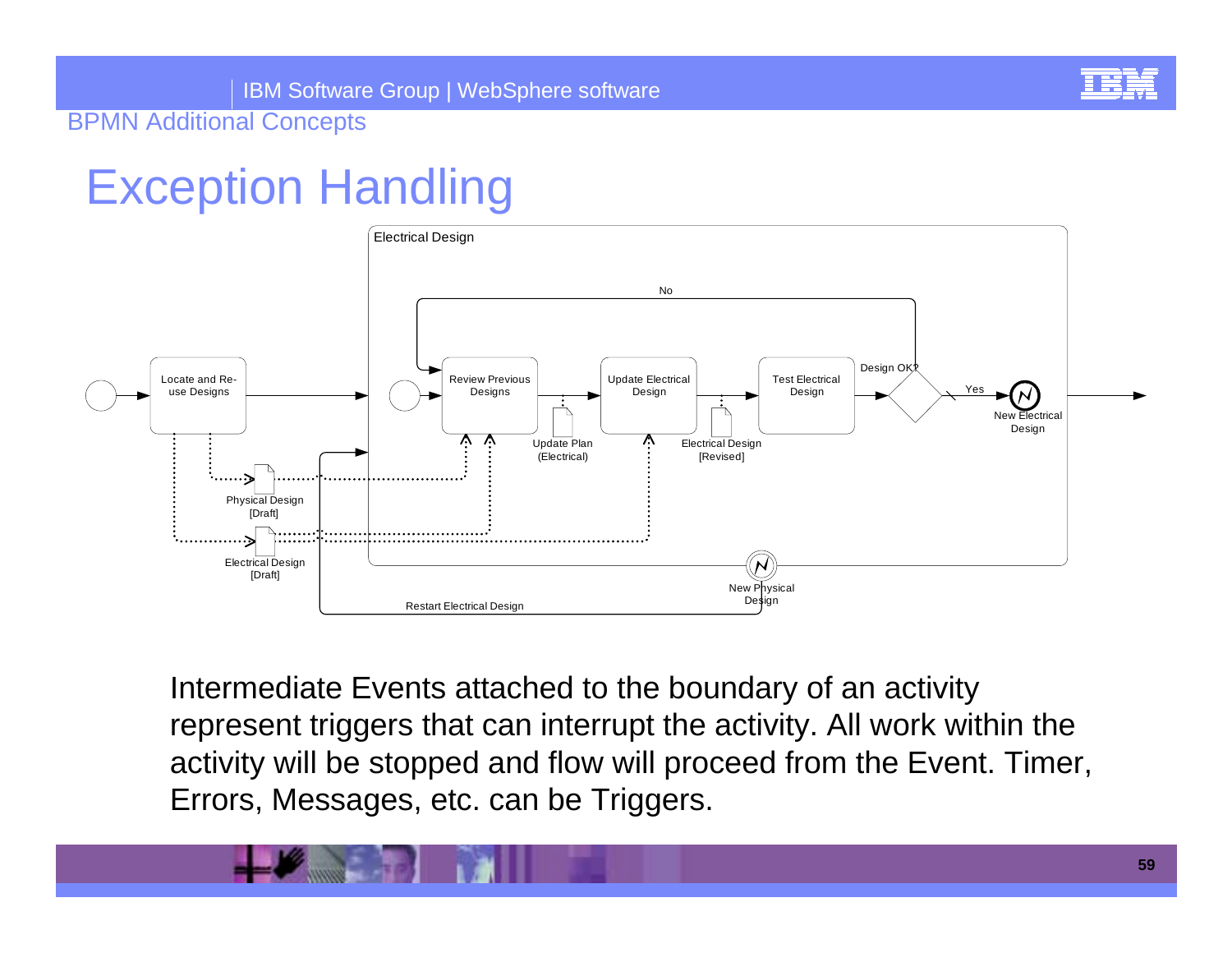

## Compensation and Transactions



- **A Transaction is an activity that has** a double border. Transactions are supported by a transaction protocol (e.g., WS-Transaction)
- Normal Outgoing Sequence Flow represents the path to follow a successful completion
- A Cancel Intermediate Event represents the path to follow a cancelled completion
- An Exception Intermediate Event represents the path to follow a transaction hazard (but no compensation is performed)
- Activities used for compensate (with marker) are outside normal flow and are Associated normal activities. Compensation flows "backwards."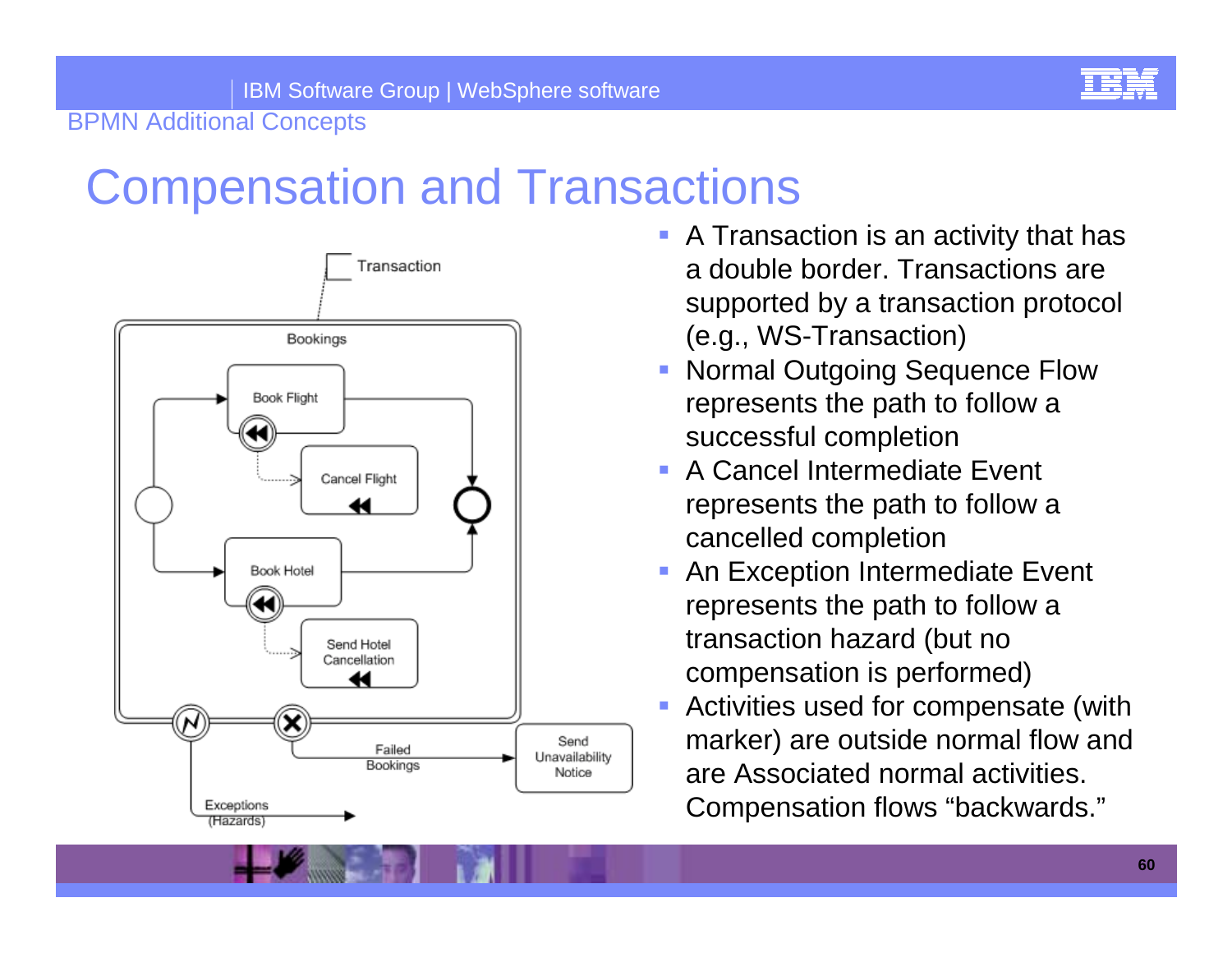# **Looping**



### Activity Looping: Do-While; While-Do; Multiple Instance



Sequence Flow Looping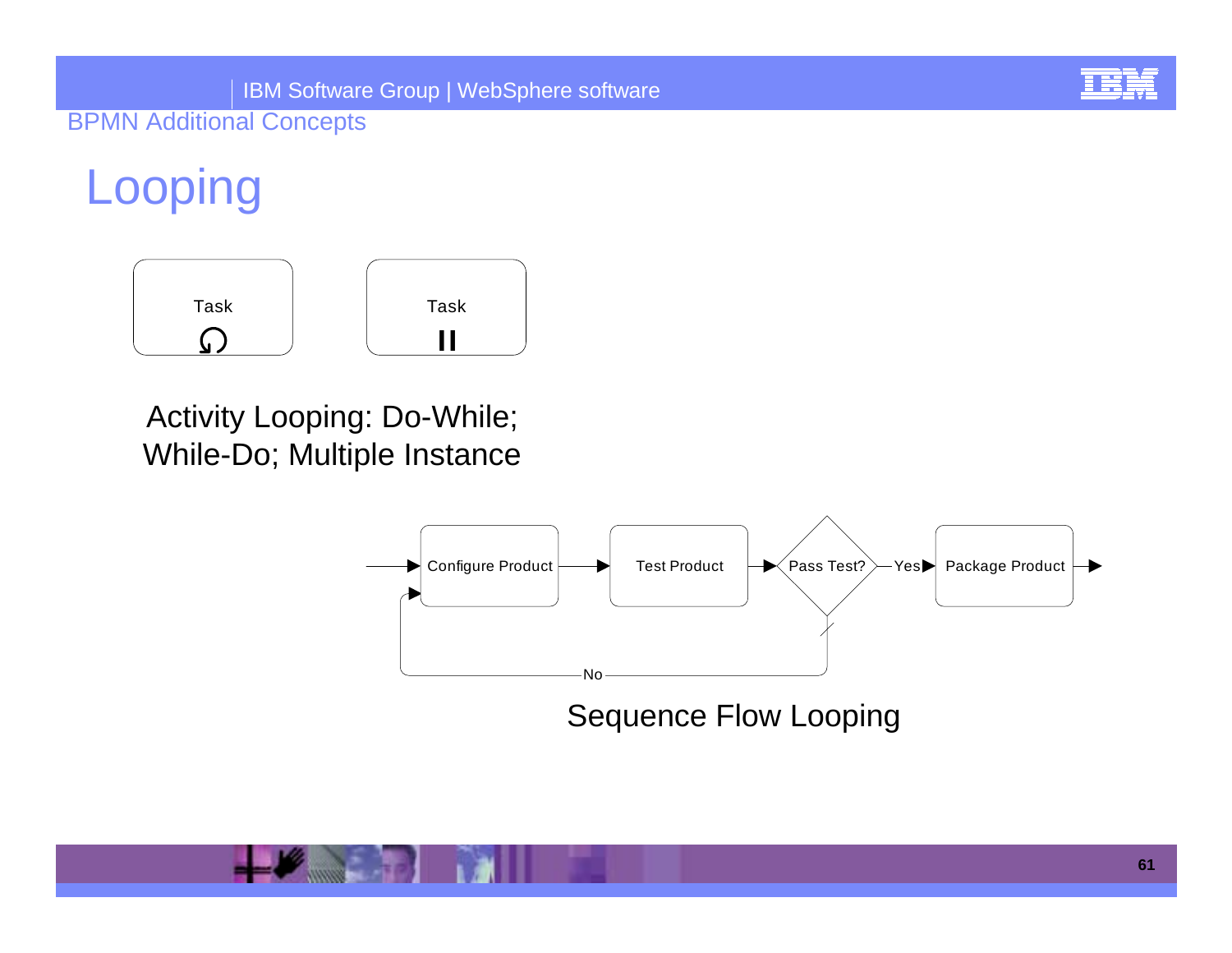

### Timers





### Timers to add delays in the Process

Timeouts for exception handling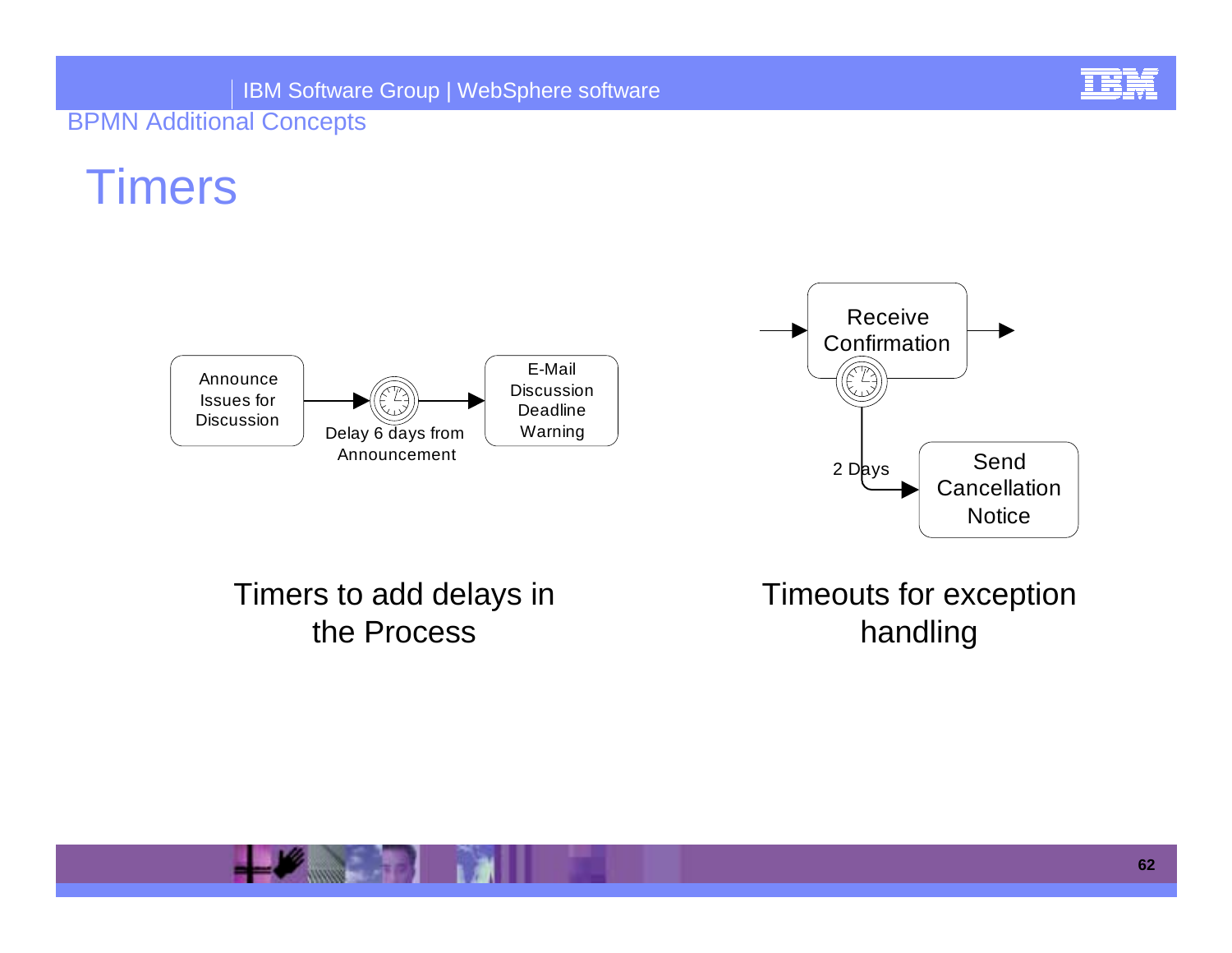

### Ad-Hoc Processes



There is no pre-defined Sequence Flow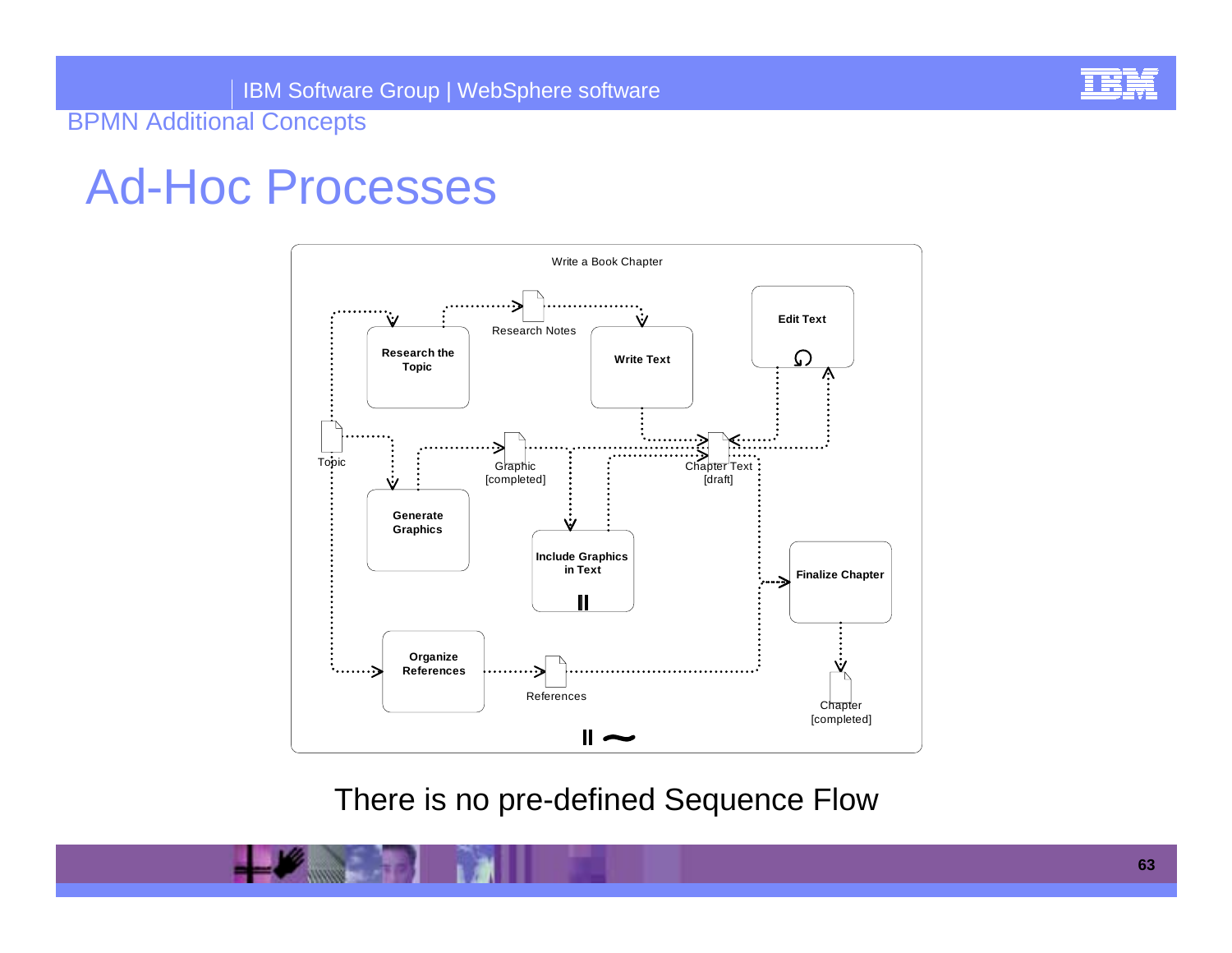

### **Topics**

- **BPMN Background**
- !Basic Concepts
- !Exercise 1
- **Additional Concepts**
- ! **Process Modeling Methodologies**
- **Orchestration vs. Choreography**
- !Exercise 2
- !Summary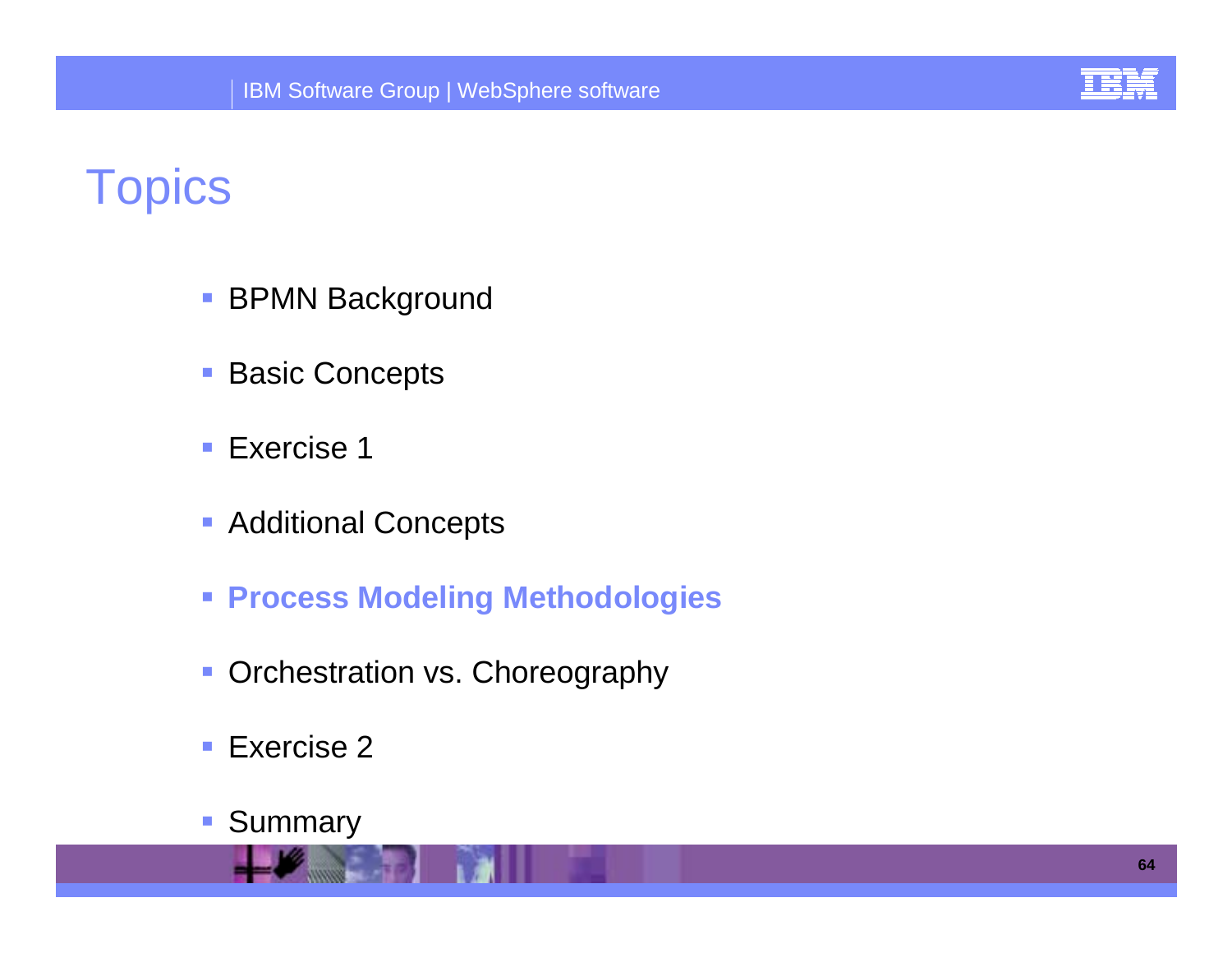

- **BPMN** is intended to be methodology independent
	- !Simple or complex diagrams can be created based on the chosen methodology
	- **Methodologies determine what information is** captured about a process
- **Many different methodologies can be used for** modeling with BPMN
	- ▶ Some may require extended Artifacts
- **Examples of methodologies:** 
	- ▶ LOVeM, EPCs, RAD methodology, IDEF
	- ▶ Consulting organization methodologies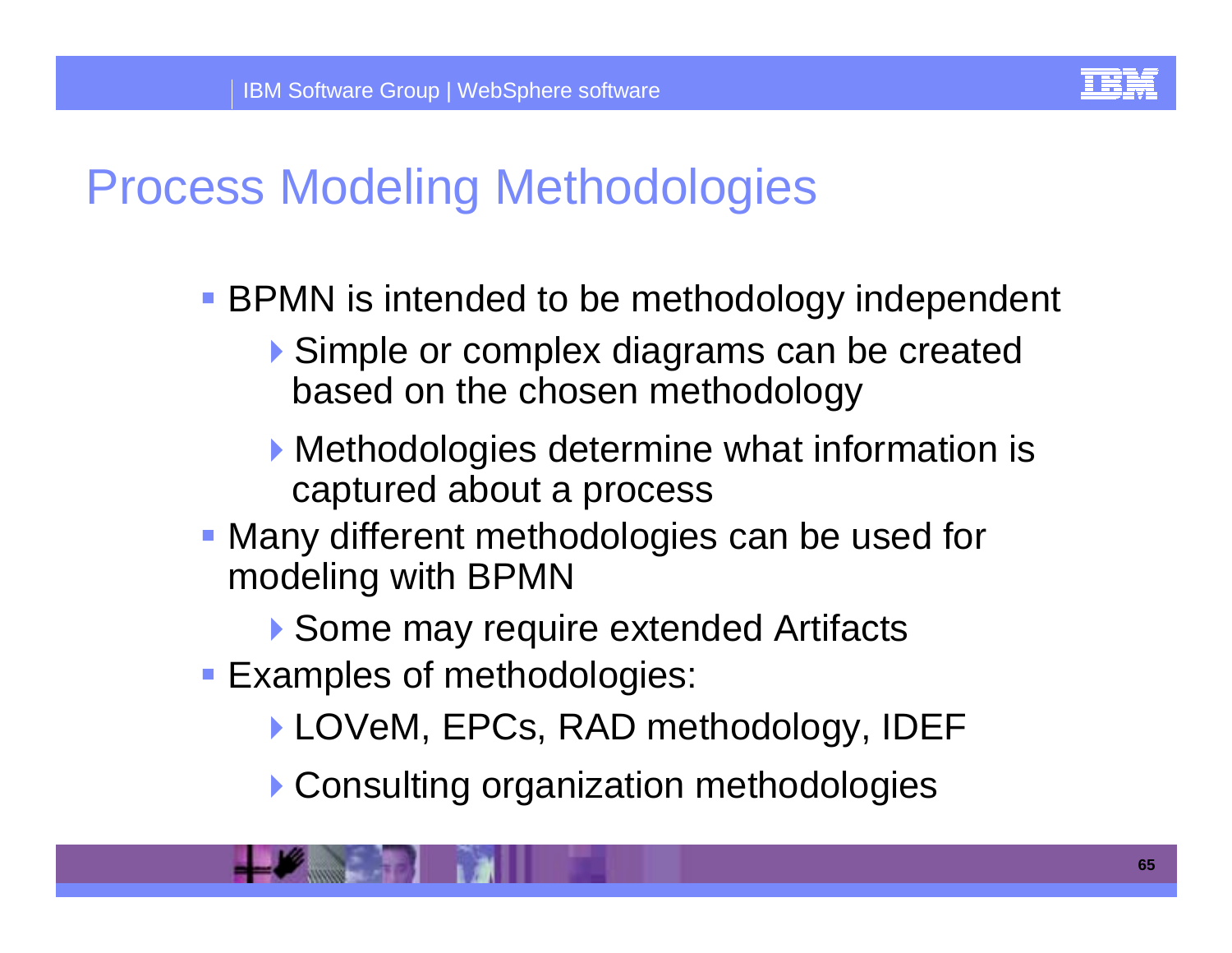

### Example of EPC Modeled in BPMN

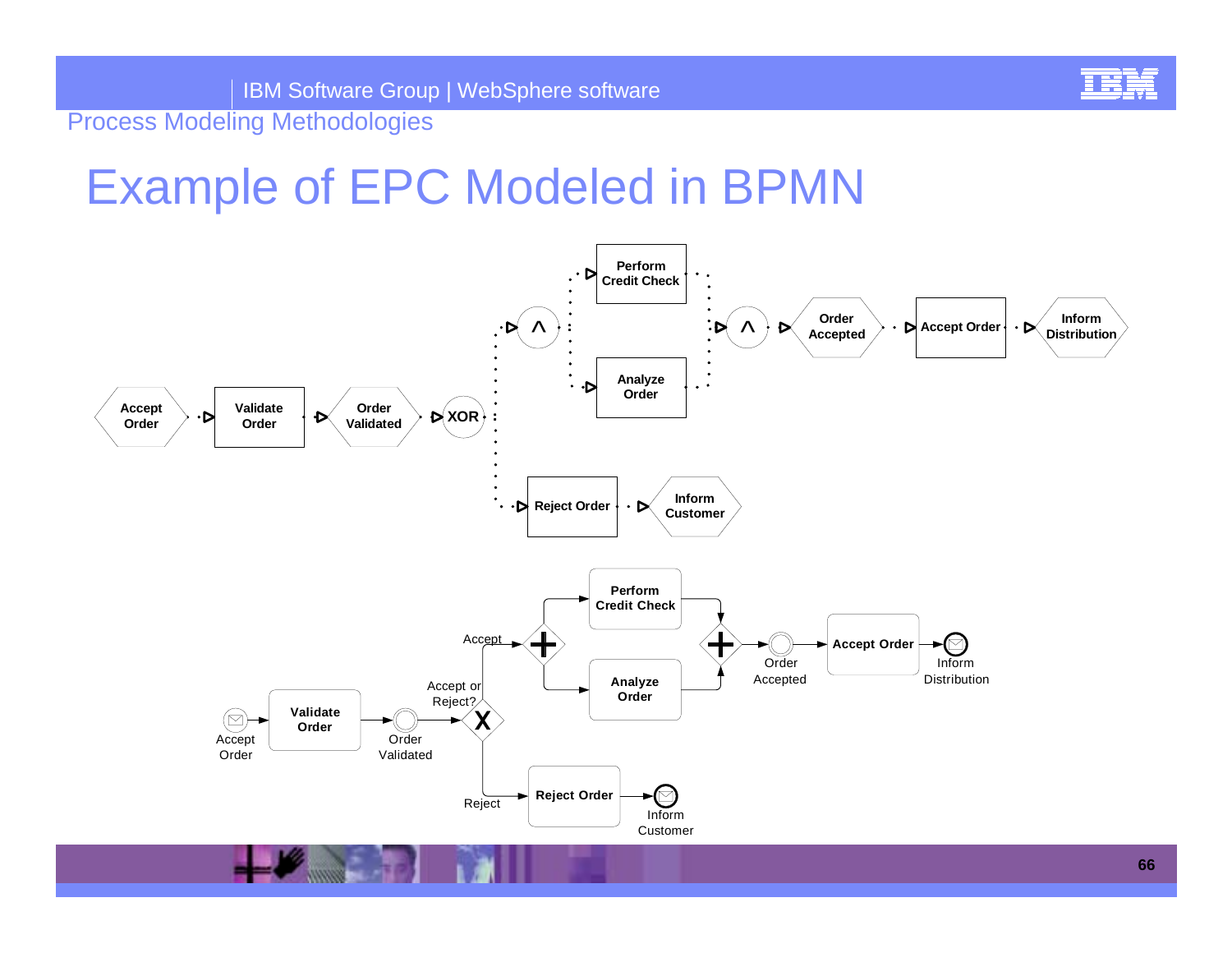### General Modeling Concepts

- ! A process is chronological. Accurate models should be oriented on a time line (in general, from left to right in sequence)
- **Processes generally begin with triggering events, and work** their way through to significant business results
	- **If** They can also represent smaller segments of re-usable work
- **-** All tasks or activities are assigned to roles that are meaningful to people in the business. Be sure you have captured all relevant roles, which may sometimes be outside of the client's company
- ! A complete model should display how objects or data (or both) are transferred and where they are going
- *DESCRIPTION AND PROPERTY ARRANGEMENT* A process can be modeled in a hierarchical fashion (e.g., with Sub-Processes)
- **The choices made for decisions, which occur within a process,** determine which of all potential paths will be taken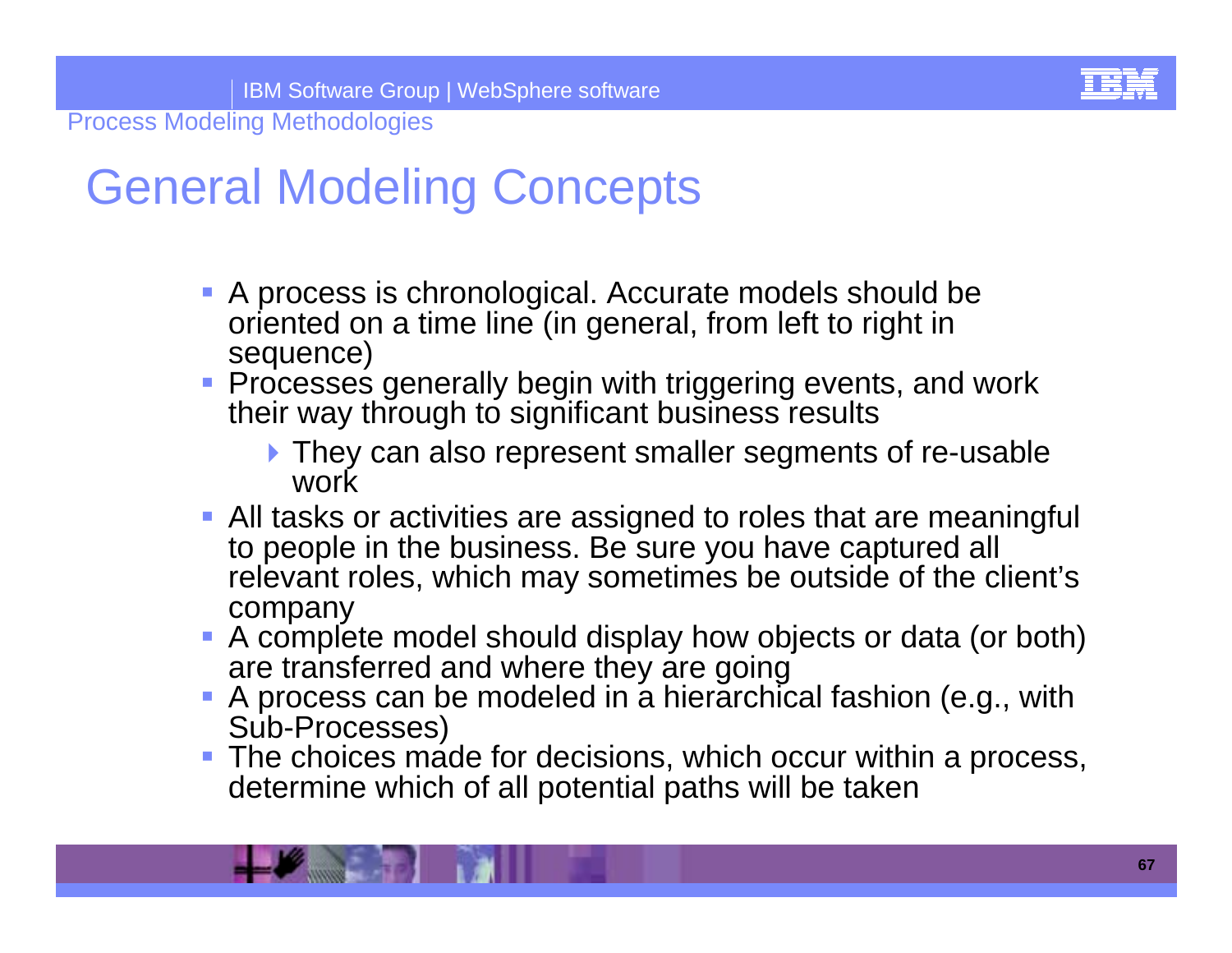### General Modeling Guidelines

- **Eitablish organization standards or guidelines for developing models** and naming model elements, e.g.,
	- ! Establish naming conventions for each type of modeling object. For example, all activity names could have the following format
		- verb + (adjective/descriptor) + noun
		- example: "Verify Account"
	- ▶ Avoid redundancy in naming, e.g., do not include the word *Process* in the Process names or the words *Task* or *Activity* in Task names
	- ▶ To help with report outputs, names should be 32 characters or less
	- $\blacktriangleright$  To help with readability, all words should be capitalized
- **Eitablish a set of standard nouns, verbs, and acronyms that are used** for naming objects
- ! Establish standards for versioning methods associated at the process model and artifact level to provide requirement traceability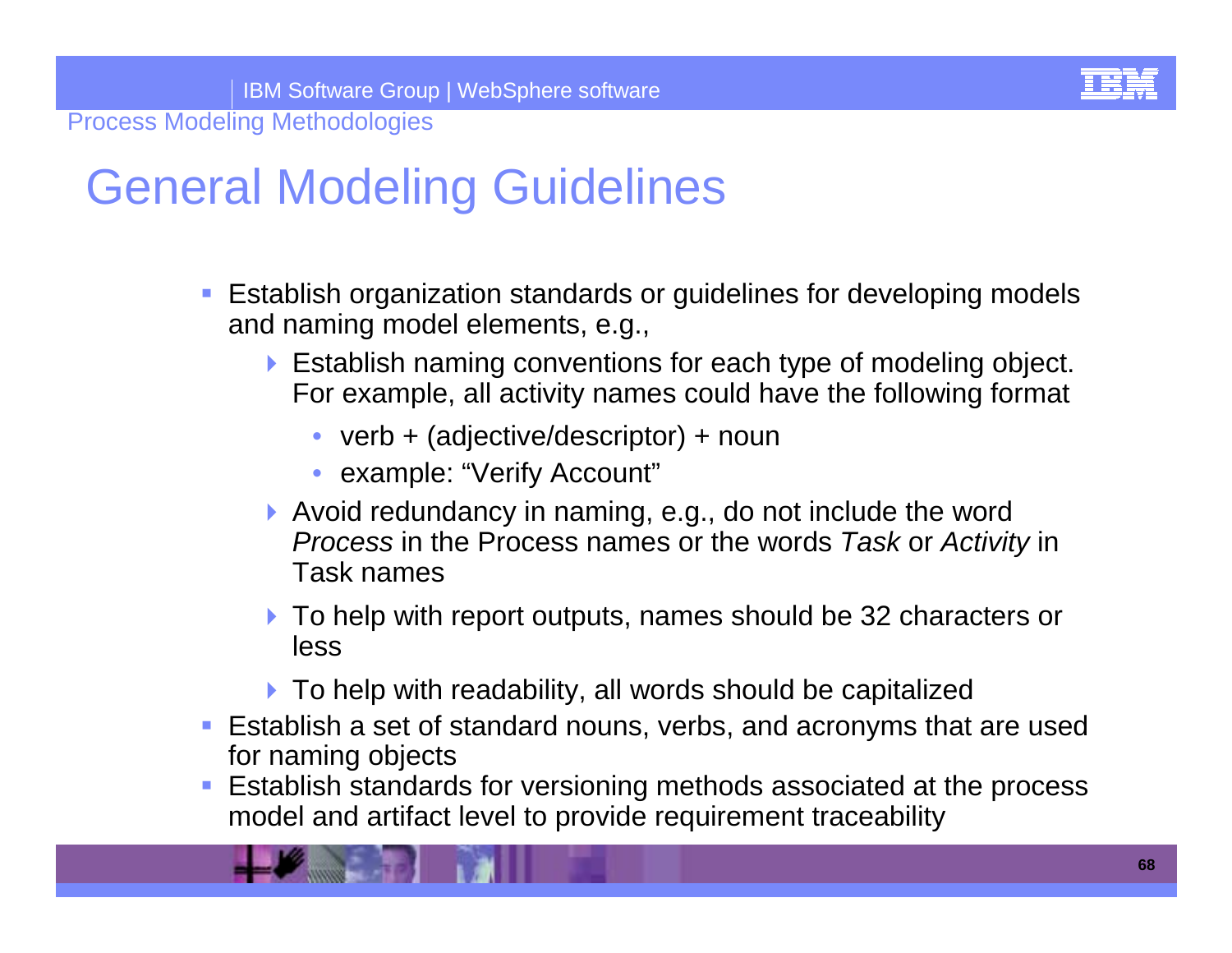

### **Topics**

- !BPMN Background
- !Basic Concepts
- !Exercise 1
- **Additional Concepts**
- **Process Modeling Methodologies**
- **Example 2 Fig. 2 For Setuphy orchestration vs. Choreography**
- !■ Exercise 2
- **11** Summary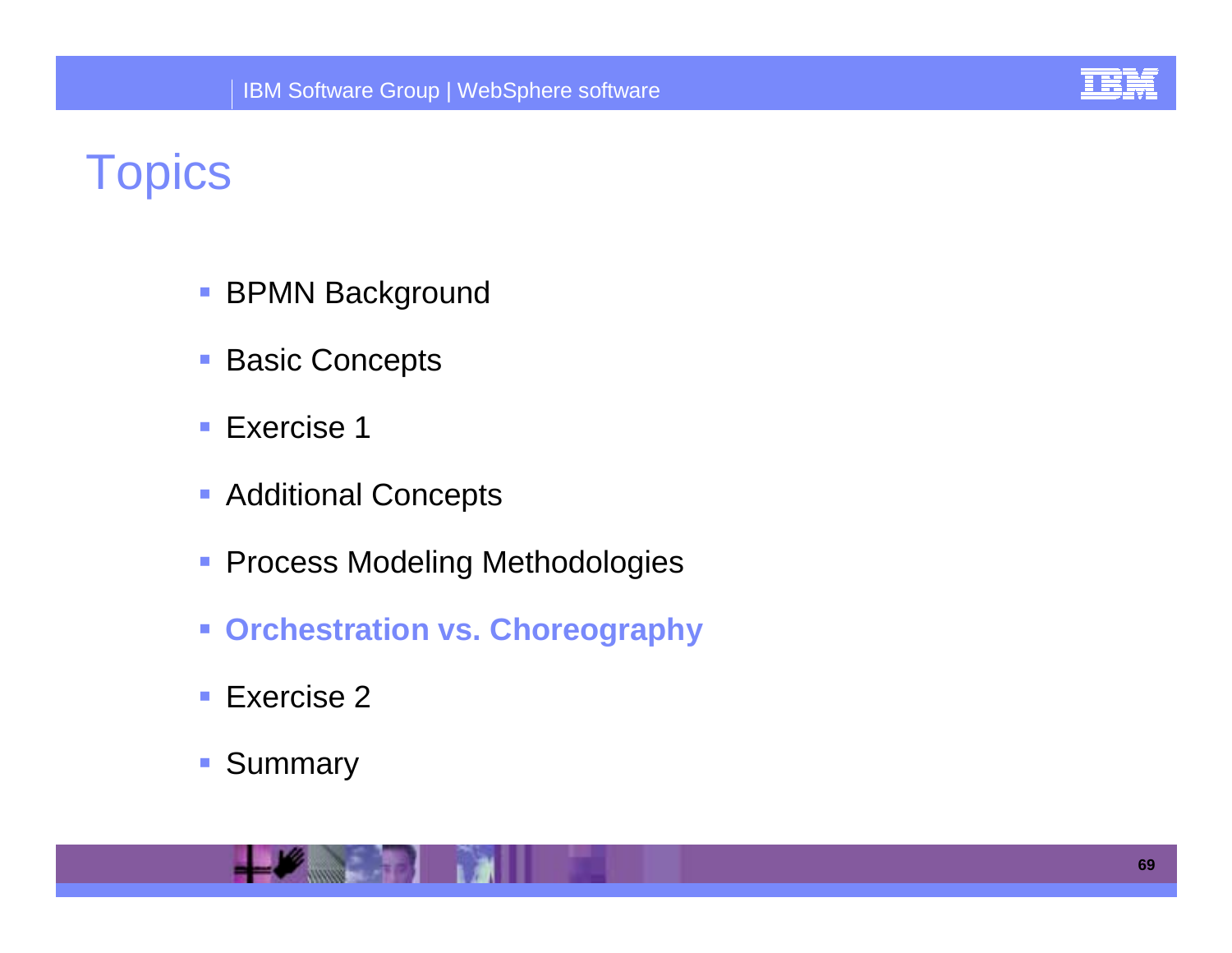

## Orchestration vs. Choreography

- **Orchestration: Workflow, internal processes, private** processes
	- ▶ Contained within one Pool
- ! Choreography: Collaboration, global processes, B2B processes
	- **Defined by the interaction between Pools**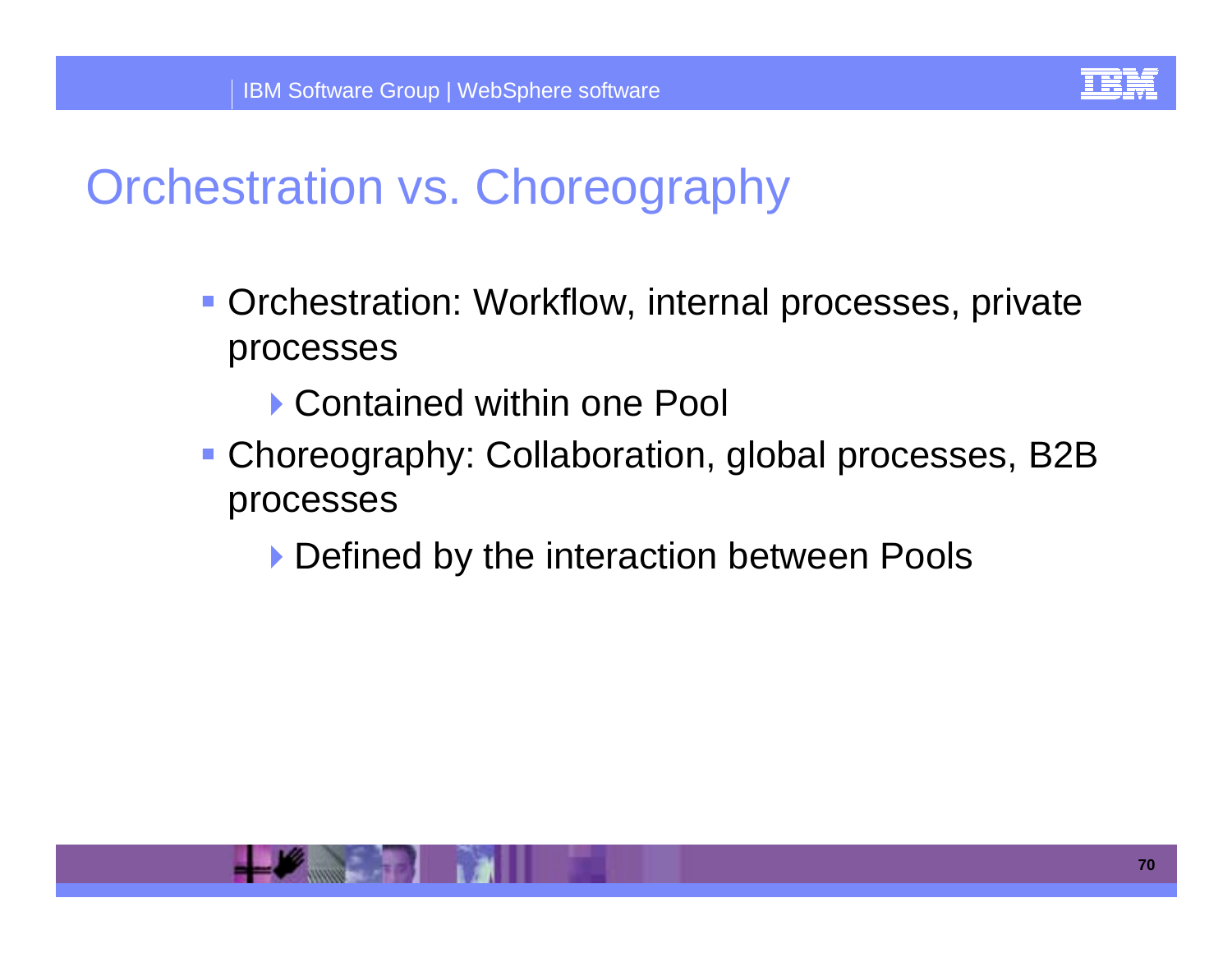Orchestration vs. Choreography

### **Orchestration**

- **Orchestration defines processes that are internal to a** specific organization
	- ▶ Thus, they are contained within a single Pool

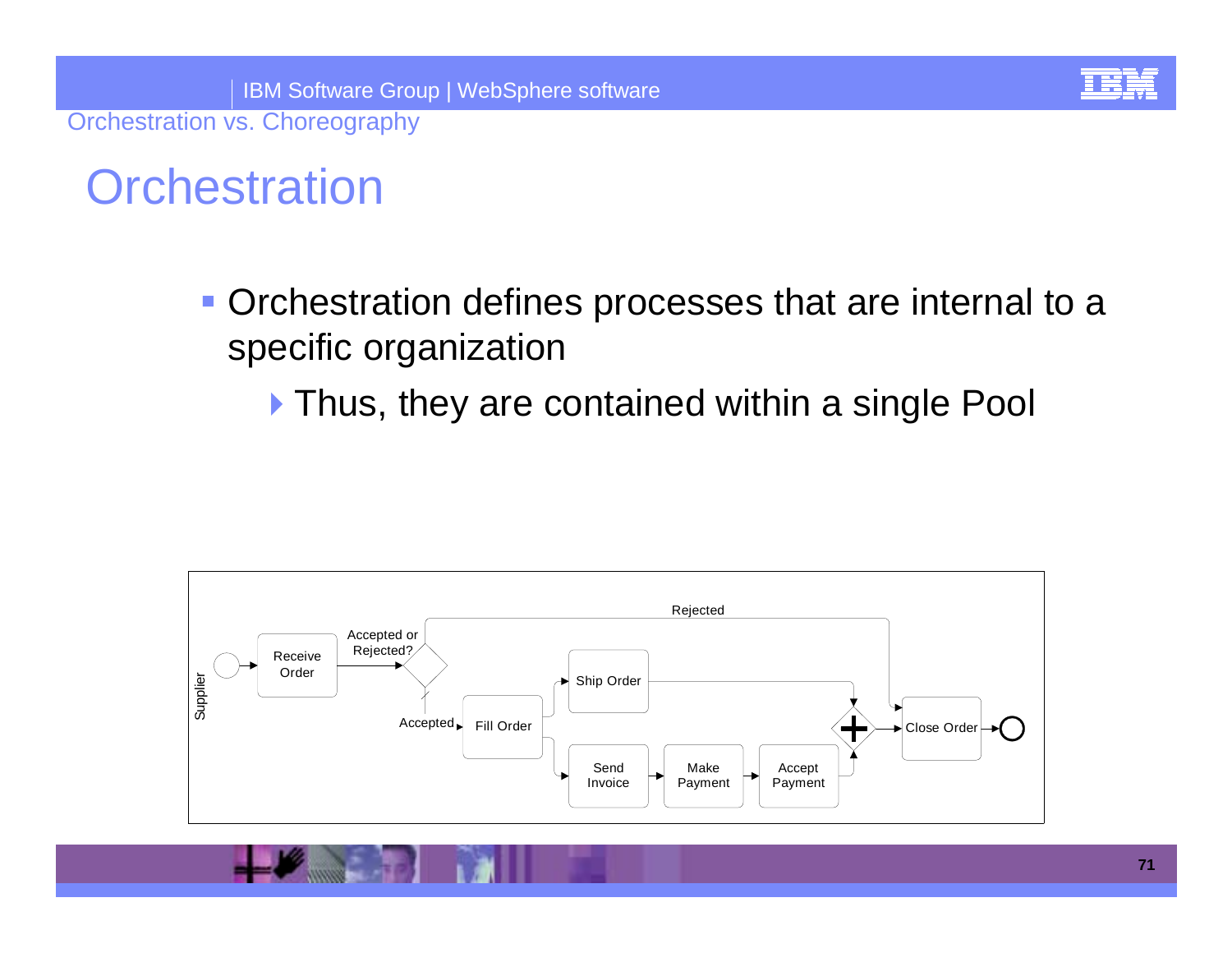

Orchestration vs. Choreography

# **Choreography**

- **A Choreography process** depicts the interactions between two or more business entities (as modeled with Pools)
	- ▶ Shown by the Message Flow between the Pools
- ! Or a sequence of interaction (global) types of activities
- ! BPMN V2.0 will likely update how Choreographies are modeled



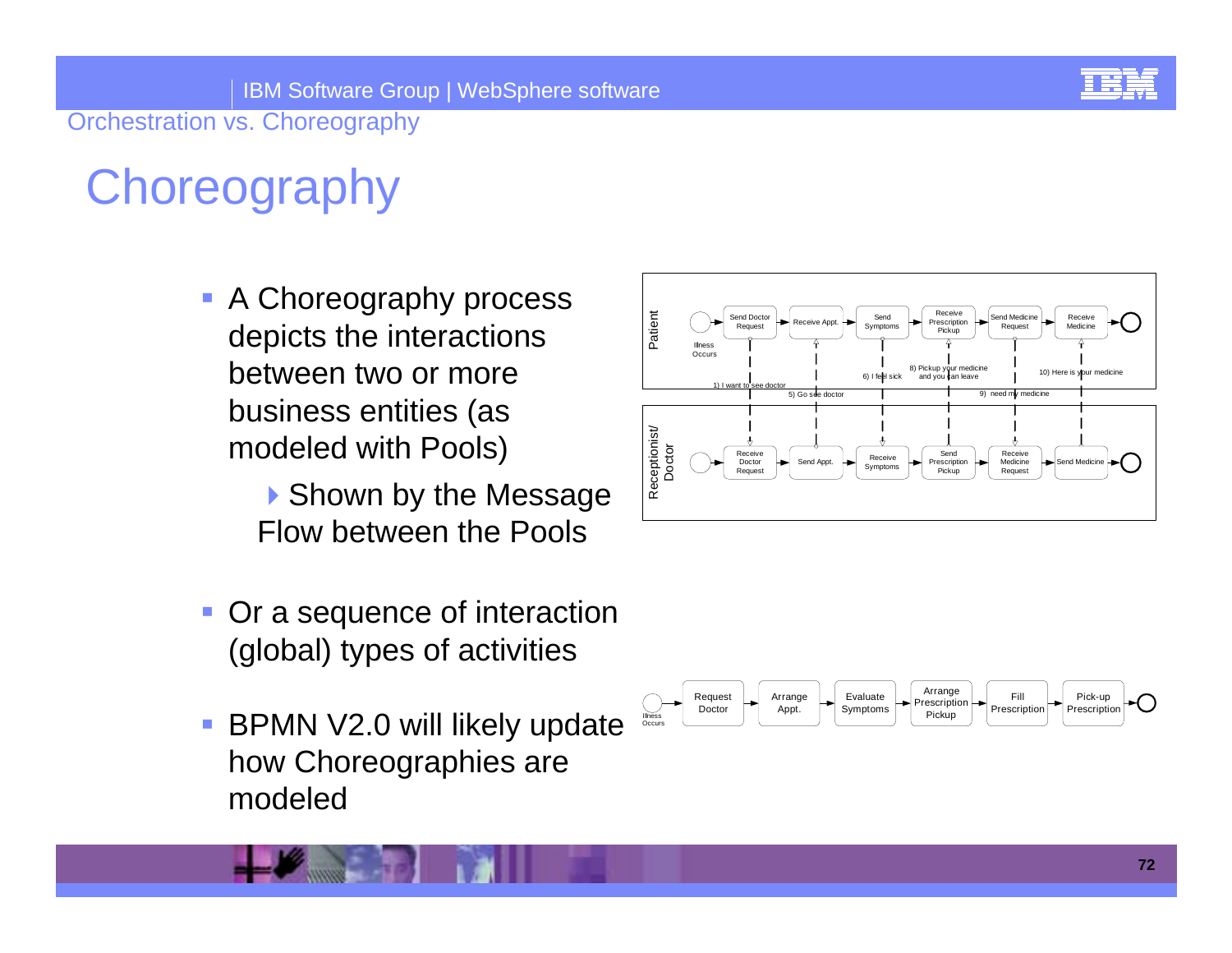

## **Topics**

- !BPMN Background
- !Basic Concepts
- !Exercise 1
- **Additional Concepts**
- **Process Modeling Methodologies**
- **Orchestration vs. Choreography**
- ! **Exercise 2**
- !Summary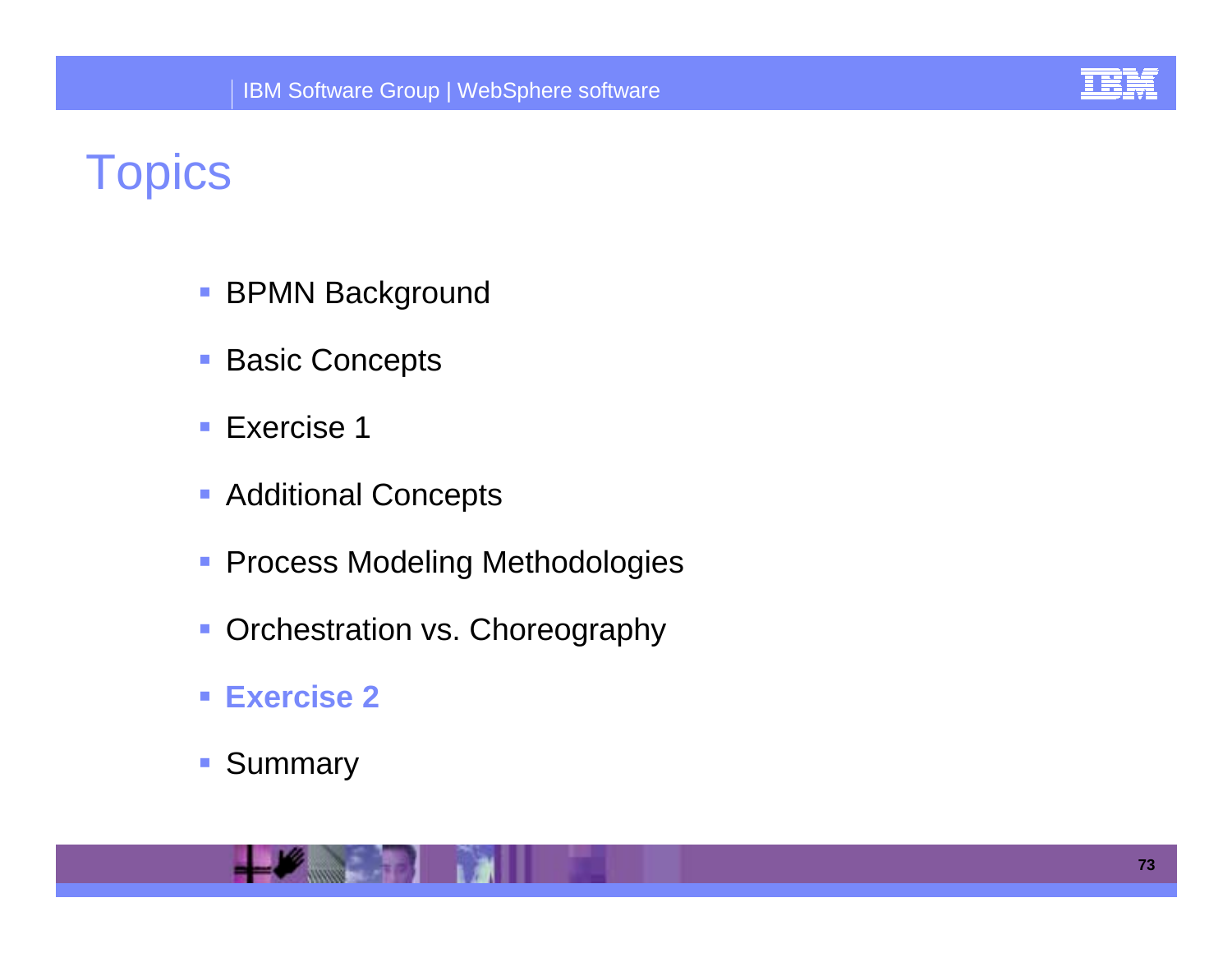### Exercise 2 – Create a Process for Expense Reimbursement

- **IF In this exercise you will read a text descriptive** information about a process and will map the process on paper
- **The process is a sample expense reimbursement** process:
	- **If** This process provides for reimbursement of expenses incurred by employees for the company. For example buying a technical book, office supplies or software. In a normal day there are several hundreds of instances of this process created.
- ! Concentrate on the basic flow of the Process…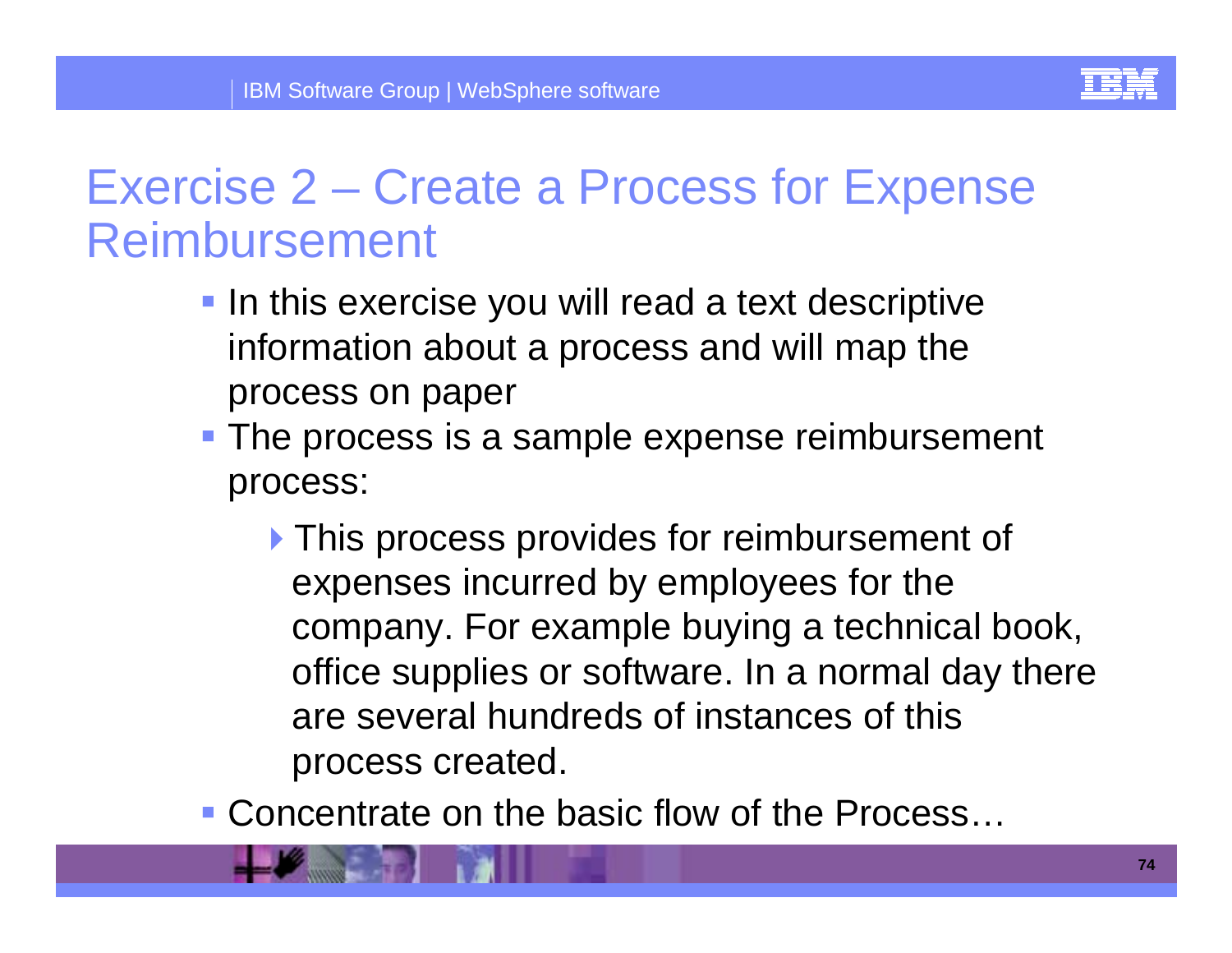#### Exercise 2

## Process Information: Expense Reimbursement

- **After the Expense Report is received, a new account must be** created if the employee does not already have one
- **The report is then reviewed for automatic approval** 
	- ▶ Amounts under \$200 are automatically approved
	- !Amounts equal to or over \$200 require approval of the supervisor
		- In case of rejection, the employee must receive a rejection notice by email
- **The reimbursement goes to the employee's direct deposit bank** account
- If no action has happened in 7 days, then the employee must receive an approval in progress email
- ! If the request is not finished within 30 days, then the process is stopped and the employee receives an email cancellation notice and must re-submit the expense report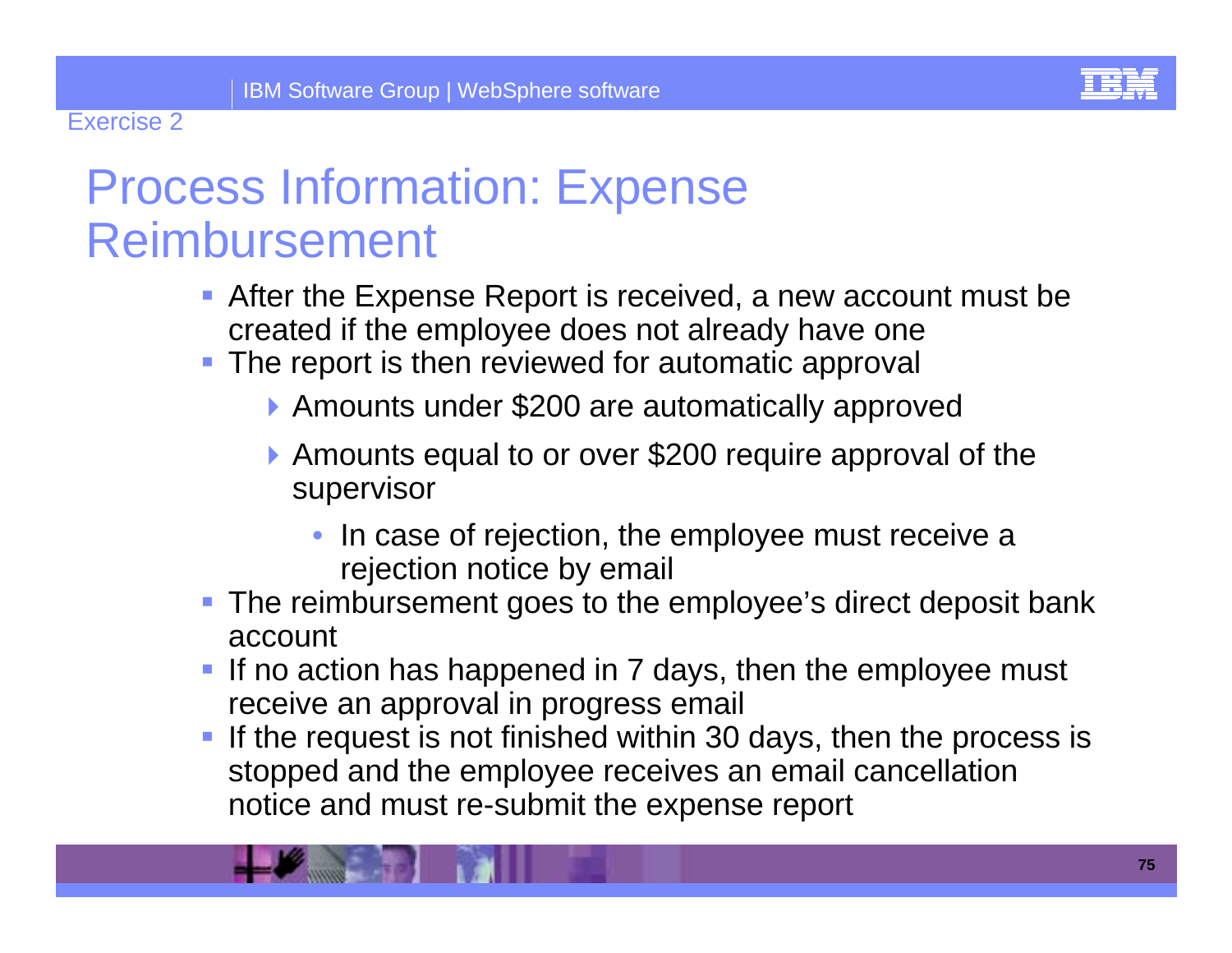

### Exercise 2

## Expense Reimbursement Process

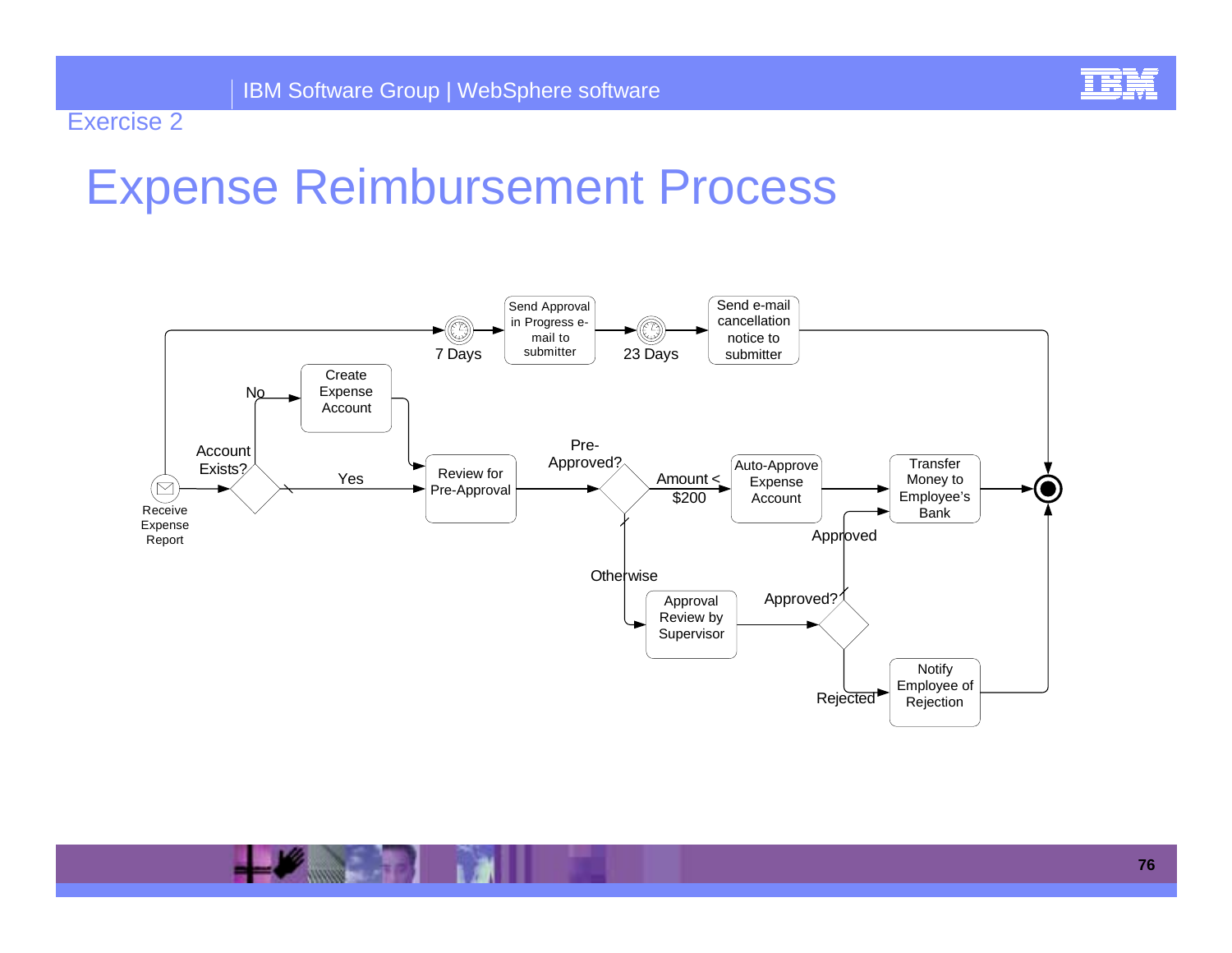

# **Topics**

- !BPMN Background
- !Basic Concepts
- !Exercise 1
- **Additional Concepts**
- **Process Modeling Methodologies**
- **Orchestration vs. Choreography**
- **.** Exercise 2
- !**Summary**